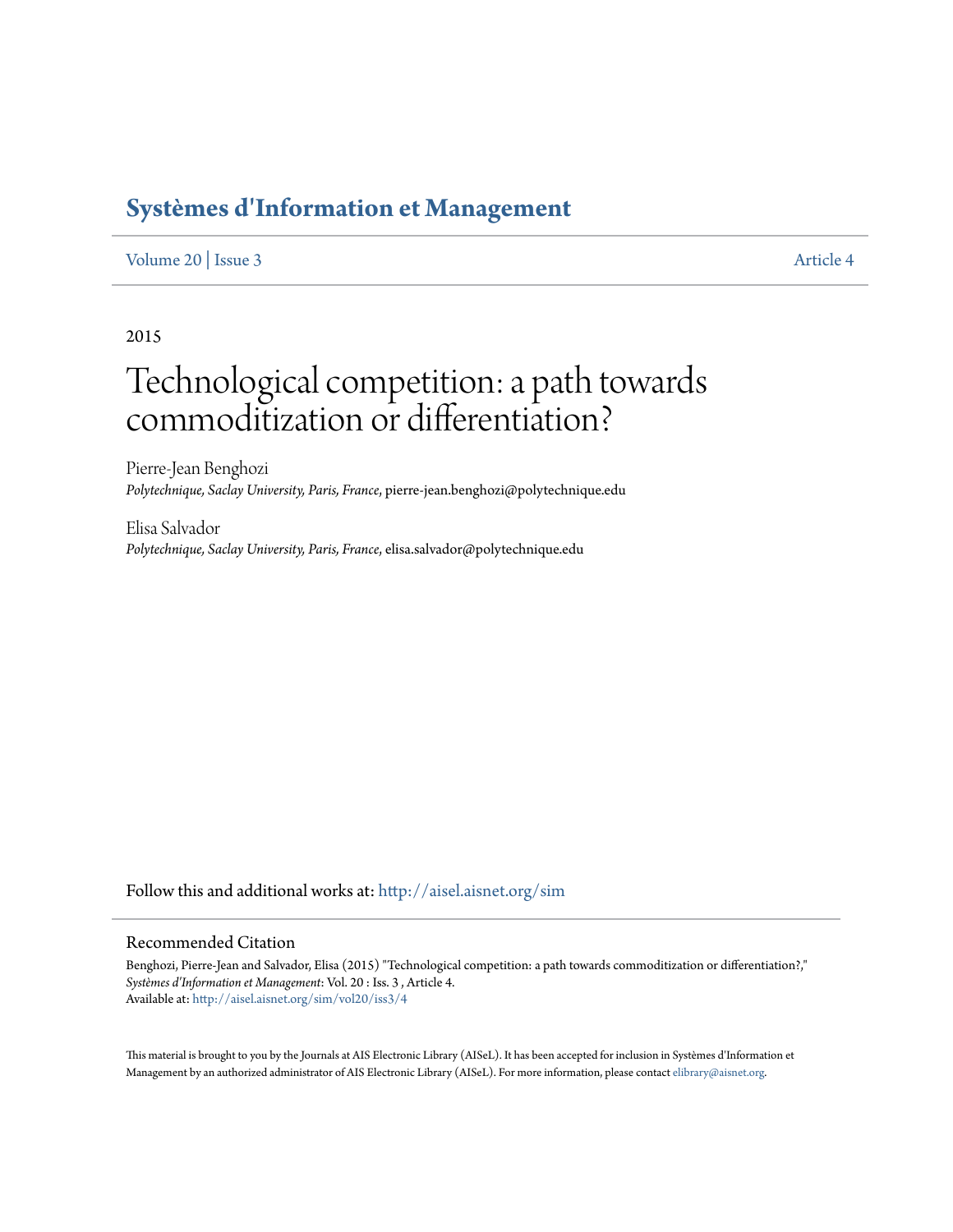# **Technological competition: a path towards commoditization or differentiation? Some evidence from a comparison of e-book readers**

*Pierre-Jean BENGHOZI\*, Elisa SALVADOR\*\**

\* I3-CRG, Ecole Polytechnique, Paris, France \*\* I3-CRG, Ecole Polytechnique, Paris, France and Iéseg School of Management, Paris campus, France

#### **ABSTRACT**

Technological rivalry is recognized as a key dimension of competition and innovation strategies in the digital era. It is particularly important in strategies focused on disruptive and repeated innovations, where each step contributes to shaping the design of the offering, the structuring of the market and the value chain. These technological trajectories are built on the basis of tensions between two contradictory objectives: specialization aimed at creating proprietary systems and standardization aimed at supplying the overall market. In the former case, successive innovations support competition between exclusive and proprietary ecosystems. In the latter case, commoditized devices create opportunities for alternative actors to engage in innovation and value creation. The e-book reader market serves as a key example of the issues at stake in terms of technological rivalry among technology suppliers, digital platforms, and publishers.

**Keywords:** creative industry; book- publishing industry; business model; e-book; repeated innovation.

**Acknowledgements:** The research has been made possible by the financial support of the Centre National du Livre (CNL), Paris.

*Preliminary versions of this article have been presented at the 19th AIM 2014 Conference (Colloque de l'Association Information et Management), which was held on May 20-21, 2014, in Aix-en-Provence, France, and at the 2015 Digital Economy Summer School (Ecole d'été en économie numérique E3-N), which was held in Rennes on July 6- 7, 2015.*

*N° 3 – Vol. 20 – 2015 97* Published by AIS Electronic Library (AISeL), 2015

1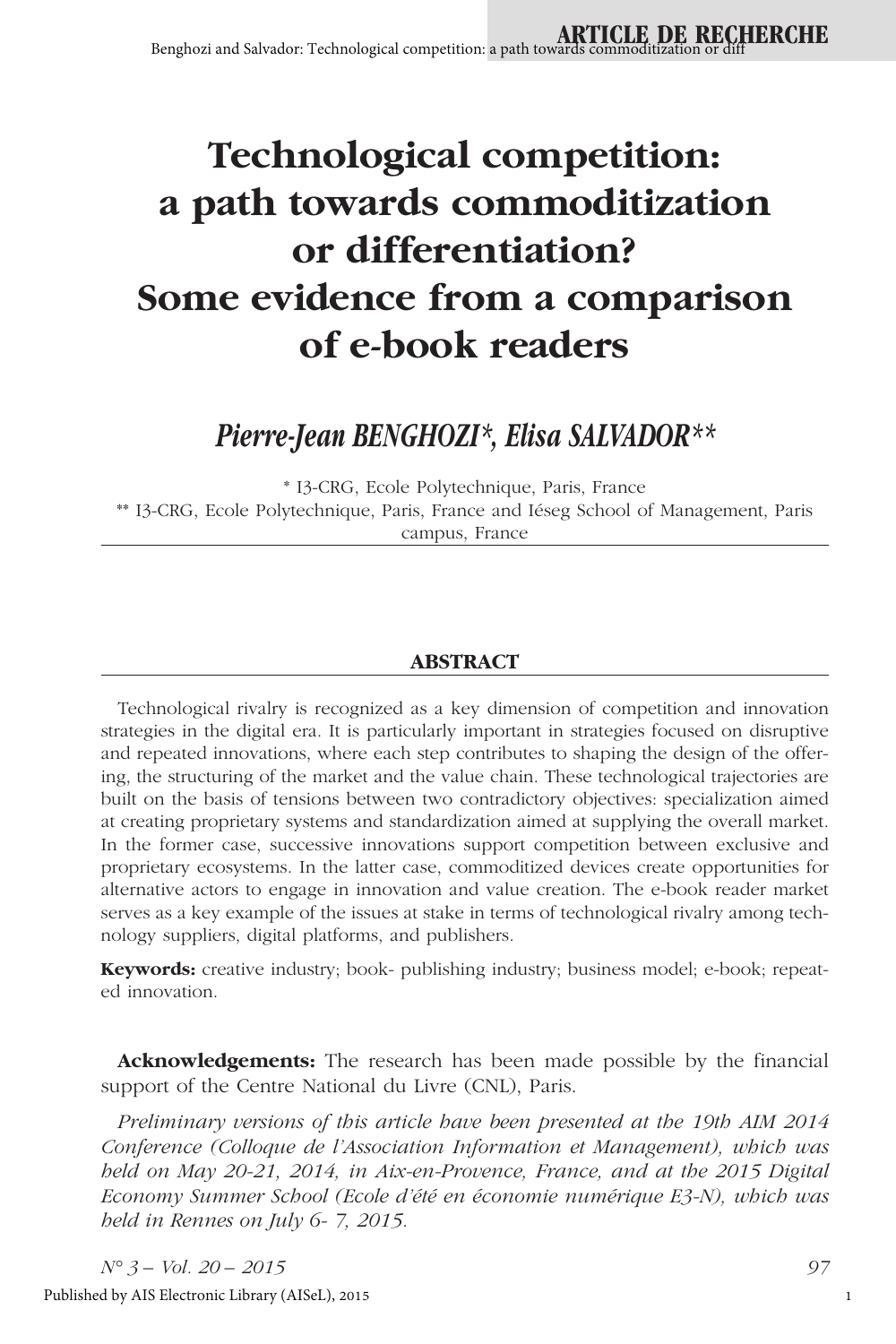# **RÉSUMÉ**

*La concurrence par la technologie est au cœur des dynamiques compétitives du numérique. Elle se traduit par des stratégies industrielles articulant innovations de rupture et innovations répétées et façonnant progressivement, au fil d'étapes successives, la configuration des offres, la structure des marchés et l'organisation des filières industrielles. Ces trajectoires technologiques résultent de tensions entre deux objectifs contradictoires : se spécialiser sur des systèmes propriétaires pour mieux maîtriser une base de clients, ou s'inscrire dans des standards partagés pour pouvoir adresser l'ensemble du marché. Dans un cas, la succession d'innovations consolide une concurrence entre écosystèmes propriétaires et exclusifs ; dans l'autre cas, les perspectives d'innovation et de création de valeur s'ouvrent plus largement à tous les acteurs des filières car elles s'appuient sur des supports technologiques « commoditisés ». Le marché des liseuses offre une illustration emblématique de ces enjeux qui se jouent, dans la concurrence technologique, entre fournisseurs de terminaux, plateformes numérique et éditeurs.*

**Mots-clés:** industries créatives ; industrie de l'édition du livre ; modèles d'affaires ; livre numérique ; innovation répétée.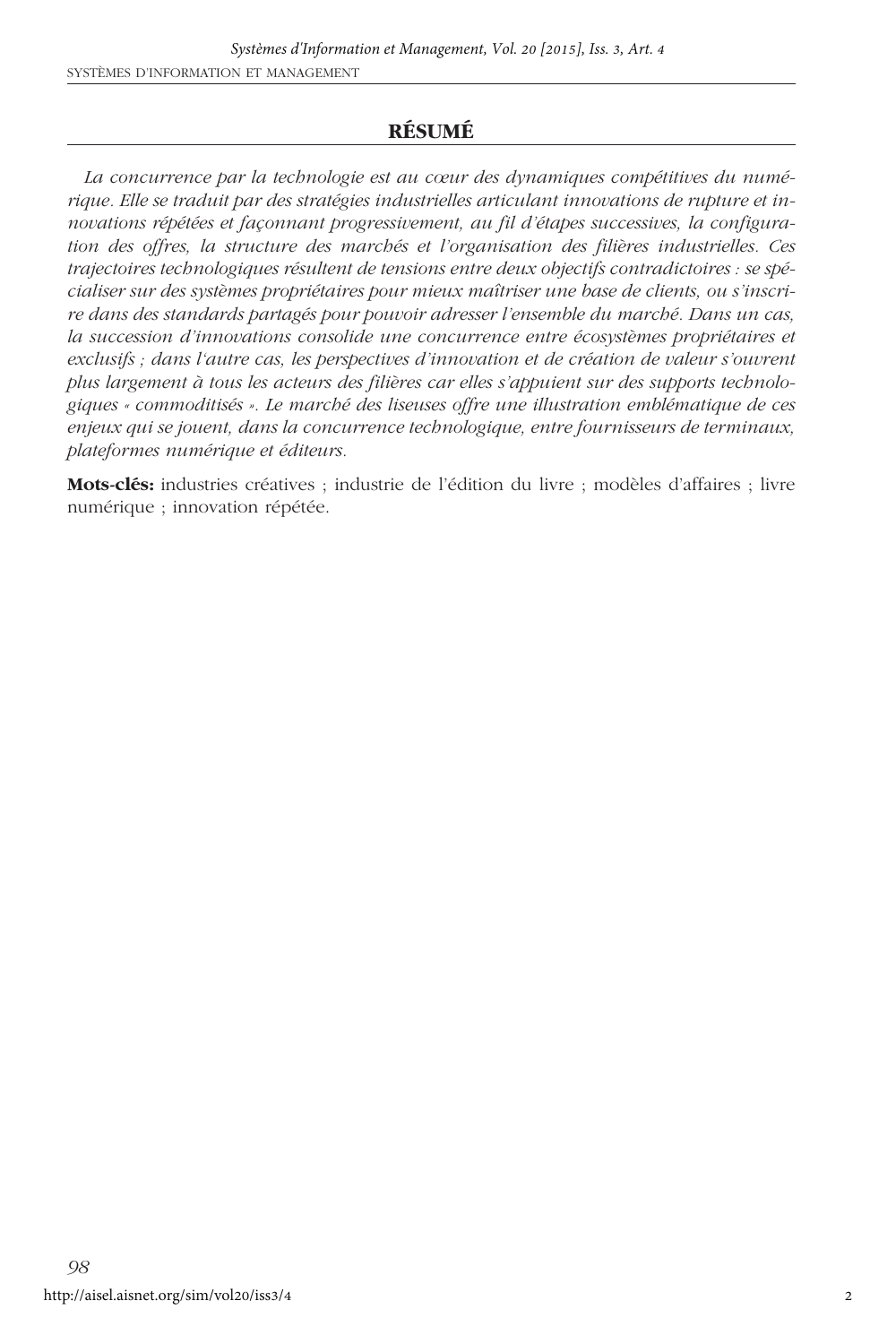#### **INTRODUCTION**

The importance of technological rivalry, platforms, and articulation in disruptive, incremental, and repeated innovations is an essential element of recent research on innovation in the digital era. This is particularly true in the information and communication technology (ICT) sector owing to the opportunities created by information technologies and the Internet for preconfiguring offerings and creating disruptive changes in usage on the market. Deltour and Lethiais (2014), for instance, recently highlighted that ICTs contribute to improvements in performance when they support innovation, showing that performance is positively influenced by SMEs' innovativeness when accompanied by specific investments in ICTs or by more intense use of existing ICTs. Furthermore, the particular nature of ICT generates specific articulations among infrastructures, software, and terminals due to programming languages, interoperability interfaces, and proprietary standards (Lessig, 2006).

These technological trajectories are built on the basis of tensions between two contradictory objectives: specialization aimed at building proprietary systems or, at least, at capturing the essential value of proprietary systems; and standardization that focuses on the value made available to the entire market. In the former case, repeated innovations support the competition between exclusive and proprietary ecosystems. In the latter case, commoditized devices create opportunities for alternative actors to engage in innovation and value creation.

In this context, the development of devices that make it possible to read a book in electronic or digital form (ebook readers) is particularly interesting because it clearly illustrates the steps in building technological trajectories, as well as the ways in which relationships between content and technology offerings are established. The e-book reader market serves as a key example of the issues at stake in terms of technological rivalry among technology suppliers, digital platforms, and publishers. The case shows that a focus on specialization or standardization involves different technological-development paths that take the form of the deepening proprietary standards (thanks to consecutive, repeated innovations) or of convergent innovations aimed at commoditization, respectively.

The literature on innovation demonstrates that such trajectories traditionally serve as strategic alternatives for technological rivalries. One may view innovation strategies as the result of a progressive process resulting from the sequence of probing cycles and tested in the same technological trajectory. This is the perspective of those authors who have developed the theory of dynamic capabilities (Teece *et al*., 1997; Brown & Eisenhardt, 1998; Thomke, 1998; Von Hippel, 2005; Schreyögg & Kliesch-Eberl, 2007). A series of innovations can also be viewed as the result of modular product design. New developments create "windows of opportunity" (Tyre & Orlikowski, 1994) that will be closed when the structural choices have been made, which in turn pave the way for incremental innovations. Sanchez and Mahoney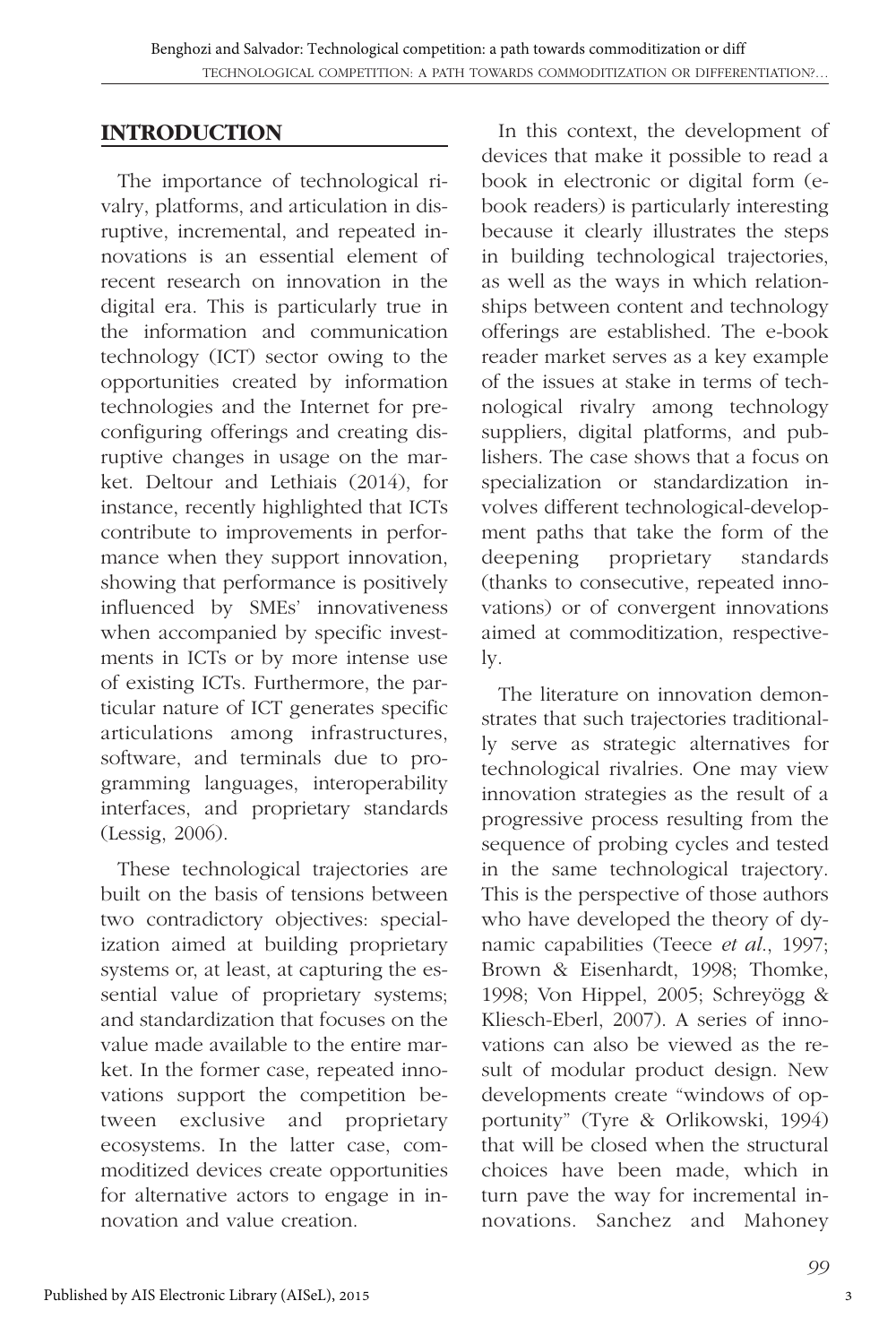(1996) provide one example taken from the automobile industry. In all cases, strategic innovations help to not only define business models for which the rules have been changed but also to reinvent the nature of the competition (Hamel, 1998; Markides, 1998; Schlegelmilch *et al*., 2003).

The e-reader market shows that platforms play very different roles in the rivalry among technological trajectories (Benghozi & Salvador, 2014). As Gawer (2009) points out, the structuring and economics of platforms has become a dominant model that is evident in all innovative and cultural sectors. Consequently, the content itself as well as the way of presenting that content play key roles. The different ways in which the content of a platform is presented are primarily determined by the technology used. Platform leaders establish successful products, services, or technologies, which become the industrial technological basis adopted by other supply companies (Gawer & Cusumano, 2002). Platform offerings may also include complementary products. This fosters network externalities and increases the global value of the platform. Consequently, disruptive and incremental innovations contribute to the renovation of the overall process and to the structuring of a specific ecosystem (Benghozi, 2014). In other words, platforms not only promote the development of industrial ecosystems, but they also transform the economics and concurrence of the linked sectors. The emergence of new offerings, new business models, and new actors are some examples of this transformation. Platforms centered on cultural content, like Amazon, are

strengthened by their capacity to attract new clients interested in the content, and by their ability to valorize the group of clients created and their personal data. This process combines the exploitation of two strategic resources: the potential to address a two-sided market (Rochet & Tirole, 2003) and the value of network externalities (Katz & Shapiro, 1986). As such, it leads to coopetition processes: technological trajectories are led by those platform leaders that establish unique partnerships in order to strengthen their control over the market. The dependence on other companies in the ecosystem for building value and feeding the ecosystem as a whole implies that the competition among platforms takes the place of competition among traditional economic actors.

While this competition among platforms is well documented in the literature, little is known about how it is operationalized in the management of digital technologies. Along these lines, the introduction of e-books serves as a good example of how ICTs are transforming the competitive structure of an industrial sector. This new technology has clearly affected growth in the book-publishing business of and altered the phases of the traditional value chain in the publishing sector (Benghozi & Salvador, 2015). New tools – e-book readers – have appeared and new actors, such as technology suppliers, have become active in the market. As a consequence, fierce competition among enterprises producing e-book readers has emerged in recent years. Since the very first versions of the Sony and Kindle ereaders appeared on the market in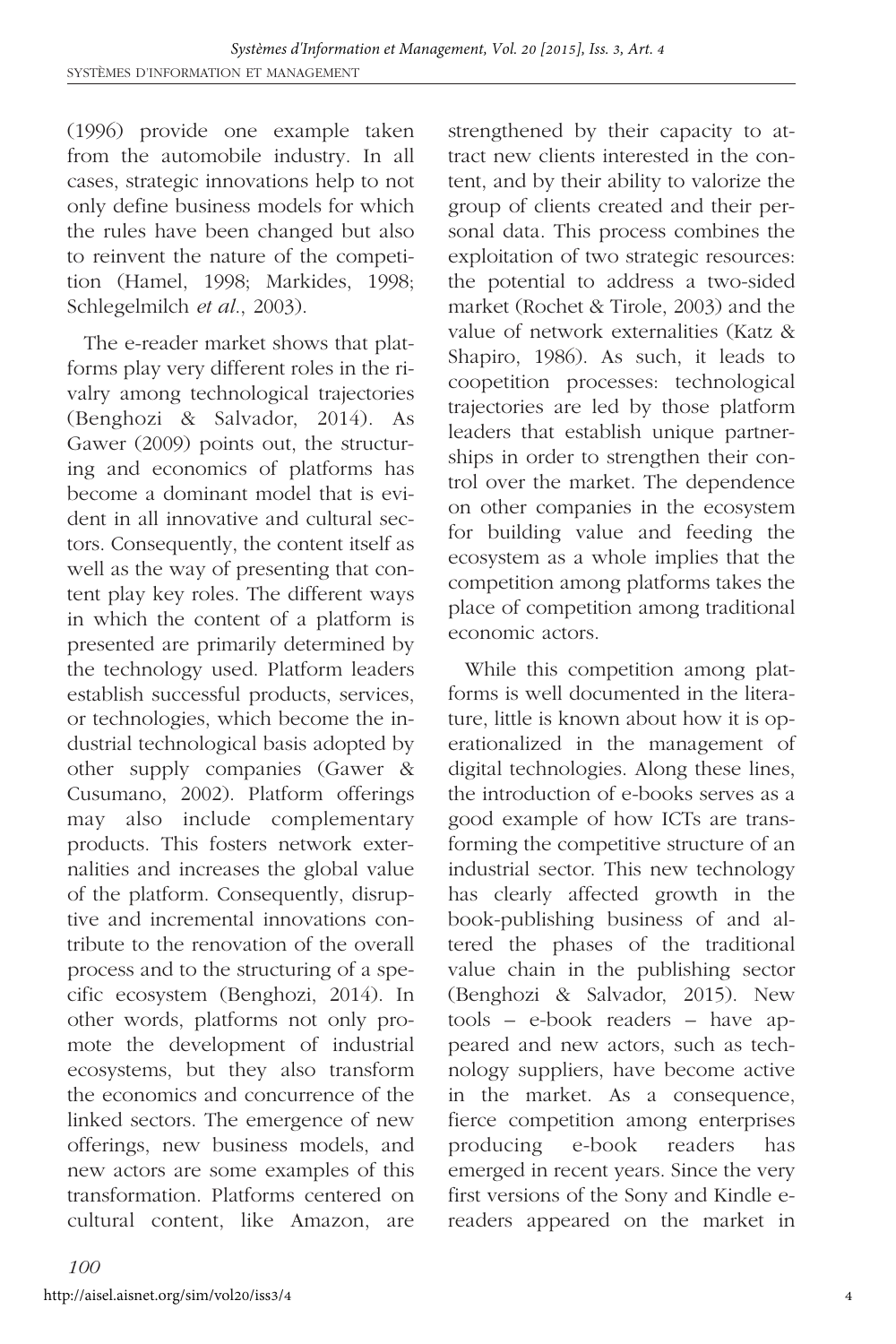2006 and 2007, several other actors have begun to offer alternatives. R&D and innovation technologies appear to be at the core of the competition process. Leading-edge technologies related to inks, displays, screens, light, quality of image, battery life, sound, and ergonomics are some key aspects of this ongoing revolution. In addition, the rivalry (Miller, 2013) is motivating e-book producers to innovate so as not to lose market shares. Even though one of the main consequences of this rivalry is a general decline in prices, R&D and innovation continue.

In this article, we analyze the e-book reader market. We argue that technology suppliers, digital-platform developers, and publishers are involved in the technological rivalry, which is supported by repeated innovations that contribute to consolidating and reinforcing legacy systems (Hatchuel & Le Masson, 2006). In addition, we find evidence of coopetition in terms of the development or adaptation of disruptive standards (Brandenburger & Nalebuff, 1996; Ritala, 2012; Bouncken & Fredrich, 2012; Ritala & Hurmelinna-Laukkanen, 2013; Ritala & Sainio, 2014), coevolution in various technological layers (Sotarauta & Srinivas, 2005), and imitation aimed at compensating for a lack of investment and strategic vision (Hannan, 2005; Hannan et al., 2006; Aldrich & Ruef, 2006). The goal of our analysis is to show that technological trajectories in the digital age demonstrate the existence of alternative strategies of standardization or specialization, or convergence or differentiation, and that they are therefore the reflection of competitive positions on the market. In other words, we aim to highlight how these technological trajectories foster movements towards convergence or differentiation, which illustrate standardization or specialization, respectively.

To the best of our knowledge, complete analyses of the evolution in technological trajectories for the leading ereaders do not exist. A significant amount of literature compares the features of printed books with those of ebooks (see, among others, Park *et al*., 2010; Dacos & Mounier, 2010; OECD, 2012), but longitudinal analyses of the technological evolution of all versions of the "star" e-readers that have been released over the years are not available. The rapid evolution characterizing the Internet and the ICT world is one of the main constraints in this regard. Another is the difficulty of creating clarity in a complex, confusing context in which a single leader is not identifiable but various actors all lead the market in some way. Amazon's Kindle holds a dominant position in the e-books market, but many other ereader producers are competing on the same level (Miller, 2013; MarketLine, 2013).

In a nutshell, we examine how microeconomic strategic behaviors contribute in the long term to momentous technological trajectories and market structures. More specifically, we investigate the extent to which technological innovations in e-readers reflect competitive positioning strategies that help define the long-term trajectories of technological convergence or differentiation. For this purpose, we use a combination of comparative case studies and quantitative analysis (Eisenhardt, 1989; Eisenhardt & Graebner,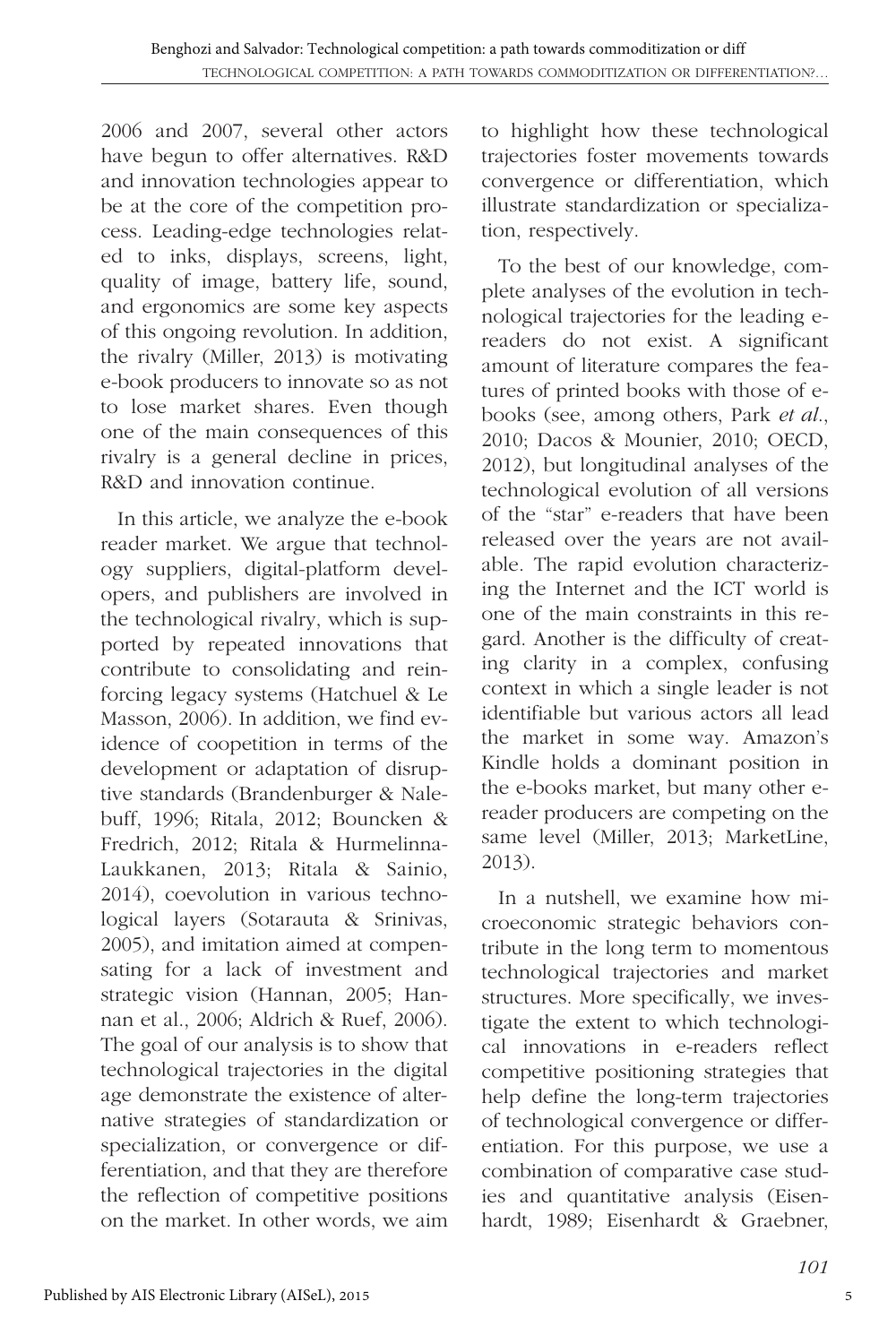2007; Siggelkow, 2007; Ragin & Amoroso, 2011). Our basic idea is to characterize the comparative technical trajectories in order to understand the components in which various economic actors invest, the evolution of each rhythm, and the resulting dynamic.

This is the approach we adopt in this article – the identification of the ereader producers that lead the market and the analysis of the characteristics of the various versions of their devices. This enables us to reconstruct the technological-evolution path followed by these actors and to uncover the strategy based on dynamic moves of various types: repeated innovation, coopetition, coevolution, and imitation. We do not deny the emergence of and recent competition from tablets, such as the iPad. However, the purpose of this paper is to provide a comparative analysis of the technological trajectories of e-readers. Therefore, comparisons with tablets are only introduced in the discussion of the results.

A matrix of the technological trajectories of all versions of six key brands of e-readers active on the market is used to characterize the evolution of R&D and innovation in this field. Kindle, the most known and cited e-reader, is most often compared with Nook, Kobo and Sony<sup>1</sup> (Miller, 2013; Market-Line, 2013). Furthermore, we wanted to compare the large international suppliers with a dominant player in a national market. For this reason, we added Bookeen, the best known French e-reader, to our list. As we also wanted to compare the incumbents with emerging actors, we included Pocketbook, a rising East European ereader that has entered into an alliance with the French company TEA. TEA specializes in open software solutions for selling and reading e-books. Several specific strategies and trajectories characterizing the six enterprises' development towards a path of convergence or divergence are identified.

The article is structured as follows. The theoretical framework focuses on technological rivalries from disruptive innovation (Christensen, 1997) to repeated innovation, coopetition, coevolution, and imitation, with a focus on actual competition in the e-book reader market. The methodology applied and the results of the analysis follow thereafter, and the evolution of the main technical characteristics of all versions of the producers' "star" leaders on the market is described. A discussion of our results, as well as some limitations and conclusions, is presented in the final section.

#### **1. THEORETICAL FRAMEWORK**

Technological rivalry in the areas of ICT, software, and the service industry has been studied in many interesting articles. This research has, inter alia, analyzed the characteristics of open and modular systems<sup>2</sup> based on con-

<sup>1</sup> Google searches for the "best known" or "best sold" e-readers confirm that Kindle, Nook, Kobo and Sony are the most cited e-readers. These e-readers are also those usually compared on price-comparison sites.

<sup>2</sup> "*Free/Libre/Open Source Software (FLOSS) is software the user can use for any purpose, study its source code, adapt it to his needs, and redistribute – modified or unmodified*" (Vitari & Ravarini, 2009, p. 251).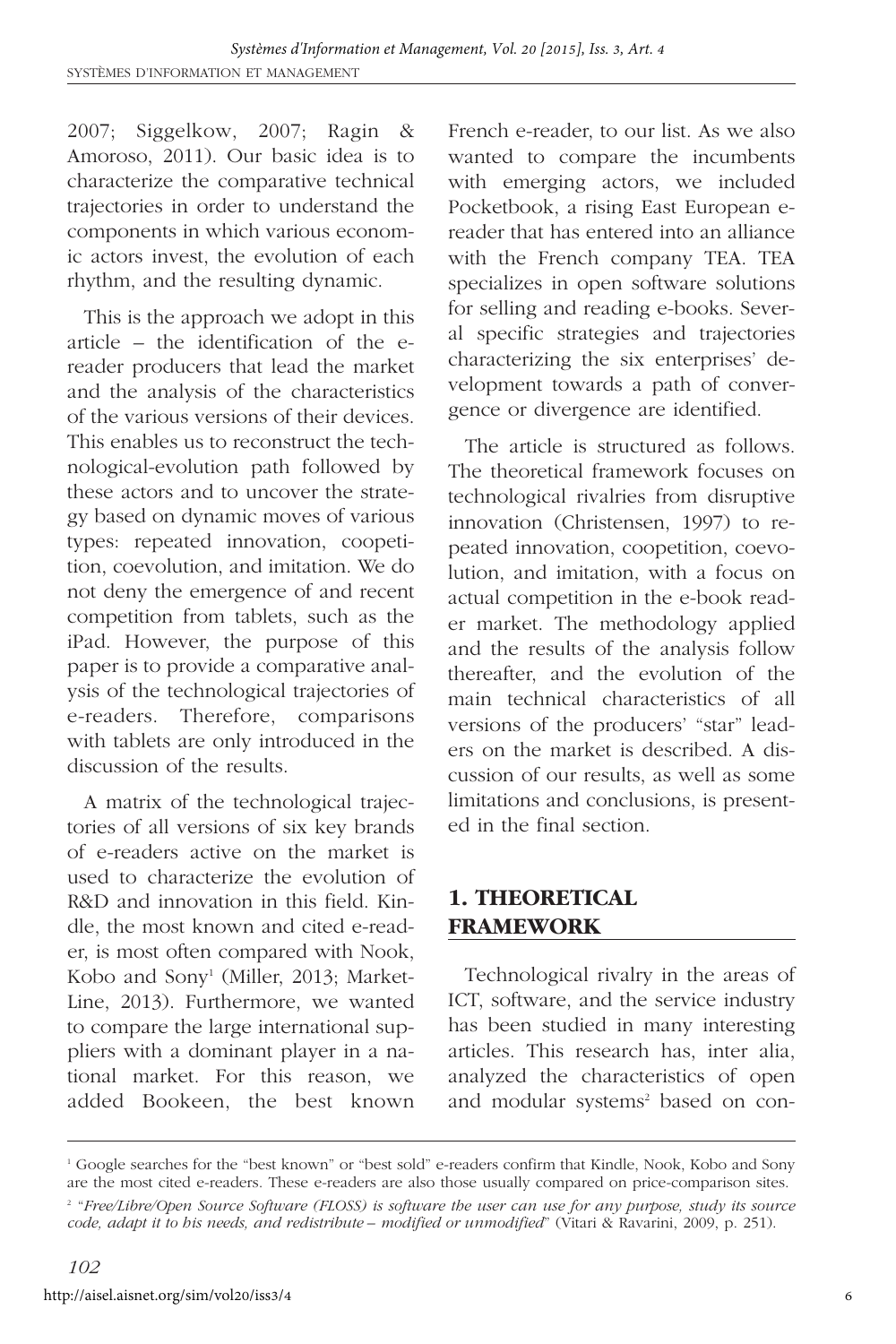ventional, agreed-upon, and shared knowledge of software development, and, on the other side, closed, packaged<sup>3</sup> systems based on purposeful strategies adopted by major players to gain a competitive advantage (Fitzgerald, 2006). Fitzgerald (2006) highlights that the former has a very strong commercial orientation with a deep emphasis on services. Moreover, it alters the basic rules of the software industry: the proprietary-driven model disappears. More sophisticated business models are emerging. Furthermore, *"companies can also leverage the commodification effect that has occurred with open source. They take advantage of open source in terms of its low cost, reliability, and portability across platforms"* (Fitzgerald, 2006, p. 592).

In line with McGahan's (2004) industry change trajectory theory,<sup>4</sup> Vitari and Ravarini (2009) suggest that the industry is constantly redeveloping its assets – its software applications and the supporting hardware. It follows a creativechange trajectory because core software-industry activities are not believed to be threatened by rapid obsolescence. Nonetheless, some research indicates that recent changes may have an impact on the industrial change trajectory in the form of a shift towards commoditization. Commoditization<sup>5</sup> can be defined as the process by which a product loses all of its specific attributes, such that is no longer truly distinguishable by customers. As a consequence, customers make consumption decisions mainly on the basis of price. Reimann *et al*. (2010, p. 189) argue that *"industry commoditization describes an increase in similarity between the offerings of competitors in an industry, an increase in customers' price sensitivity, a decrease in customers' cost of switching from one to another supplier in an industry, and an increase in the stability of the competitive structure*". Furthermore, Carr (2004) stresses a fundamental trend: new technologies tend to become standardized, increasingly identical, and indistinguishable. Consequently, these technologies do not provide the firms that adopt them with any competitive advantage. Information technology has been transformed from a strategic resource into a commodity input: the cost of doing business is paid by all but no one entity is truly distinguishable.<sup>6</sup>

Piccoli and Lui (2014) recently tested the propositions that information technology is a commodity and that IT-enabled resources engender a sustained competitive advantage. They proposed that IT-dependent strategic initiatives have the potential to generate sustained competitive performance, even

<sup>3</sup> *"Packaged software is commercially available software, where the user has no free access to the source code and no rights to redistribute"* (Vitari & Ravarini, 2009, p. 251).

<sup>4</sup> McGahan (2004) proposes four main trajectories of industry change (radical, progressive, creative and intermediating) and two threats of obsolescence (of core activities or of core assets).

<sup>&</sup>lt;sup>5</sup> For a detailed review of the literature about commoditization, see Chamaret (2012).

<sup>6</sup> *"IT's transformation from a set of proprietary and heterogeneous systems into a shared and standardized infrastructure is a natural, necessary and healthy process. It is only by becoming an infrastructure – a common resource – that IT can deliver its greatest economic and social benefits"* (Carr, 2004, p. xiv).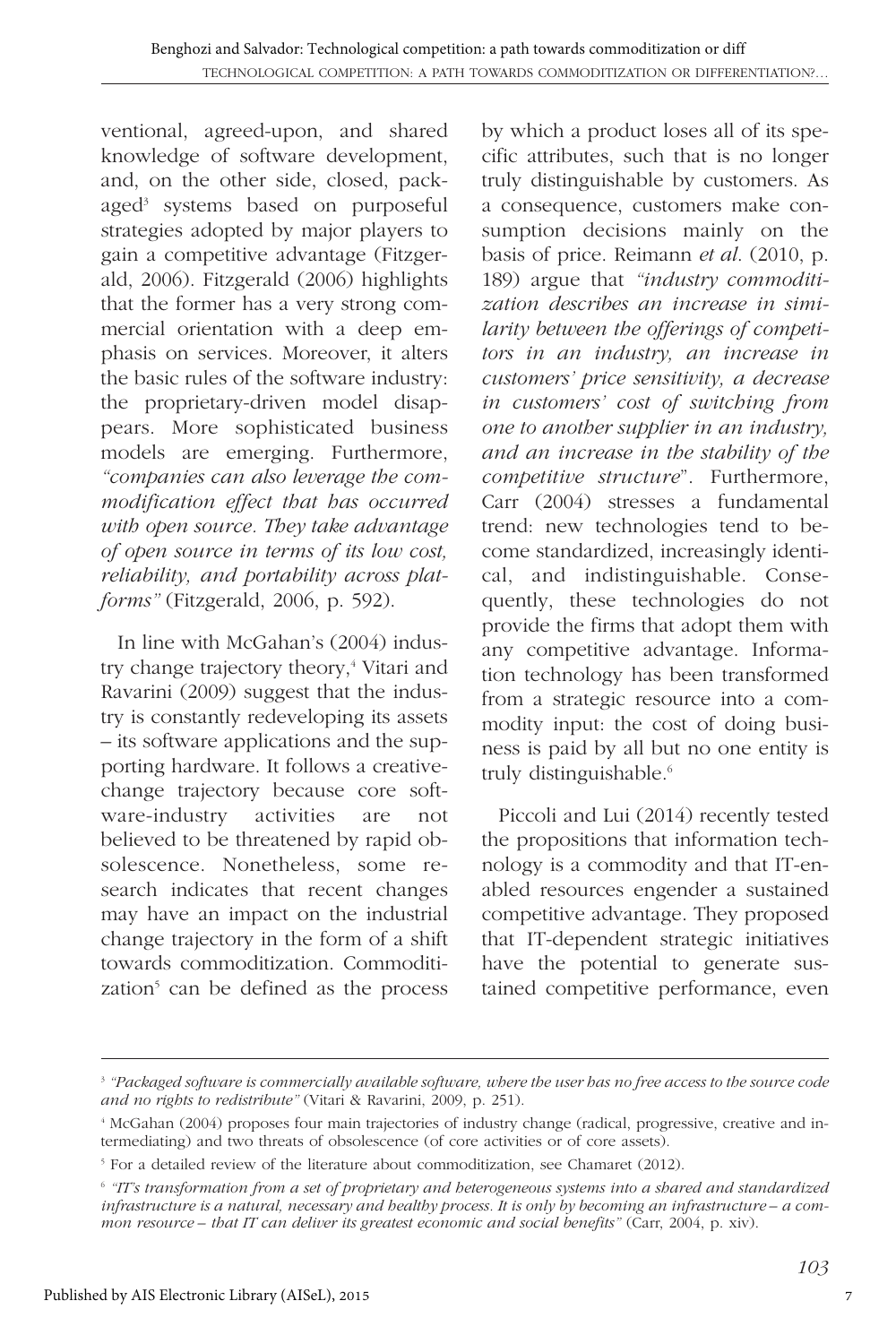when the technologies that enable them appear "simple". These authors suggest that their findings call for a theoretical explanation of the complementarities and interactions among the various elements of IT-dependent strategic initiatives.

Vitari and Ravarini (2009) highlight such interactions between cost reduction and the increase in the number of available functions in their analysis of content-management systems (CMS). This dynamic points to the effects of technological competition in an ICTbased industry facing a declining costto-performance ratio for IT assets over time, which creates cost disadvantages for early entrants. Consequently, the differentiation strategy chosen by packaged CMS relative to free opensource software (OSS) CMS consists of developing a wider services offering. According to Vitari and Ravarini (2009), the evolution of the CMS segment does not follow a creativechange trajectory but a radical one. Therefore, CMS organizations are forced to gradually change their strategies by abandoning unprofitable activities and expanding profitable ones.

Similar developments and technological rivalries are also evident in other ICT-supported sectors. Cecere *et al*. (2015) focus on the emergence of smartphones with similar characteristics in the mobile-communication sector. The introduction of a series of intangible (operating systems) and tangible (hardware) technological changes characterizes this sector. The authors highlight that the iPhone disrupted the traditional market by integrating a new phone with a mobilephone operating system, an Internet

browser, and the iTunes Store for downloading audio and video files. A similar disruptive innovation emerged in the traditional book industry with the arrival of the e-book and several ereader producers.

In this context, the technological and digital revolution brought on by the Internet and ICTs is deeply affecting the economics of a certain sector – the book-publishing industry. The secular model of the printed book has been confronted with the emerging diffusion of e-books. The impact is so strong that effective business models for the e-book market are still missing (Riot, 2013; Miller, 2013; Simon, 2014). Moreover, several e-book readers have taken the position of "star" leaders, but their positions may be temporary.

In order to understand the characteristics of the technological rivalry between the most important e-reader producers and the recent evolution of that rivalry, the following sections provide some insights into the concept of technological rivalry, as well as the historical context of the book-publishing industry.

#### **1.1. Technological rivalry and growth: from disruptive innovation to a strategy of repeated innovation, coopetition, coevolution, and imitation**

The concept of repeated innovation is an alternative to various forms of incremental innovation and disruptive innovation. In line with the seminal contribution of Christensen (1997), "disruptive innovation" usually refers to new technologies or services that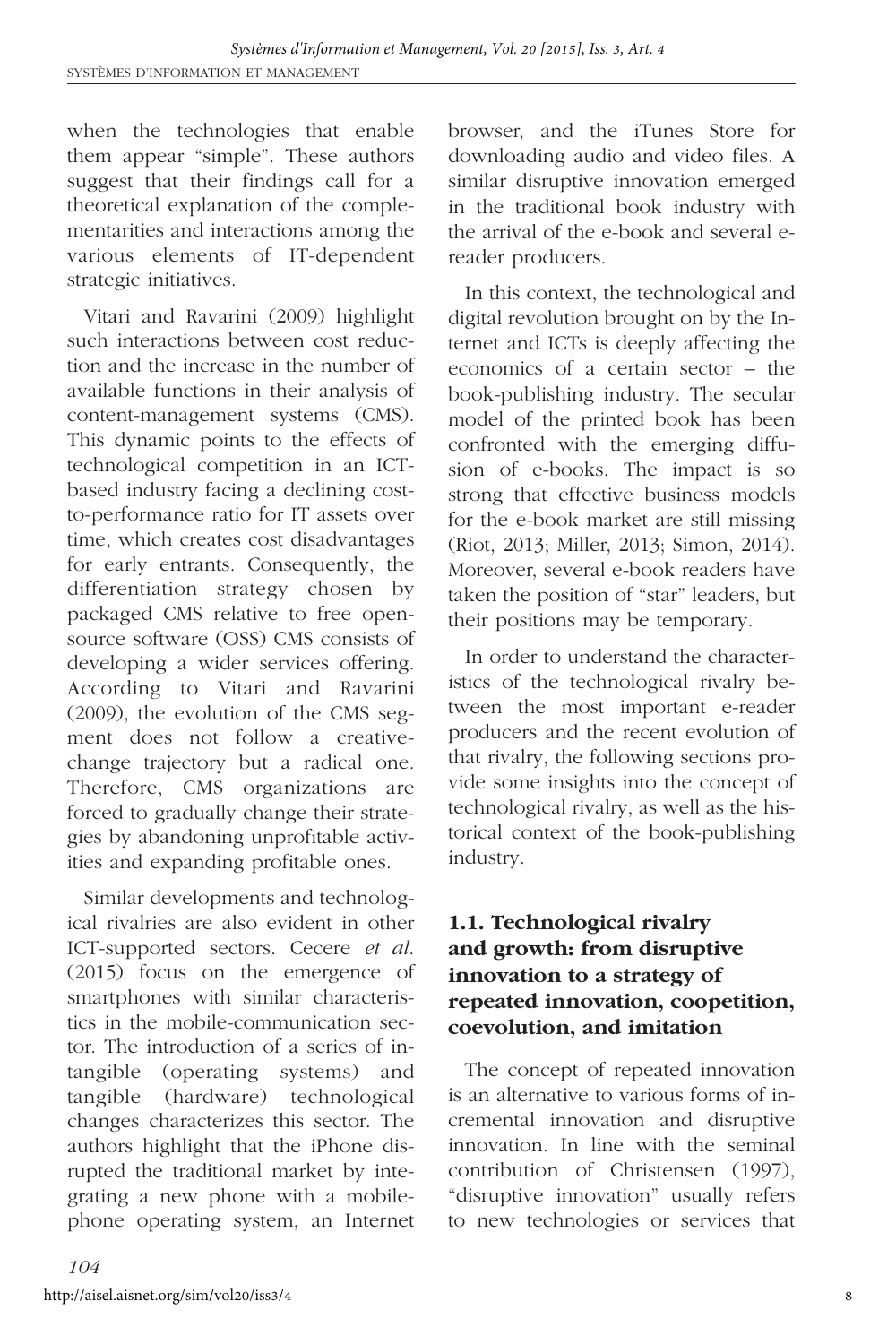provide original solutions that are radically different from the existing dominant products or services. Moreover, it follows a different trajectory from mainstream market technologies. New entrants can replace large incumbents thanks to a disruptive, more affordable technology that improves in quality over time and gains market share from established companies. Operational innovation<sup>7</sup> is one form of innovation that is disruptive in nature (David, 1985; Benghozi, 1990; Hammer, 2004).

Recent investigations have attempted to complement the seminal definition (Habtay, 2012; Klenner *et al*., 2013) by taking into account such aspects as the geographical dimension of disruptive innovation (Corsi & Di Minin, 2014), company size (disruptive strategies are also feasible options for small and medium-sized innovative companies; Dumoulin & Simon, 2005), or the importance of spin-off companies as a solution to the innovator's dilemma (Christensen & Raynor, 2003). According to Chandra and Yang (2012, p. 25), a disruptive innovation may be identified when *"a new product (including service, process and business model) replaces the existing dominant design with exceptional commercial success"*, meaning that technological success is strictly linked to market success. Furthermore, design-driven innovation enhances the likelihood of generating disruptive products – this was the case with Apple's iPhone 4 (Cecere *et al*., 2015). Apple's attention to design was linked to the use of a network of external applications developed to re-

spond to most user needs. Other examples, like Google and Facebook, highlight another aspect that may lead to disruptive innovation: powerful algorithms for effective searching on the Internet and the introduction of competence-destroying innovations enabled these websites to make themselves the leading sites in their respective fields (Chandra & Yang, 2012).

Yu and Hang (2010) remind us that disruptive innovations do not necessarily imply a replacement of incumbents or traditional businesses, and that disruptors are not always start-ups. An incumbent business with existing high-end technologies can survive by focusing on dedicated customers and a niche market. A classic example is found in Sony's success with the Walkman. In other words, incumbents may survive a disruptive innovation or even play the role of a smart disruptor. A small or medium-sized company will not be able to introduce many disruptive innovations because of a lack of financing and creativity. Consequently, company resources will most likely be dedicated to protecting the new business model, and to valorizing one or two disruptive innovations. This can be viewed as a key step in the company's development because a disruptive innovation upsets internal processes and organization (Dumoulin & Simon, 2005).

From this perspective, repeated innovation may be seen as an alternative to disruptive innovations. Hatchuel

<sup>7</sup> *"Operational innovation means coming up with entirely new ways of filling orders, developing products, providing customer service, or doing any other activity that an enterprise performs"* (Hammer, 2004, p. 86).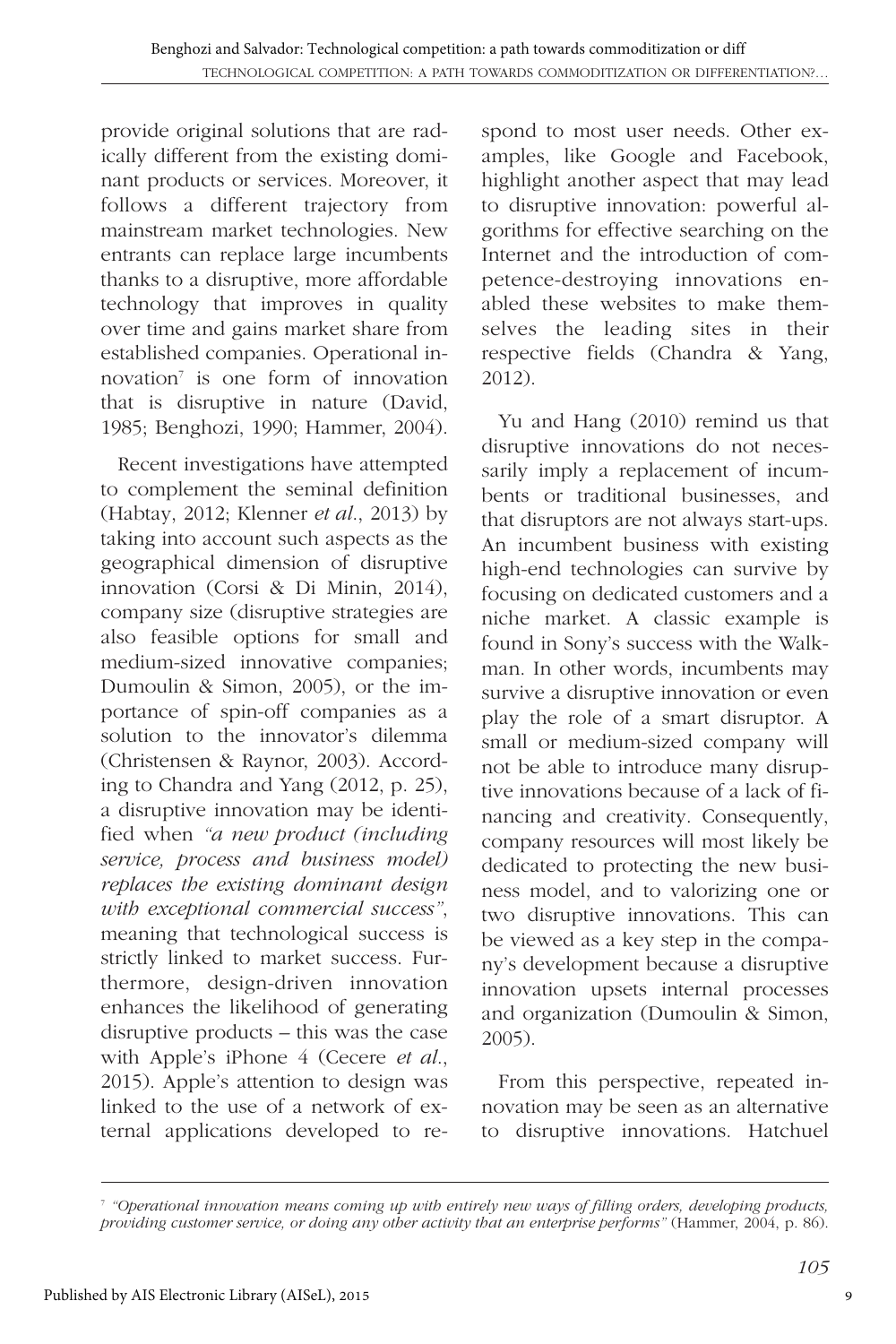and Le Masson (2006) focus on how firms grow through repeated innovation. These authors stress that rather than focusing on a single isolated innovation that may not ensure long-lasting success, it might be better for a firm to maintain a sustained rate of innovation and, thereby, produce a chain of repeated innovations. Constant product renewals through continual changes, diversification, and design improvements may be a good strategic choice for innovation policy over the long term.

This is exactly what has occurred in recent years in the e-book reader market: the organization and management of a permanent program of minor but significant innovations. In their case study of Tefal, Hatchuel and Le Masson (2006, p. 2) define this strategy as a *"truly original management model"*, underlining that *"the model of growth by innovation provides a higher probability of survival over the long term"*, even if that model is not dominant*.* Of course, an ability to innovate is required in order to develop the business of innovation. Therefore, an "invention factory" is an essential element.

The series of steady innovations evident in the e-reader market seems to follow the strategy of repeated innovation through the adoption of an invention factory. This strategic adoption is a condition *sine qua non* for survival in this rapidly evolving market, in which business models are not welldefined, and new competitors are constantly appearing.

According to Hatchuel *et al*. (2001, p. 7), *"the necessity to 'repeat innova-*

*tion' creates a need for both stability and change"*. Innovation is considered a specific management process, and an innovative firm is *"a firm that is able to maintain a persistent and repeated flow of innovations"*. In fact, this process of repeated innovation must be consolidated through R&D activities that enable the structuring choices essential for building lineages of products and competencies. Any excess knowledge may be used by the firm for introducing innovative products at a later point in time.

Furthermore, the concept of repeated innovation highlights a new approach in the technological trajectory usually followed by firms. This approach combines technical and market-based trajectories through a sequence of successive innovations, which involve creativity, strategic decision making, and various learning processes. This approach reflects the fact that learning rents do not last forever – temporary monopolies may be attacked by competitors. As a consequence, successive products that ensure the firm's long-term survival serve to ensure the firm's competitive position. Innovation on a continual basis along the same technological path contributes to strengthening the firm's technological knowledge and resources, to consolidating the customer base, and to enhancing market positioning.

The concept of repeated innovation is closely related to coopetitive strategies and the relevance of network externalities for increasing firms' performance (see Ritala & Hurmelinna-Laukkanen, 2009; Ritala, 2012; Bouncken & Fredrich, 2012). In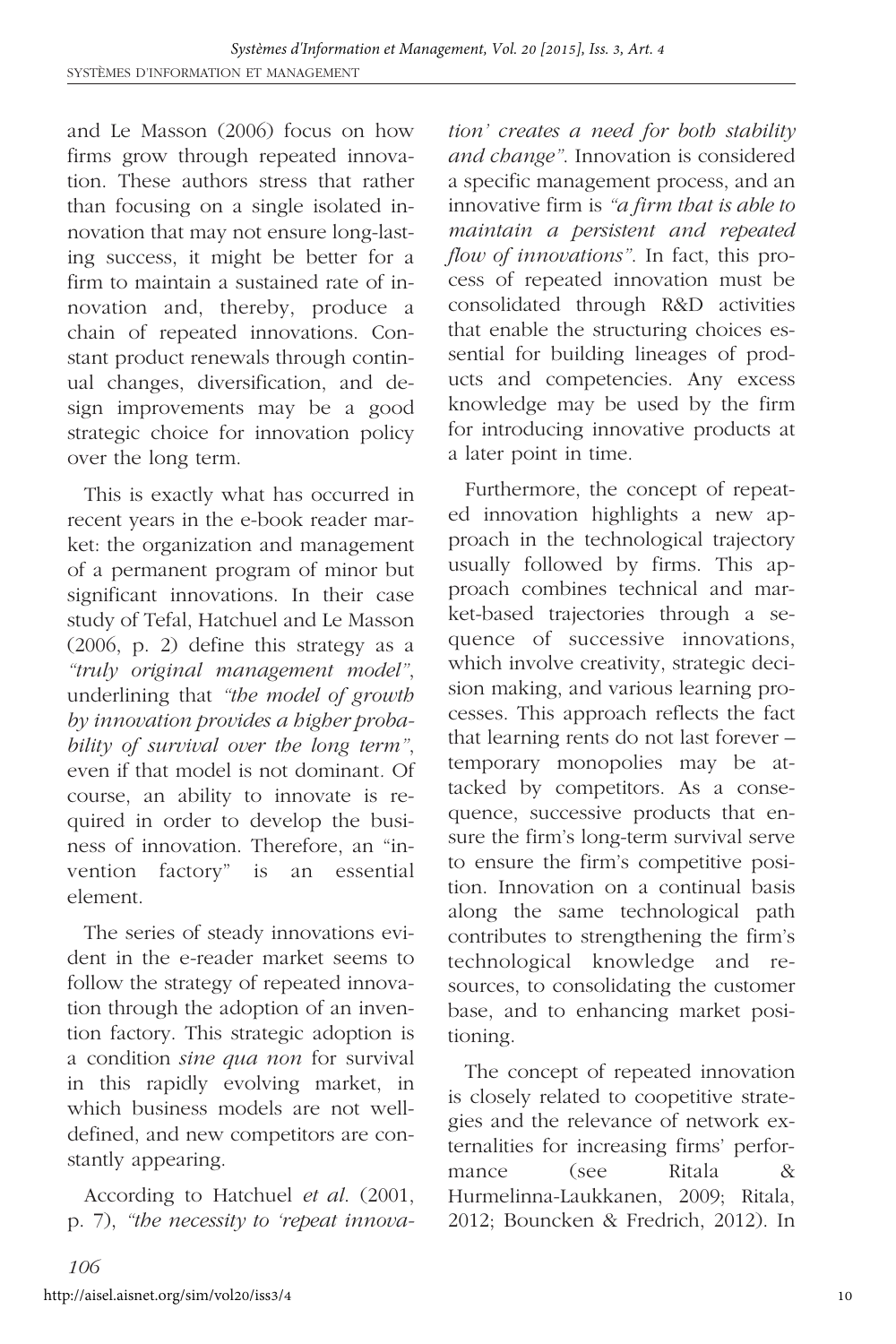game theory, coopetition is referred to a phenomenon of simultaneous and mutual competition and collaboration between complementary firms that cooperate while remaining competitors (Brandenburger & Nalebuff, 1996). On the basis of this seminal definition, researchers have set off in several disparate directions (Yami *et al*., 2010). Nonetheless, following the Internet and ICT revolution, simultaneous cooperation-collaboration now includes the ability to integrate external resources through networking as well as more dynamic and/or contradictory interactions. It has therefore become a common practice in high-technology industries and knowledge-intensive sectors owing to their networked nature (Ritala, 2012; Ritala & Sainio, 2014). In general, firm-specific capabilities are important for coopetition success (Ritala & Hurmelinna-Laukkanen, 2013). For example, the coopetition between Sony and Samsung in the LCD TV market resulted in worldwide success. The complementary resources found in Sony's superior technological know-how and Samsung's marketing abilities enabled that success (Ritala *et al*., 2014). Bengtsson and Kock (2014, p. 180) recently suggested that *"coopetition is a paradoxical relationship between two or more actors, regardless of whether they are in horizontal or vertical relationships, simultaneously involved in cooperative and competitive interactions"*. As such, coopetition is not restricted to a relationship between two firms, as many firms may be simultaneously involved in this process, and the related coopetition strategies may affect market performance (Le Roy & Sanou, 2014).

Moreover, coopetition is often linked to innovation, as coopetitive activities may increase firms' innovativeness (Bengtsson & Kock, 2014) and advance their technological innovation (Gnyawali & Park, 2011). In particular, Ritala (2012) suggests that a technology or a solution may be too risky for a single firm because time and speed are critical factors in ICT, and the necessary knowledge becomes rapidly outdated. Therefore, the building of strategic alliances with competitors may represent an interesting option. Obviously, the paradoxical nature of coopetition may result in tensions at the individual, organizational, and inter-organizational levels, and in changes in coopetitive interactions over time (Raza-Ullah *et al*., 2014; Dahl, 2014). Bouncken and Fredrich (2012) argue that coopetition can increase firms' radical innovation in the IT sector by providing them with key complementary assets for radical innovation that are otherwise difficult to obtain. In a comparison of radical and incremental innovation, these authors find that coopetition is more beneficial for radical innovation than for incremental innovation. However, in order to be able to innovate repeatedly along the same path while limiting their risks, firms have to cooperate and collaborate with their competitors (Hamel *et al*., 1989) to develop common standards and platforms. In other words, they must collectively agree on the technological "rules of the game". This might explain why enterprises are motivated to cooperate and share resources with the same economic actors with which they are competing (Brandenburger & Nalebuff, 1996; Chalant & Lecloux, 2010). Such a coopetition ap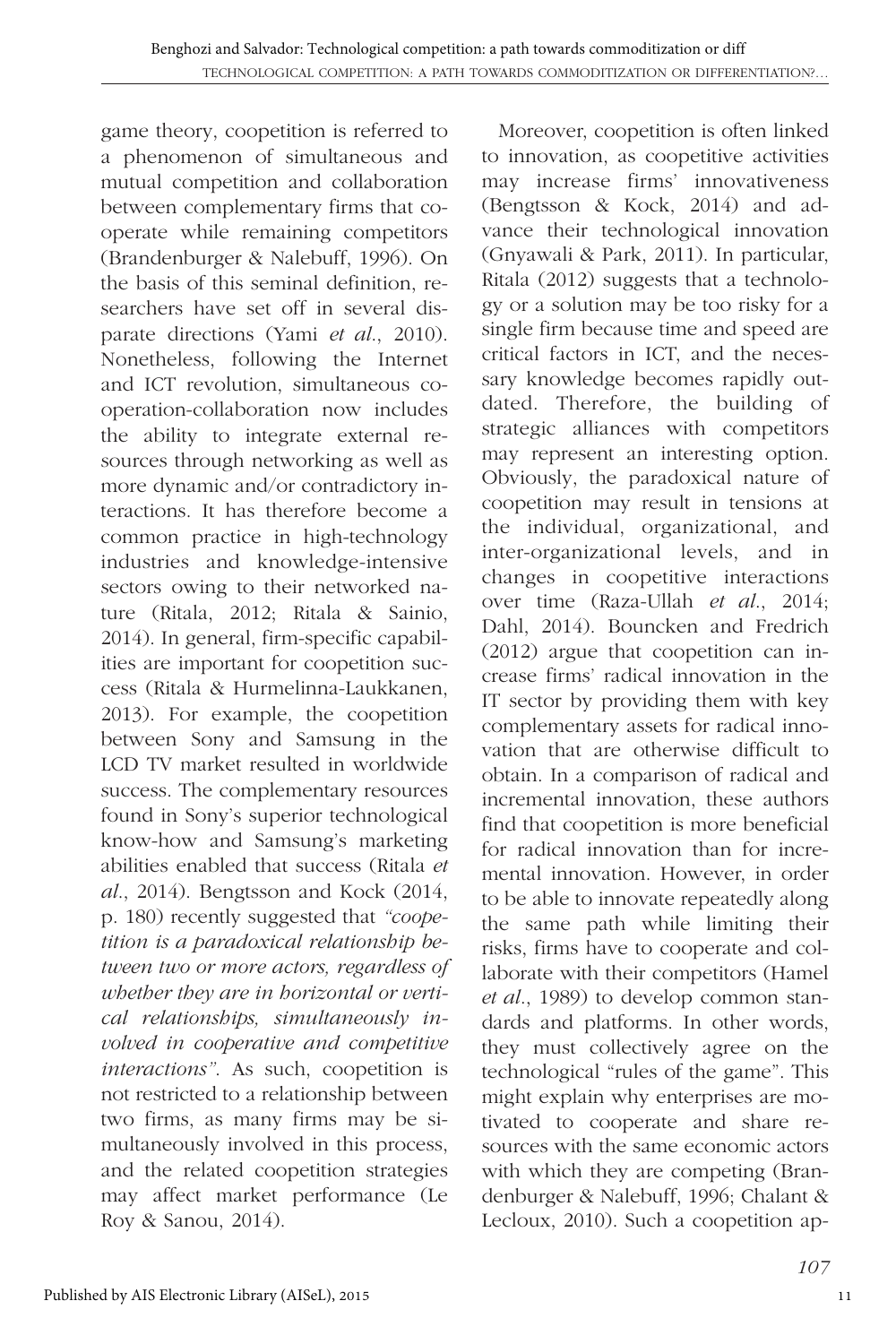proach can be identified in the similar strategies adopted by the e-reader producers. They seem to implicitly cooperate in order to realize a common and convergent goal of creating value through a competitive advantage. Cooperation and competition are interdependent, and both are present.

This process is also linked to business-model choices (Benghozi & Paris, 2007; Teece, 2010; Lyubareva *et al*., 2013; Ritala *et al*., 2014), which help determine technological trajectories. Recently, Ritala and Sainio (2014) showed that coopetition is positively related to business-model radicalness, meaning that coopetition is likely to promote the emergence of radical business-model innovations due to the competitors' willingness to differentiate their offerings. Ritala *et al*. (2014) analyze the role of coopetition in the overall business model of Amazon.com. As a customer-centric company, Amazon uses strategic coopetition as a way to create more customer value. This strategy has enabled Amazon to become a worldwide leader in media and web services. Baden-Fuller and Haefliger (2013) propose that although technological development may facilitate the emergence of new business models, it is not an essential prerequisite for businessmodel innovation. Interactions between business models and technologies are usually observed. In this regard, Baden-Fuller and Haefliger (2013, p. 419) also cite the example of Amazon: *"When Amazon was founded in 1995, they applied new technology to make the traditional mail-order business model pioneered by Sears Roebuck work well for books. Amazon did* *not invent a new business model"*. Instead, it applied a version of a wellknown model to a new context. In recent years, we have observed more intense, dynamic, and uncertain interoperability between technologies owing to the emergence of sophisticated ICTs and the wider availability of platform technologies (Baden-Fuller & Haefliger, 2013).

Repeated innovation and coopetition also lead to a process of coevolution and reciprocal imitation. According to Sotarauta and Srinivas (2005, p. 20), *"on the general level, we see co-evolution taking place if two or more agents and/or their environments influence each other's selection and/or retention processes and if a series of variations takes place in time in the respective agents. If an agent is merely responding to another agent's presence or activities by adaptation, we do not see that as coevolution, because according to our understanding, co-evolution consists of a series of responses and can therefore be seen as a reciprocally induced evolutionary change between two or more agents and their environment in time (Lewin, Volberda, 1999; Murmann, 2003; Volberda, Lewin, 2003)"*. Ritala and Hurmelinna-Laukkanen (2013, p. 157) discuss protection from imitation, especially in coopetitive relationships: "*To keep their leading competitive position and to reap the benefits of innovation, best-practice firms need to create obstacles to imitation. This is particularly crucial for firms that have engaged in coopetition: their knowledge bases are already relatively close to each other, and thus not only the threat of imitation but also the likelihood of it taking place are high (in the sense that*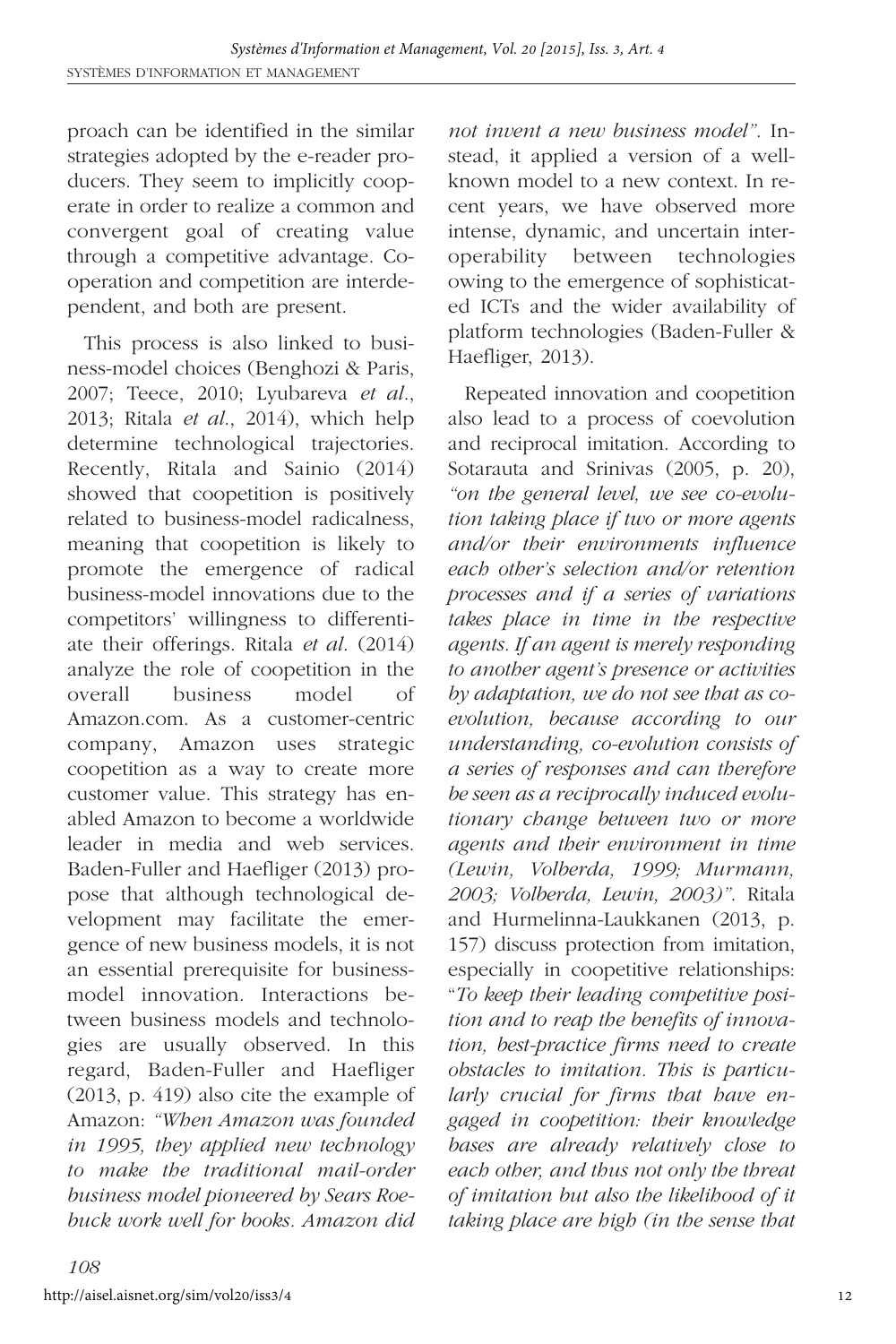#### *the competitor is willing to learn from the firm and to utilize such knowledge in competition)*".

The different phases of the process described here help us to understand, identify, and explain the various successive steps in the technological evolution of e-book readers. The important role played by R&D in the digital world – especially in terms of the need for significant investments and sharp competences, and the presence of complex ecosystems – induces companies to adopt coopetition behaviors. This phenomenon reinforces imitation behaviors, and attributes importance to components and technological platforms common to e-readers (e.g., screens, smart chips). As such, they are commoditization factors. Otherwise, the composite nature of devices means that innovations in this sector are the result of several technical registers. As a consequence, e-readers start from a common technological platform, and are then subject to successive and/or repeated innovations that enable economic actors to differentiate their devices. The key is to understand how these steps are operationalized in innovations and technological developments.

#### **1.2. A brief overview of the history of the bookpublishing industry and the emergence of the e-book revolution**

The Internet and ICT revolution brought significant changes to the

book-publishing sector. While the cinema and the music sectors suffered from several rapid changes over the years (Blanc & Huault, 2014; Ruling & Duymedjian, 2014), the publishing industry was influenced by the digital revolution at a later point and with a less severe impact (Benhamou, 2014). Nonetheless, this slow technological revolution has had an unusual, disruptive, and radical impact on the traditional, low-growth book-publishing industry (Ronte, 2001; OECD, 2012; Simon, 2014).

The book-publishing industry is the oldest subsector in the media and content industries. It dates back to the introduction of the codex (the format used for modern books) around the first century A.D. That format is viewed as the most important technological development prior to the invention of steam-powered printing presses at the beginning of the nineteenth century (Simon & de Prato, 2012).

Michael Hart, the founder of Project Gutenberg<sup>8</sup>, created the very first ebook and digital library in 1971 (Lebert, 2009). Since then, the main dimension of book evolution has been digitalization – the evolution from books on paper to books in digital form (Park *et al*., 2010; Dacos & Mounier, 2010; OECD, 2012). Several studies have analyzed various aspects of e-book history (see Hsieh *et al*., 2011). In recent years, numerous contributions have also investigated the transformations in the publishing industry resulting from the emergence of

<sup>8</sup> *"Project Gutenberg is a volunteer effort to digitize and archive cultural works, to 'encourage the creation and distribution of e-books'… it was the world's first digital library. Most of the items in its collection are the full texts of public domain books"* (OECD, 2012, p. 38).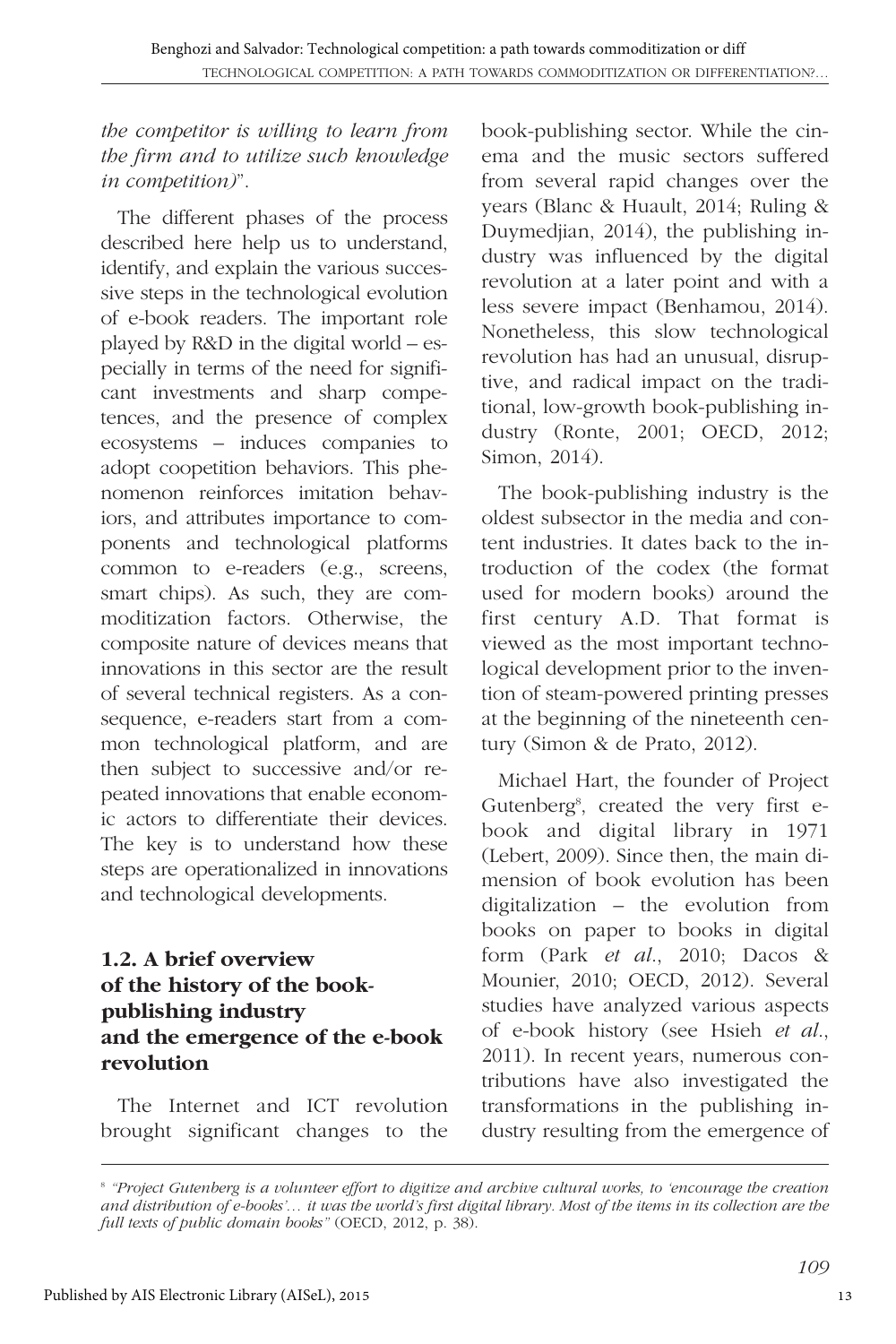the e-book model. While some authors focus on the history of books (Howard, 2009) or the history of ebooks (Lebert, 2009), others investigate e-books in relation to a specific country, such as France (Dacos & Mounier, 2010; Rouet, 2007) or the US (Greco, 2005, 2011).

According to Ronte (2001, p. 12), *"technology is changing the rules of the game. A low-growth market implies that technology creates incremental value for publishers only by redistributing the value in the system"*. The main drivers of this change include the rise of the Internet and ICTs, the introduction of printing-on-demand, and the rapid evolution of e-book readers (Ronte, 2001). Printed books have been in existence for more than 500 years, while e-books came along just forty years ago (Chrystal, 2010). Therefore, the revolution is disruptive but slow. Throughout the printed book's history, advances were made in book materials and printing processes, but *"the basic bound format remained essentially unchanged since antiquity"* (OECD, 2012, p. 10). The first attempts at introducing e-books failed. Heavy, low-tech materials and high prices were major barriers to the widespread diffusion of the first e-readers (Gaymard, 2009). As a consequence, early e-reader projects, including Cybook, Gemstar e-book, and Librié, failed between 2001 and 2004 (Patino, 2008).

One effective change was the implementation of new materials in e-readers. Several companies started to develop specific reading software for different formats and various reading terminals. Printed books have never been influenced by new technologies

*110* http://aisel.aisnet.org/sim/vol20/iss3/4 that rendered previous book formats obsolete, but e-books are constantly evolving in terms of formats and types. This technological evolution creates challenges for both traditional printed books and e-books (OECD, 2012).

As such, the digital revolution supports disruptive economic changes in the traditional book-publishing industry. New business models; new players, such as technological suppliers; and new distribution channels, such as aggregation platforms (Benghozi & Salvador, 2014), are appearing on the market. From this point of view, identifying the successive technological developments is particularly interesting. The different technical steps and various devices reflect the strategic directions of designers wishing to compete with traditional paper books (e-ink), to position themselves in relation to tablets and other media (color and screen size), or simply to position themselves in relation to competing ereaders (autonomy). The evolution in the technological trajectories of the different versions of the six main e-readers reflects the consequences of this revolution. It encompasses a combination of repeated and disruptive innovations, as well as standardization dynamics and specialization strategies. The following analysis describes the extent to which these alternatives have contributed to movements toward convergence and/or differentiation.

#### **2. METHODOLOGY**

In order to clarify the successive innovative steps in the e-reader market, we used an analytical and methodical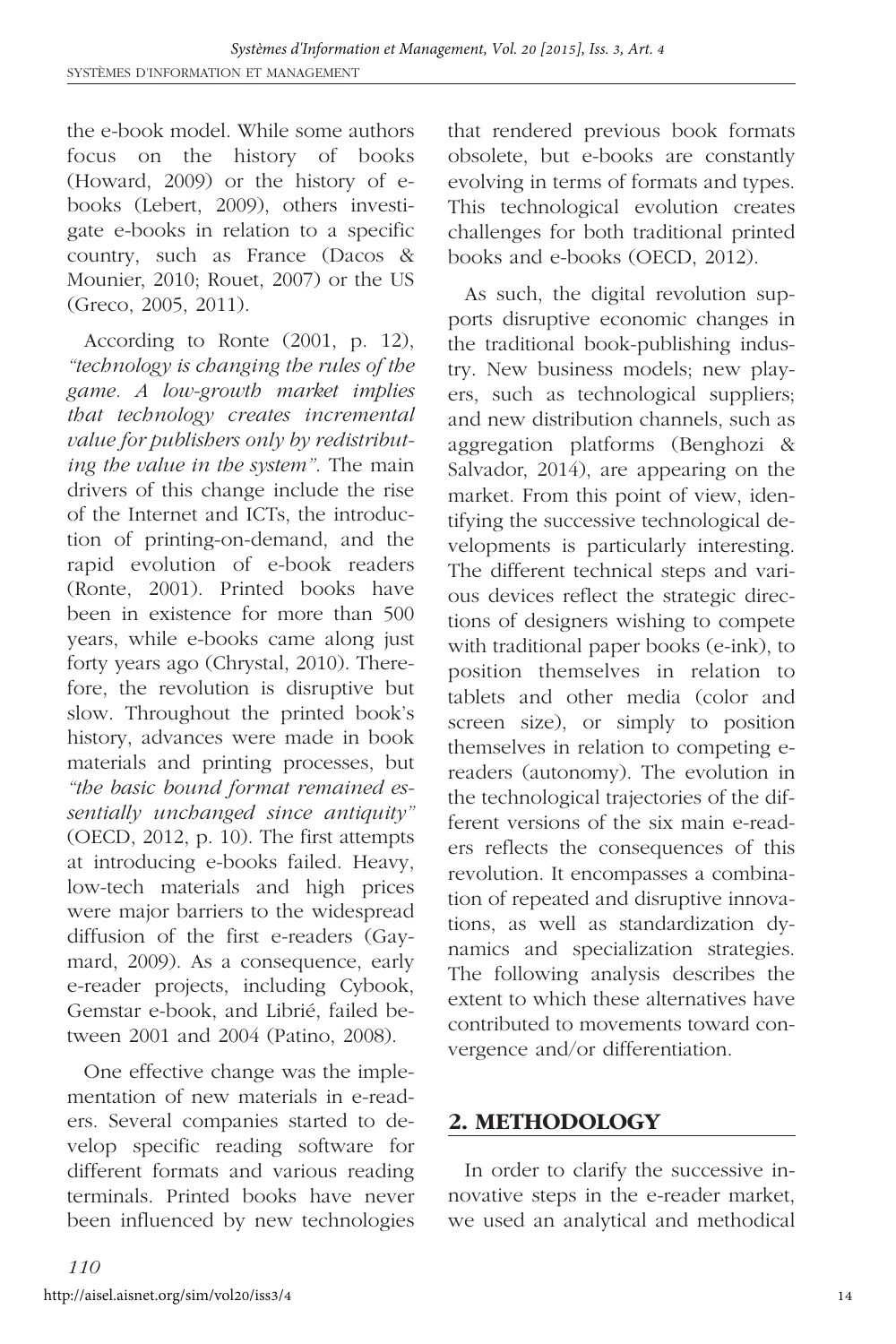codification of the main technological characteristics of all versions of the most diffused e-readers available on the market since the start of the e-book revolution. It is difficult to find official data about the exact number of e-reader producers active on the market because the market is evolving rapidly. Dozens of e-book reader producers can be identified through a simple search on Google. However, a systematic analysis demonstrates that most of these producers are barely present on the marketplace and that they distribute on a very limited basis.

In order to ensure a trustworthy methodology and reliable results, we focused on a panel of the most diffused and the most well-known devices in order to explore how their different versions evolved over time. Our panel consisted of six e-readers: Kindle, Kobo, Nook, Bookeen, Pocketbook, and Sony.9 Our methodological choice is supported by the fact that these e-readers are among the leaders in the market based on their revenue, and their popularity and diffusion within or outside of Europe (see Appendix A and Table 1).

On the basis of a deep analysis of the different versions of these six ereaders, we investigated the specific technologies that influenced their characteristics and classified the versions into various groups. The official specifications published in the producers' catalogues were complemented with exploration of the technical documents

published by the suppliers. They were also complemented with technical information collected from professional and industrial websites. This data-collection process enabled us to study the specificities of these technologies in detail. The main technology groups that we identified revealed that several specific technologies were introduced for ink and display characteristics, for light and image quality, for sound properties, and for augmented e-books (see Appendix B for details).

The methodical exploration of these six main actors in the e-book market and of the specific characteristics of their e-readers allowed us to develop an analytical map. We analyzed this map in detail by comparing the six devices on the basis of key technological variables that we identified thanks to a notable evolution in the variables. In the following, we present the results of this comparison, which clearly highlights a general convergence towards common values. In other words, convergence prevails.

# **3. ANALYSIS OF RESULTS: THE STRATEGIC AND TECHNICAL TRAJECTORIES OF THE SIX "STAR" E-READERS10**

We analyzed e-readers<sup>11</sup> produced by Amazon (Kindle), Barnes & Noble (Nook), Bookeen (Cybook), Sony (PRS e-reader), Kobo, and Pocketbook.

<sup>9</sup> See the Introduction.

<sup>&</sup>lt;sup>10</sup> This section has benefited from the empirical contributions of Anissa Zineelabidine and Tridibesh Dey (Ecole polytechnique students, 2013-2014).

 $11$  The data used here were up-to-date as of December 2013.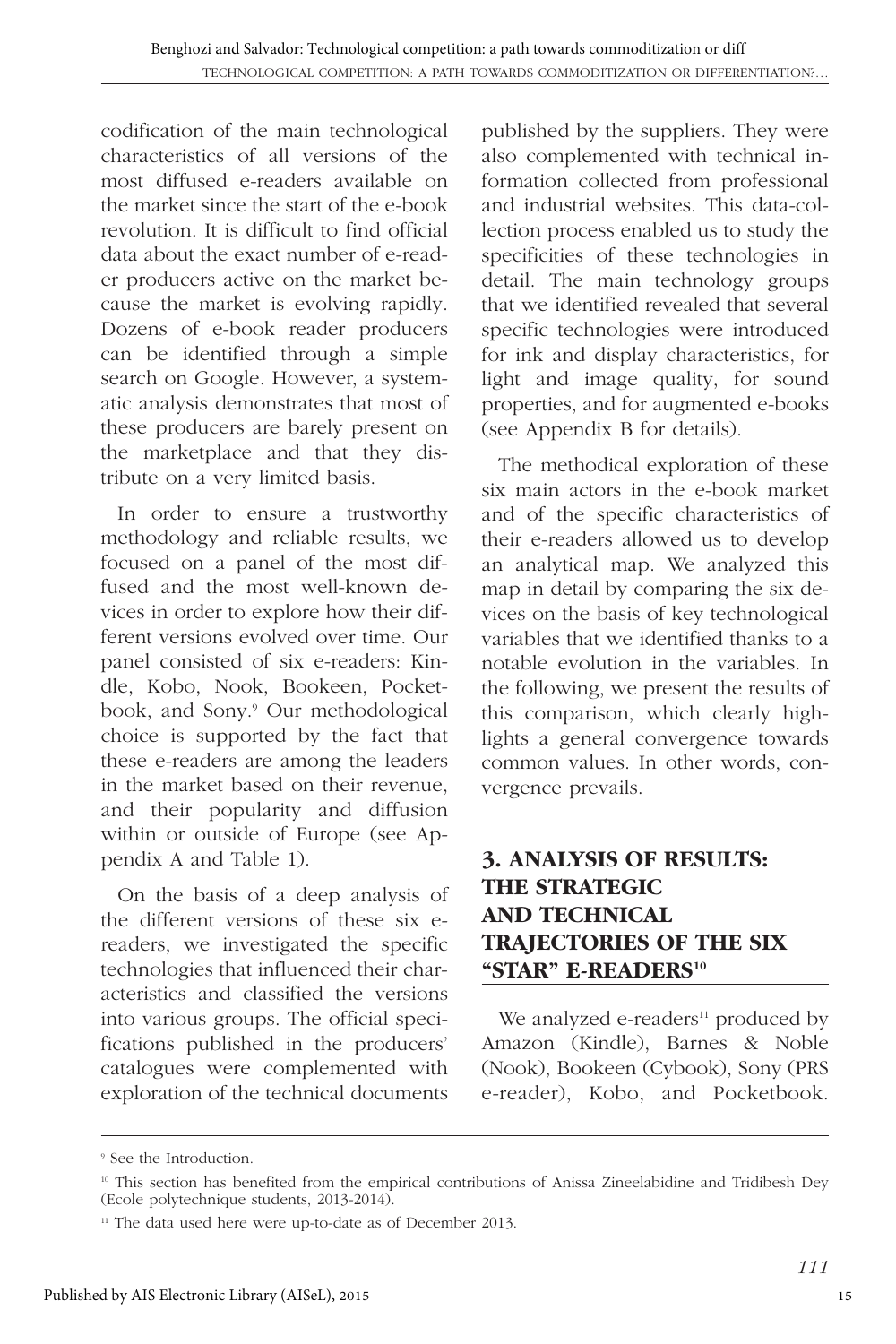These actors are typically viewed as pioneers in this field, and they are among the best-known e-reader producers in the EU and international markets (see Appendix A and Table 1).

The first version of the Kindle, for which more than 90,000 e-books were made available (MarketLine, 2013), was originally released by Amazon in the United States in November 2007. Its successor, the Kindle 2, was introduced in February 2009, and the expanded version, Kindle DX, was brought to the market in June 2009 (Loebbecke et al., 2010). It total, five generations of the Kindle were released by Amazon between 2007 and 2013 (MarketLine, 2013). Kindle is the only mainstream e-reader on the market with a proprietary format (AZW) – Amazon has resisted embracing the epub format (OECD, 2012).

Barnes & Noble, a Fortune 500 company and leading physical book retailer in the US, entered the market with its Nook in 2009. The company began developing an international strategy in 2013.

The Cybook was released by Bookeen, a French enterprise founded in 2003. The company deals with ebooks and consumer electronics, and it now leads the French e-book reader market. The company's history testifies to its innovative capacities.

Sony, a leading manufacturer of electronic products for the consumer and professional markets, released the Librié<sup>12</sup> e-reader in 2004. The failure of this product was followed by the US launch of the Portable Reader System (PRS) in 2006. Since 2012, the PRS has also been available in the EU. Twelve versions of the PRS have been released since 2006.

In 2010, the Kobo e-reader appeared on the market. Kobo was founded in 2009 in Canada, and it was acquired by the Japanese Internet retailer Rakuten in 2011-2012. Kobo is a technological manufacturer that can be viewed as a "pure player", as it specifically targets the digital book industry.

Finally, Pocketbook is a leader in ereader production in Eastern Europe. It is a Ukrainian enterprise founded in 2007 and based in Hong Kong. In 2013, Pocketbook signed a partnership with TEA (The Ebook Alternative), the French leader in open-source software solutions for selling and reading ebooks.

Table 1 offers a snapshot of the main features of these six e-reader producers.

In order to analyze the evolution of the technological trajectories of the various versions released by these six e-reader producers, we first identified and focused on several specific variables. As these variables show changes and improvements over the years, they reflect the technological evolution of the different versions of e-readers over time. The variables are also those on which the different e-reader producers compete and differentiate themselves. They are therefore those that support the benchmarks usually covered in

<sup>12</sup> *"Sony launched its first reading device, Librié 1000-EP, in Japan in April 2004, in partnership with Philips and E Ink. Librié was the first reading device to use the E Ink technology, with a 6-inch screen, a 10 M memory, and a 500-ebook capacity"* (Lebert, 2009, p. 79).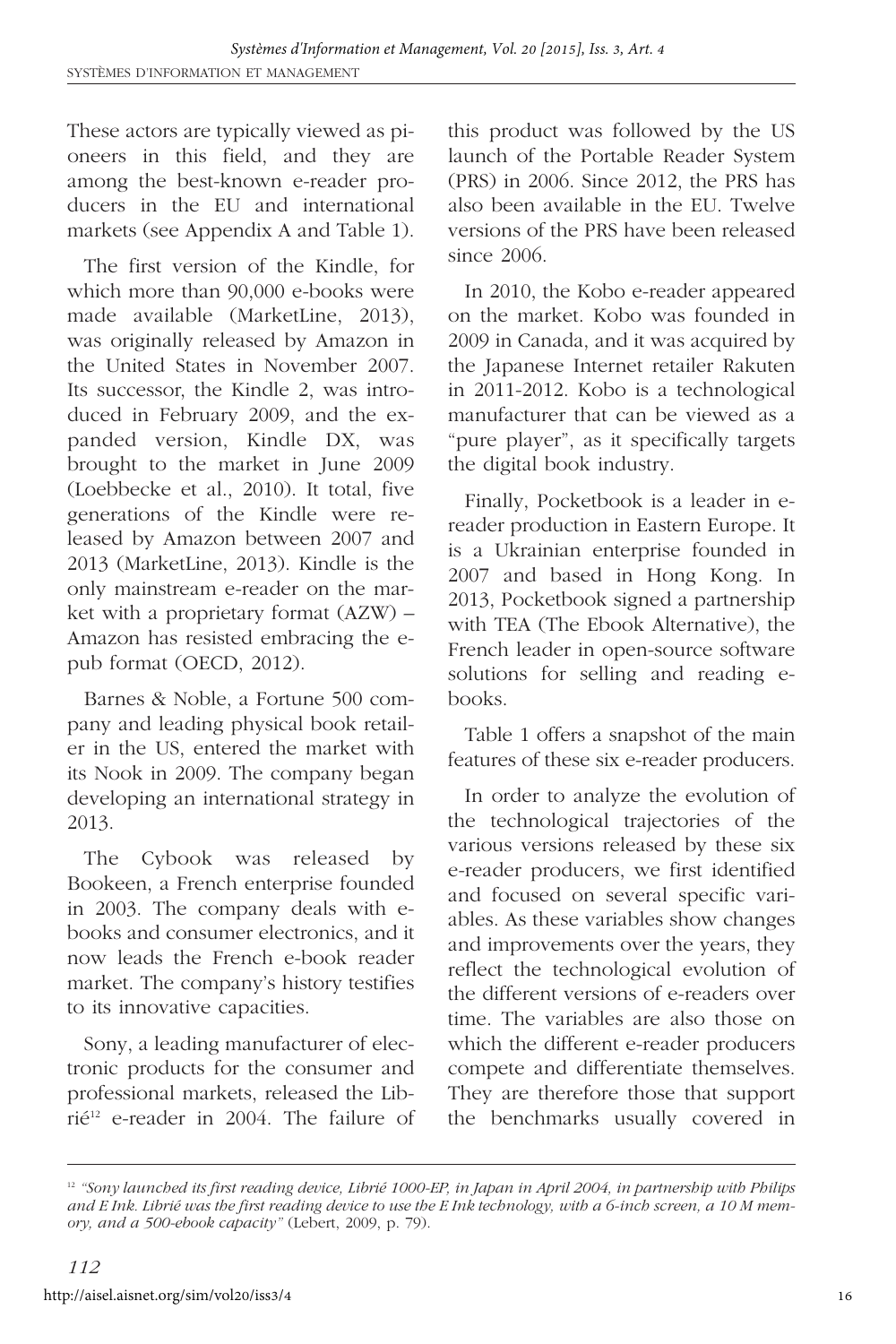| E-reader   | Producer                 | Country    | Producer's<br>sector    | Year of<br>first<br>e-reader | Year<br>entered<br>interna-<br>tional<br>market | <b>Tablets</b><br>available<br>since | Number of<br>versions<br>through<br>Dec. 2013 |
|------------|--------------------------|------------|-------------------------|------------------------------|-------------------------------------------------|--------------------------------------|-----------------------------------------------|
| Kindle     | Amazon                   | <b>USA</b> | E-commerce              | 2007                         | 2009                                            | 2011                                 | 8 e-readers<br>5 tablets                      |
| Nook       | <b>Barnes</b><br>& Noble | <b>USA</b> | Book retail             | 2009                         | 2013                                            | 2012                                 | 5 e-readers<br>2 tablets                      |
| Cybook     | Bookeen                  | France     | Consumer<br>electronics | 2003                         | 2003                                            | 2013                                 | 6 e-readers<br>1 tablet                       |
| <b>PRS</b> | Sony                     | <b>USA</b> | Consumer<br>electronics | 2006                         | 2012                                            | N/A                                  | 12 e-readers                                  |
| Kobo       | Kobo                     | Canada     | Consumer<br>electronics | 2010                         | 2010                                            | 2012                                 | 6 e-readers<br>4 tablets                      |
| Pocketbook | Pocketbook               | Ukraine    | Consumer<br>electronics | 2008                         | 2009                                            | 2013                                 | 18 e-readers<br>3 tablets                     |

*Source: Authors' personal elaboration*



marketing targeted at consumers. The variables are: weight, screen size, autonomy, Internet connectivity, and memory capacity.

All of the innovation technologies introduced by the e-reader producers were identified and investigated. Appendix B shows the specificities of these technologies. The "weight" variable was chosen as a strategic factor related to mobility and differentiation from personal computers and laptops. This variable is directly linked to "autonomy" and "Internet connectivity", while "screen size" is linked to comparisons with traditional printed books and paperback editions. Finally, "memory capacity" is a key factor for marketing strategies aimed at differentiation from physical libraries.

We also identified other variables, such as compatible formats, screen resolution, and the presence or absence of a dictionary or a USB port. This second set of variables was related to incremental innovations and did not significantly influence the market structure. Nevertheless, these variables have been used to enhance our description of the results where necessary.

Finally, we compared technological variables, such as weight and screen size, as well as the competitive positions of the e-readers in terms of their pricing strategies. Along these lines, we reconstructed the longitudinal price evolution in order to consider the decisions made by providers with regard to price.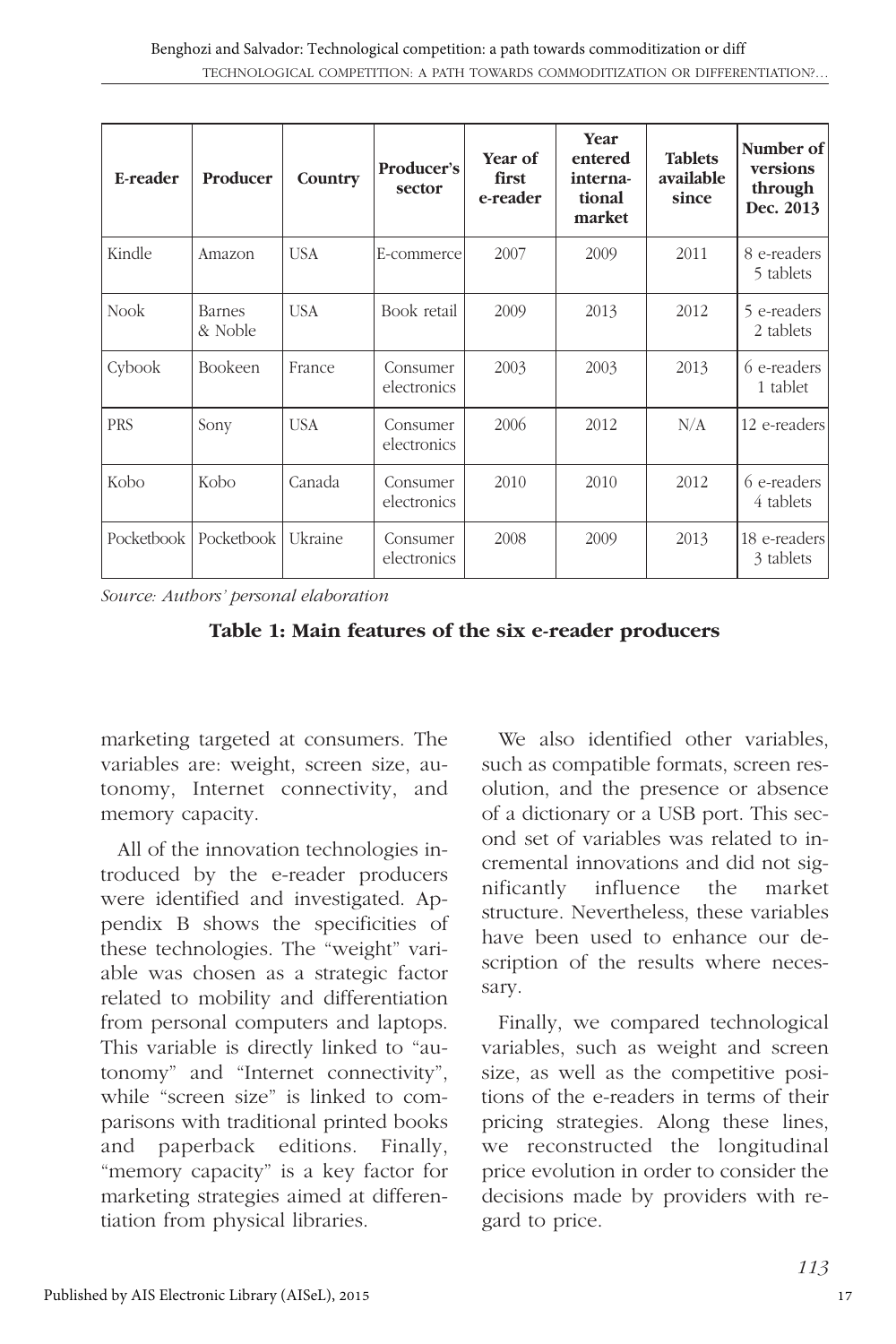The following sections illustrate the results of our analysis of the evolution of the technical characteristics, as well as the results of our comparisons of several other variables and the shifts in price.

#### **3.1. The evolution of technical characteristics: weight, screen size, autonomy, Internet connectivity, and memory capacity13**

Weight was the first characteristic we considered. It serves as a good proxy of strategies to facilitate users' mobility, and of firms' efforts to differentiate themselves from printed books on the one hand, and computers and laptops on the other hand. Figure 1, which illustrates the evolution of e-reader weight from 2006 to 2013, shows a notable level of convergence for all six ereader producers. From the initial, relatively heavy versions, there has been a convergence towards a weight of about 200 grams. The biggest shift in this regard is evident between 2011 and 2013. Cecere *et al*. (2015) examine the innovation strategies of companies in the market for smartphones. They observed a similar reduction in the degree of weight-related differentiation since 2008.

Figure 1 illustrates the evolution from diversification to convergence in the focal e-readers.

A similar trend towards convergence can be observed in the evolution of screen size, which is shown in Figure 2. As of 2013, most screens were six inches. Screen size is interesting, as it gives a good indication of the devices' positioning on the market. Manufacturers face strategic alternatives in rela-



<sup>&</sup>lt;sup>13</sup> We considered only the e-reader versions (not the tablets).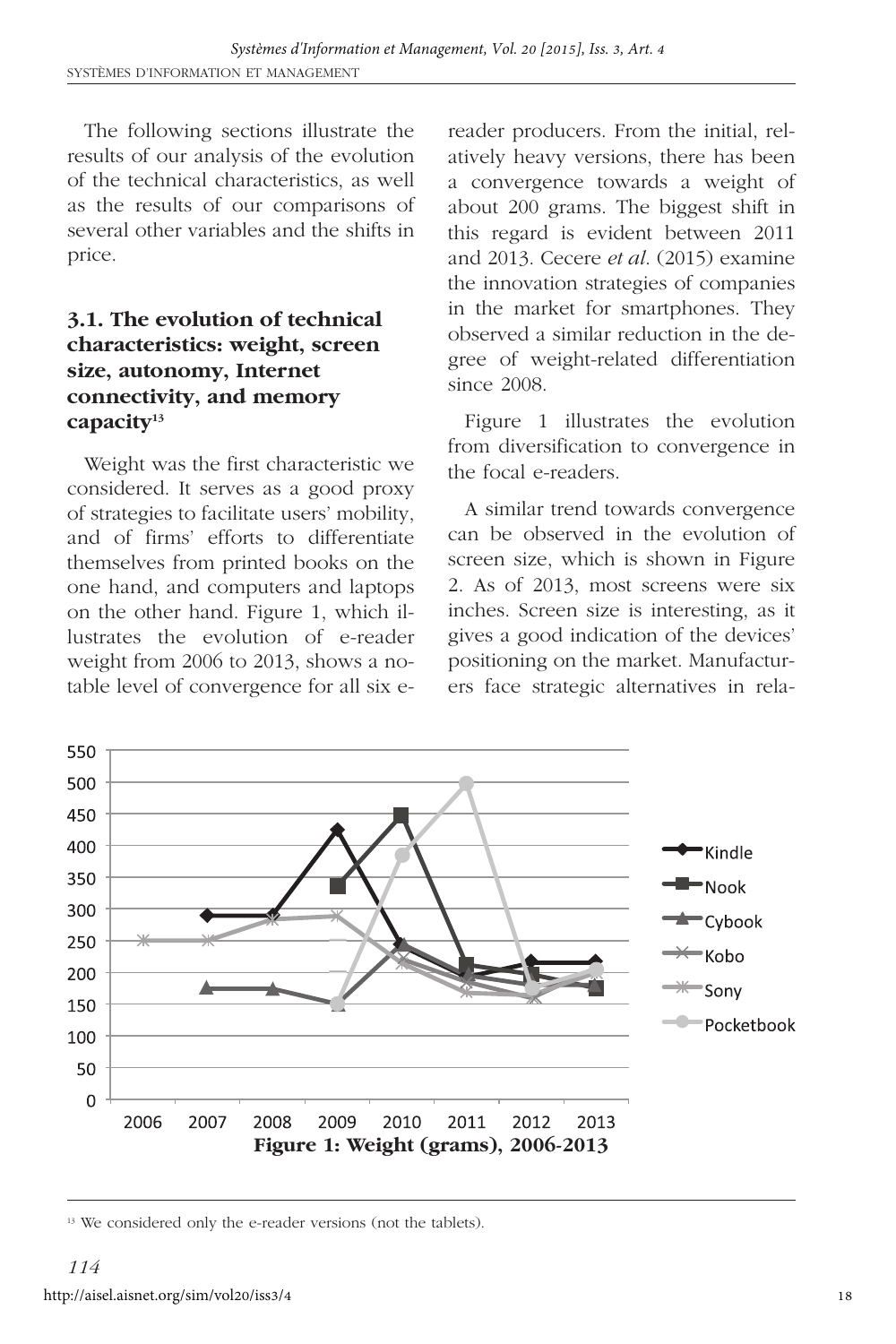tion to this factor. They can choose to reduce the screen size in order to compete with traditional printed paperbacks, or to enlarge it in order to follow the trends driven by laptops and tablets, and to support multimedia activity.

The weight-related strategy has implications for autonomy, where convergence (rather than differentiation) is again the keyword. Figure 3, which illustrates the evolution of autonomy (in terms of battery life), shows that a huge increase in autonomy has occurred over the years. From the initial convergence to thirty days of autonomy, one can observe a trend towards a capacity of sixty days starting in 2011.

Notably, Sony<sup>14</sup> and Pocketbook<sup>15</sup> initially tried to escape comparisons based on autonomy. These companies proposed alternative measures: the number of pages turned, hours used, and milliamperes used. However, more recent versions (2011-2013) from these producers focus on battery autonomy, just like the other e-readers. Therefore, the Sony e-reader's autono-



 $14$  For the first version of Sony e-reader (2006-2008), the autonomy capacity was described as the number of "page turns" per charge (usually 6,800-7,500).

<sup>&</sup>lt;sup>15</sup> For example, the Pocketbook Basic 611 appeared in 2012. The autonomy capacity of this products was described on the company's official website as follows: *"The capacity of the built-in lithium-ion polymer battery is 1000 mAh. Once charged, the battery will be sufficient for reading 8,000 pages. The device can work for one month without recharging, provided the built-in Wi-Fi module is off"* (http://www.pocketbook-int.com/au/products/pocketbook-basic-611). The autonomy capacity of the Pocketbook Pro602 (appeared on the market in 2010) was described on the website as follows: *"A single battery charge provides PocketBook Pro 602 with enough power to read 20 standard books, about 14,000 page turns, or a month of two-hour daily reading" (http://www.pocketbook-int.com/us/products/pocketbook-pro-602,* last accessed October 7, 2015).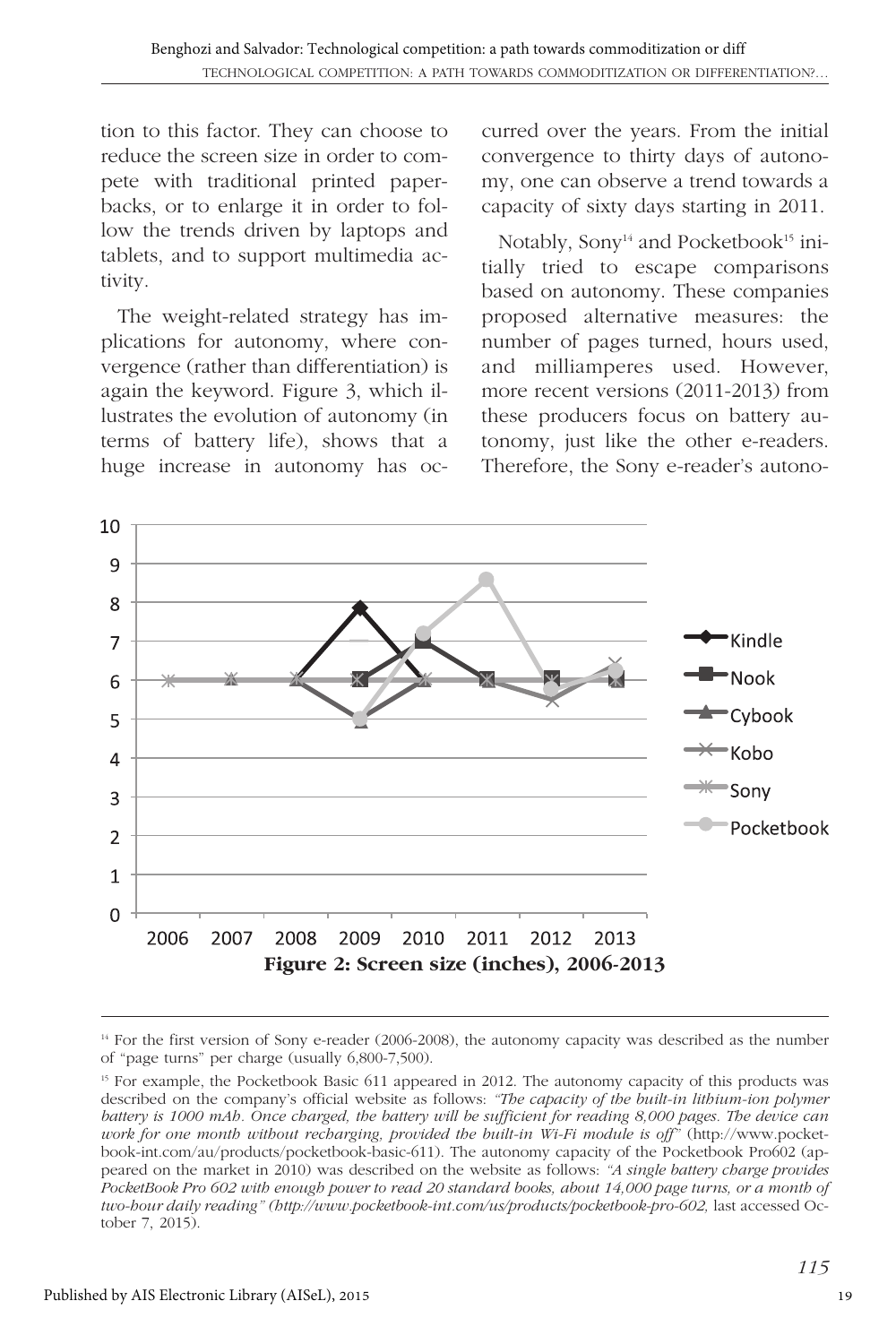my capacity has risen from thirty days in 2011 to sixty days in the 2012 and 2013 versions. Pocketbook has an autonomy capacity of up to one month, although it still focuses on the number of pages turned and/or hours of daily reading. In short, it seems that some specialization focused on the "way" of presenting a particular characteristic, has occurred. Nevertheless, the actual information provided is relatively similar across most of the e-readers.

An attempt at differentiation can be identified for Cybook. Figure 3 highlights Cybook's low autonomy capacity relative to the others. This is explained by the use of the Front Light technology. With Front Light technology, the light on the surface of the screen is guided through a special film that evenly diffuses light. The light is not emitted from the rear or the top, but directly illuminates the text and improves contrast. Front Light uniformly illuminates the screen, thereby making night-time or low-light reading more enjoyable. This technology provides 20 different levels of brightness. The Cybook's Front Light can be adjusted using the regulator on the touchscreen. However, the Front Light uses notable amounts of energy, which explains why the autonomy capacity is lower than among the other e-readers. This specialization is not without drawbacks, as producers cannot forecast whether the readers will prefer more autonomy capacity or a more advanced lighting technology.

Another dimension of mobility is connectivity and, therefore, the availability of embedded e-books and ebooks available through "the cloud". Figure 4 illustrates the evolution in Internet connectivity. Wi-Fi connections are the most diffused solution. While Kobo and Cybook offer only Wi-Fi connections, Nook, Sony, and Pocketbook offer a Wi-Fi connection and a 3G connection in some models. How-

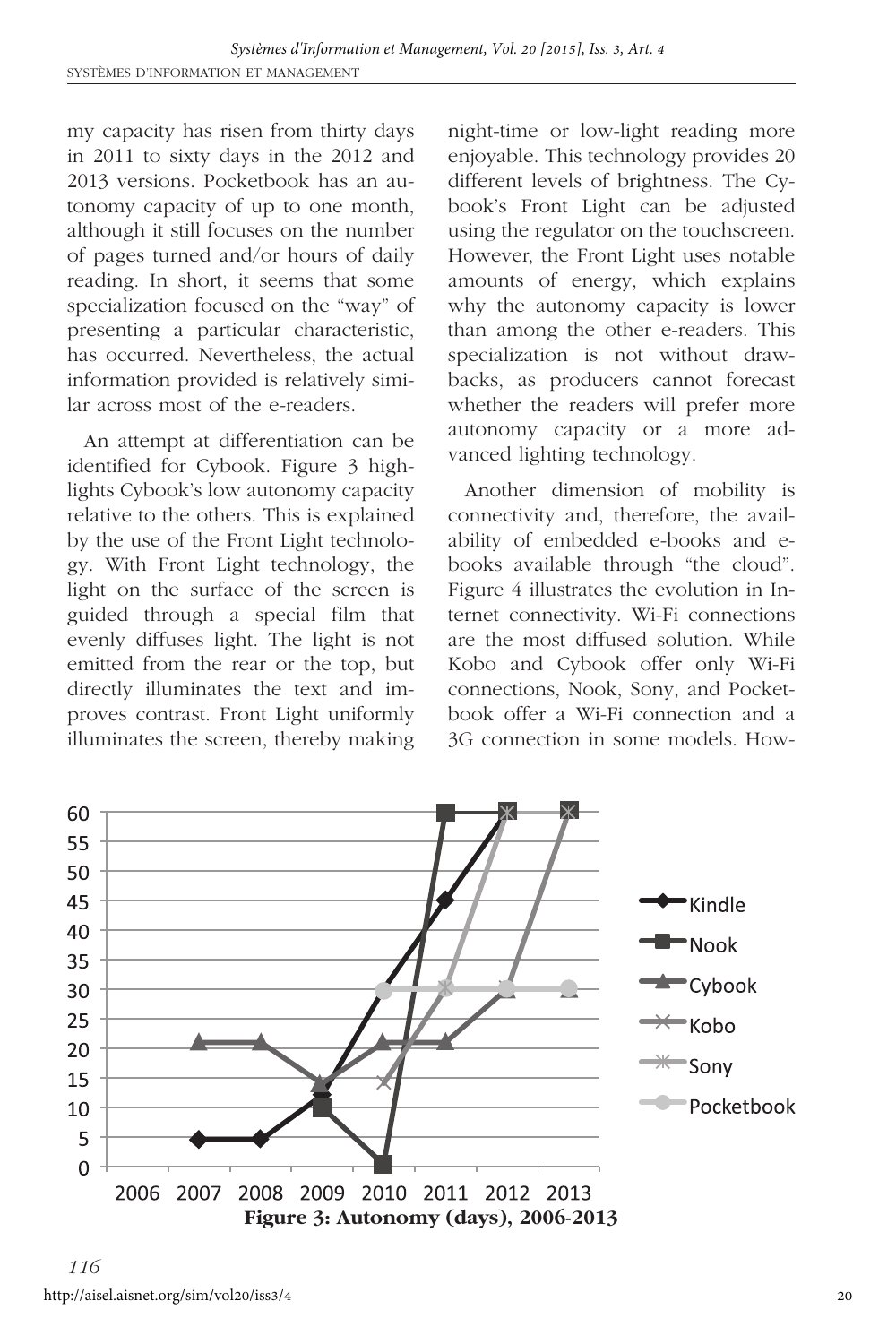ever, these producers have also chosen to use the simplest type of Wi-Fi connections. Kindle seems to be the only e-reader that has maintained the Wi-Fi and 3G solution. The Kindle's built-in 3G connectivity is free and it uses the same wireless signals as mobile phones, but without monthly fees or commitments because Amazon pays for the 3G wireless connectivity. The 3G connection enables users to download books anytime, anywhere, without having to find a Wi-Fi hotspot. The consequence is that the price is higher than for e-readers providing only a Wi-Fi connection. Therefore, this specialization choice may have drawbacks owing to uncertainties regarding consumers' price caps.

The next relevant feature is memory size. This characteristic is interesting because one important part of the marketing assertions refers to the capacity to store users' libraries. In addition, memory size provides good indications of the strategic moves of e-reader producers related to multimedia, enriched electronic books, and applications. Until 2009, the different e-read-

ers did not exceed a capacity of 2 GB. Since then, an improvement in memory capacity towards 4 GB has been observed due to new formats arriving on the market, like image, audio, and Comic Book Rar, which required more memory. Therefore, Figure 5 shows the evolution from 2 GB towards 4 GB.

Some e-readers, like Sony and Cybook, have a standard memory capacity of 2 GB, but the internal memory space can easily be expanded with an optional microSD card that can hold tens of thousands of books. The trend to convergence is confirmed in relation to this variable as well.

#### **3.2. A comparison of weight and screen size**

The technological trajectory evolution of the six e-readers described in the preceding section highlights a general preference for introducing imitative innovations and adopting a standardization attitude. These trends are linked to some specific secondary specialization choices.

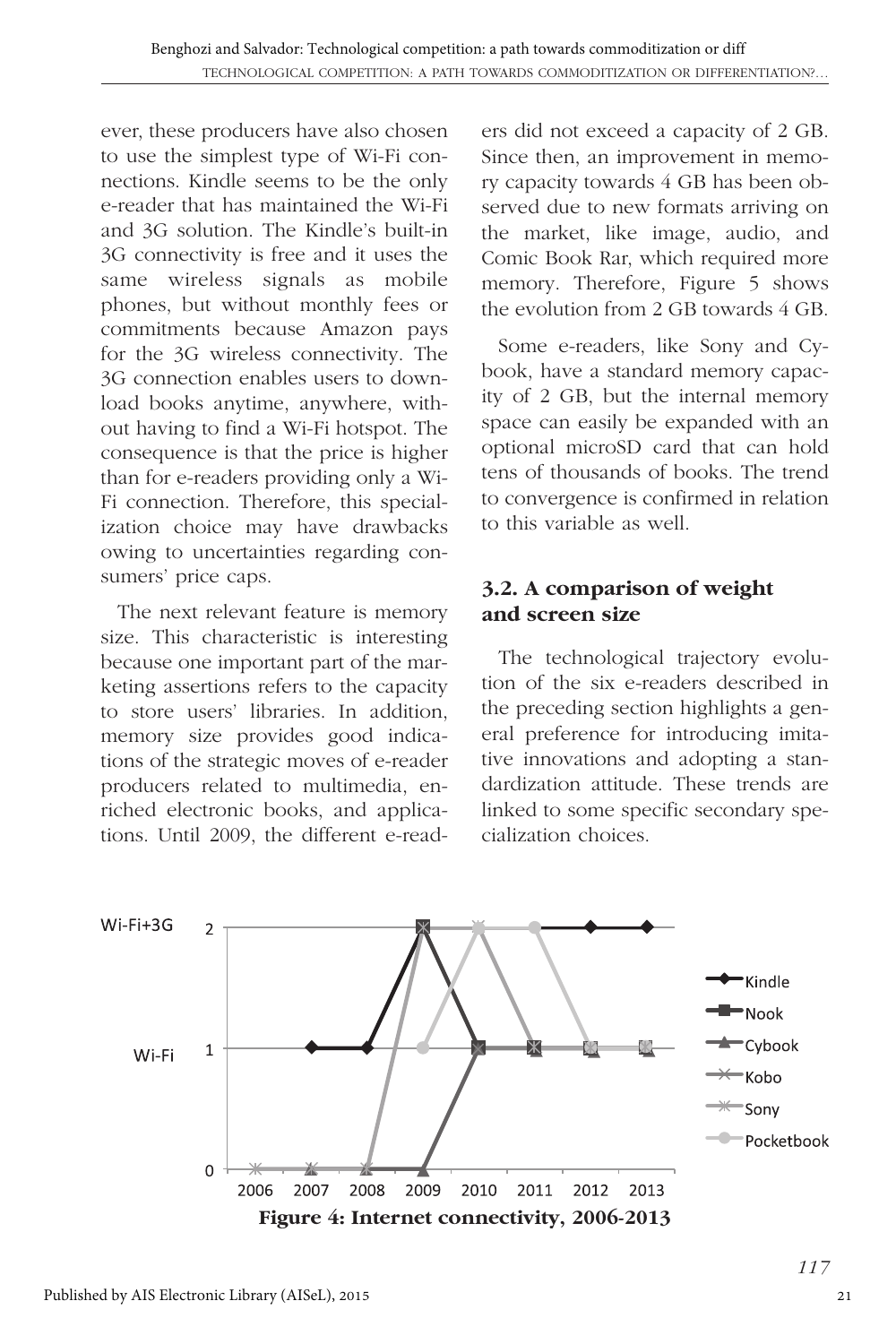

A comparison of the evolution in weight and screen size among the different versions of these e-readers indicates a correlation between the two variables (Figure 6). The different versions of the Kindle provide a clear example, as larger size is associated with more weight. The same trend is evident for the other e-readers. This highlights a coherent and logical movement that demonstrates simultaneous parallel evolution (towards convergence) of correlated variables.

### **3.3. Price evolution**

In addition to competition on quality and technology, one traditional dimension of the market and competitive positioning is price. This dimension positions e-readers relative to alternative devices (e.g., tablets, laptops, smartphones) and provides a good indication of the targeted markets (e.g., intensive consumers, news readers). Firms must decide whether to adopt a standard price or to develop a specialization strategy. In order to compare the prices of the different versions, we have used the official prices posted on the websites of each e-reader producer. As a consequence, the USD price has been used for US producers and the EUR price has been used for European producers. On a general level, we observe a progressive decline towards a standard price of USD 150-200 dollars, although the prices are never the same because subtle differences emerge.

Figure 7 highlights this general tendency, which has been evident since the introduction of the first Kindle in 2007. More specifically, while the price of the Kindle 1 was USD 399, the Kindle Paperwhite 2, which was released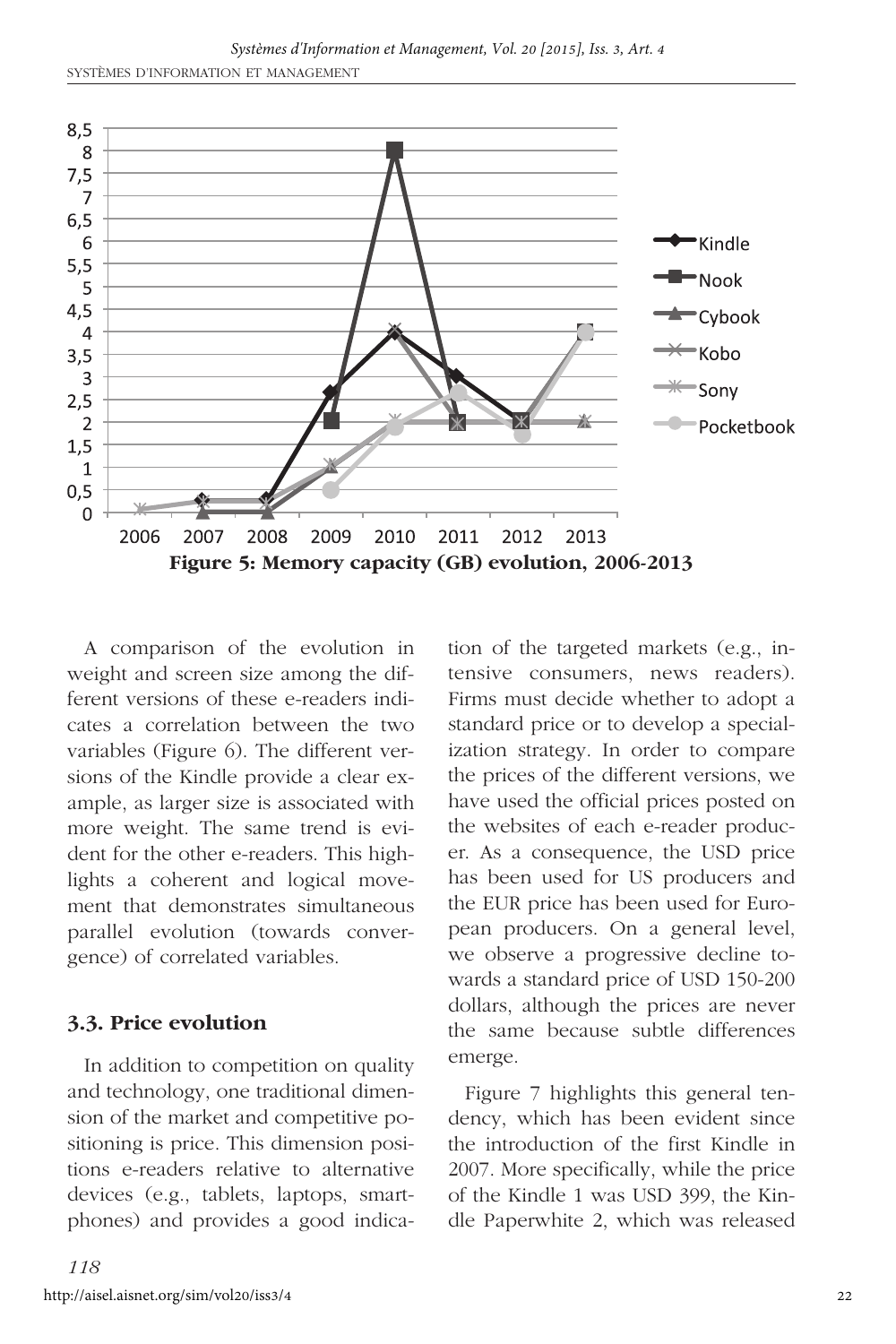

**Figure 6: Comparison of weight and screen size of different versions of the Kindle**

in 2013, was priced at USD 139.16 Notably, the latter is considered to be one of the highest-quality e-readers available on the market – it has a higher resolution and a higher-contrast touchscreen than previous editions (Market-Line, 2013) as well as built-in light technology (see Appendix B for details). Another particularity of the Kindle models is that Amazon decided to have only one model of its e-reader available at any time. It waited for a new model before withdrawing the previous model from the market. Kindle provides a classical illustration of the life curve of technical products in which the price drops quickly over time but the producer (i.e., Amazon) strives to regularly rebuild some value through innovations and the introduction of new products at cheaper prices.

In May 2010, the Kobo e-reader was released. It was one of the cheapest ereaders on the market with a price of USD 149. Amazon dropped the price of its Kindle in response to the Kobo competition (MarketLine, 2013).

With regard to pricing strategies, a comparison of the dominant leader Kindle with its competitors is interesting. Figure 8 features the price evolution of the Nook. Barnes & Noble, the Nook's producer, adopted a pricing strategy based on technological innovations in order to regularly enrich the quality of its products while taking advantage of the gains in productivity en-

<sup>&</sup>lt;sup>16</sup> The Kindle is somewhat unusual in that prices differ depending on whether the user agrees to be exposed to advertising (in which case, the price is about USD 30 lower). However, as the other e-reader producers do not offer this possibility, we have decided to only use the price for Kindles without advertising.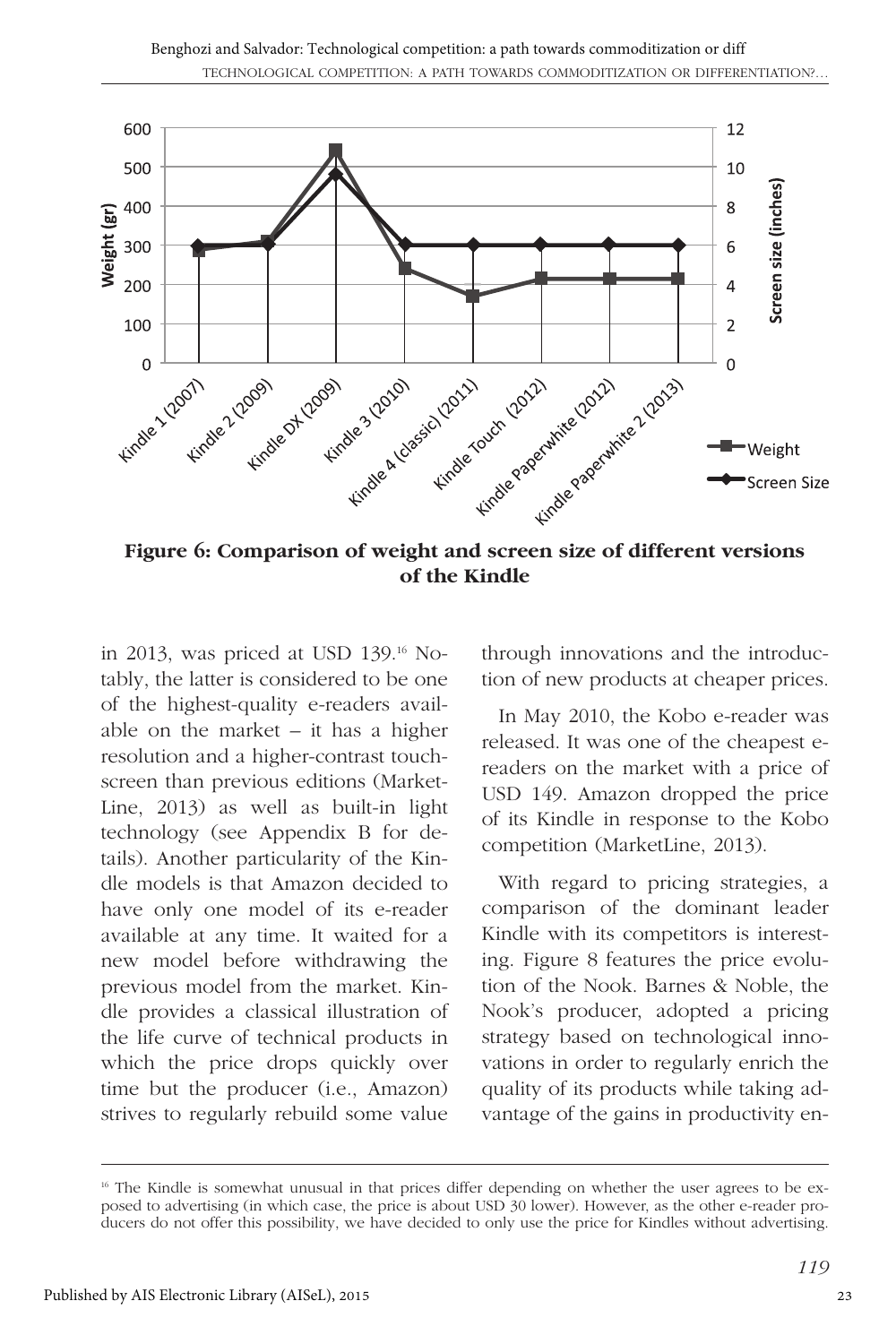

**Figure 7: Price evolution of Kindle e-readers and the Kindle Fire tablet**

abled by the innovations. Despite this strategy, Figure 8 shows that the evolution of the Nook's price is similar to that of the Kindle. The first model, the Nook Classic 3G, was introduced in 2009 at a price of USD 259. The most recent model, the Nook Glowlight, was sold in 2013 for USD 119 dollars. Notably, the latter offers more functionality.

These two cases illustrate the general trend observed for all e-readers. Prices fall across the board over time. Moreover, this decline is not offset by the technological advances that might allow for higher prices.

Notwithstanding the clear and progressive decline in prices shown in Figures 7 and 8, a differentiation strategy focused on high-range products and technological innovation is evident. This strategy might be aimed at keeping prices flat rather than at supporting competition. In these cases, one may observe specialization associated with improved functionality.



**Figure 8: Price evolution of Nook e-readers and the Nook HD tablet**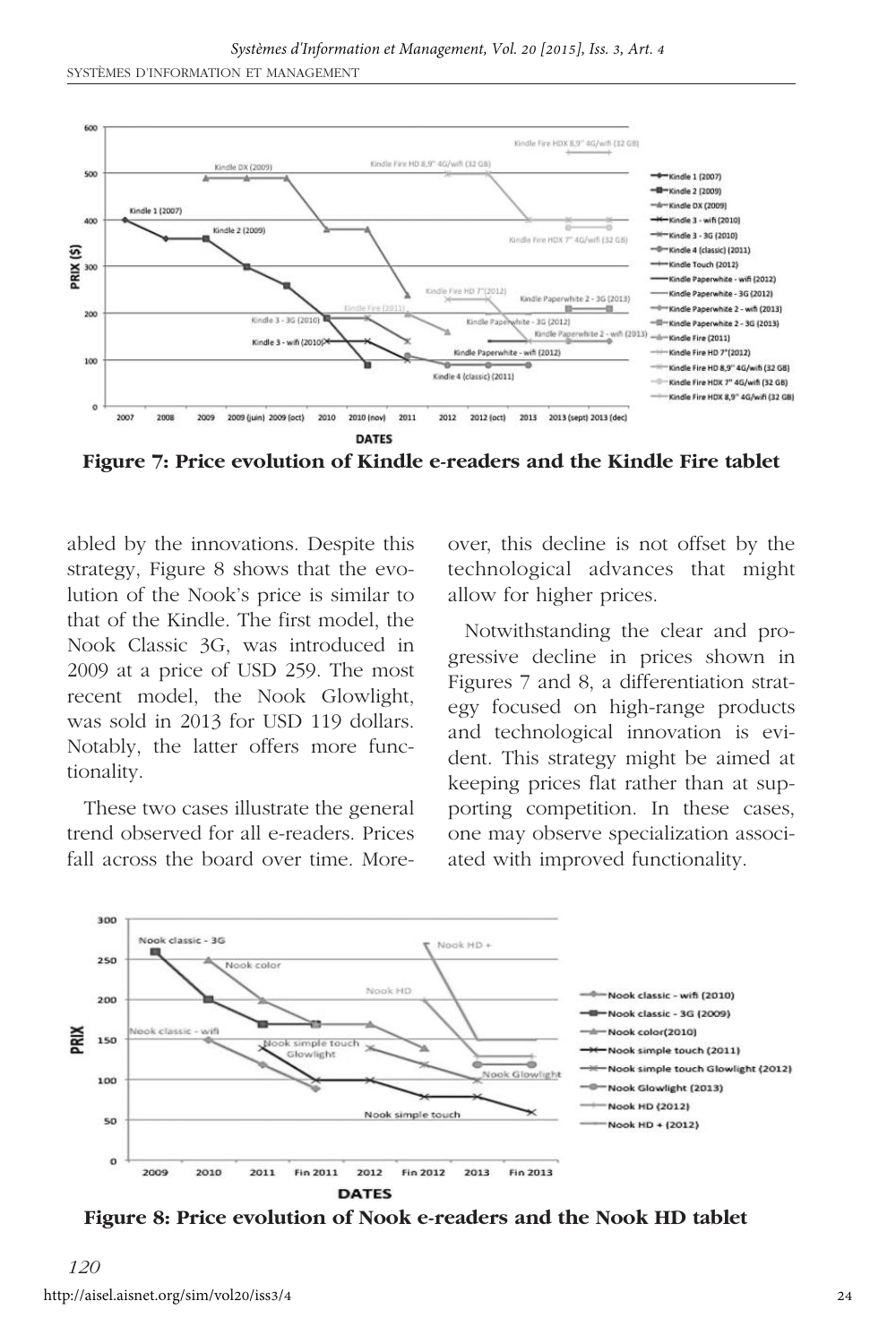# **4. DISCUSSION**

In contrast to the music and cinema sectors, the book-publishing sector experienced a relatively late and less severe impact from the digital revolution. However, the Internet and ICTs have radically affected the book-publishing industry, which has traditionally been a low-growth business (OECD, 2012). According to the European Commission (2005, p. 71), *"parts of the [book publishing] industry have focused on cost reduction rather than on product innovations that might grow the overall size of the market... As a consequence, technological innovation turns to be limited; a large number of new products are created that are very similar to previous products. Major product innovations happen more rarely and this has conditioned the culture of the publishing industry"*. By mapping the phases of the R&D value chain in the e-book publishing sector, we have been able to highlight the key role of technology (Benghozi & Salvador, 2015).

In this context, the objective of this paper has been to investigate how successive technological innovations and pricing strategies contribute, over the long term, to shaping the market design and the structure of the offering. In addition, we have aimed to uncover how these technological trajectories foster movements toward convergence or differentiation, which relate to standardization and specialization, respectively. By comparing the technical trajectories of all of the e-readers, we are better able to understand the components in which economic actors invest and those on which they differ, as well as the different rhythms of evolution and the aggregate dynamics.

Our analysis is not without limitations. First, we analyzed six e-reader producers. These producers do not represent the entire e-reader universe, but they are among the main and most diffused actors in the market. Second, we focused on some key variables. Our analysis does not cover all of the technical characteristics identifiable in an e-reader, but it pays attention to the most important variables linked to technological evolution and useful for comparisons among different producers. Third, all of the e-reader producers analyzed here have an international strategy. In future research, it would be interesting to investigate whether different strategies and specificities are identifiable in the various countries, or at the EU or EU-external level.

Despite these limitations, the results of our analysis are interesting in several ways. First, we observed a process of technological rivalry involving a repeated innovation strategy, as well as coopetition and coevolution. Second, we discovered that the imitation processes adopted by the e-reader producers enabled them to introduce innovative advancements for reciprocal advantage.

Given Amazon's e-reader strategy and the fact that Amazon has been the most effective pioneer among e-reader producers, we argue that a path-dependent process (David, 1985) is linked to the logical incrementalism phenomenon. In other words, the repeated innovations adopted by the ereader producers in their coopetitive, coevolutive, and imitative approach re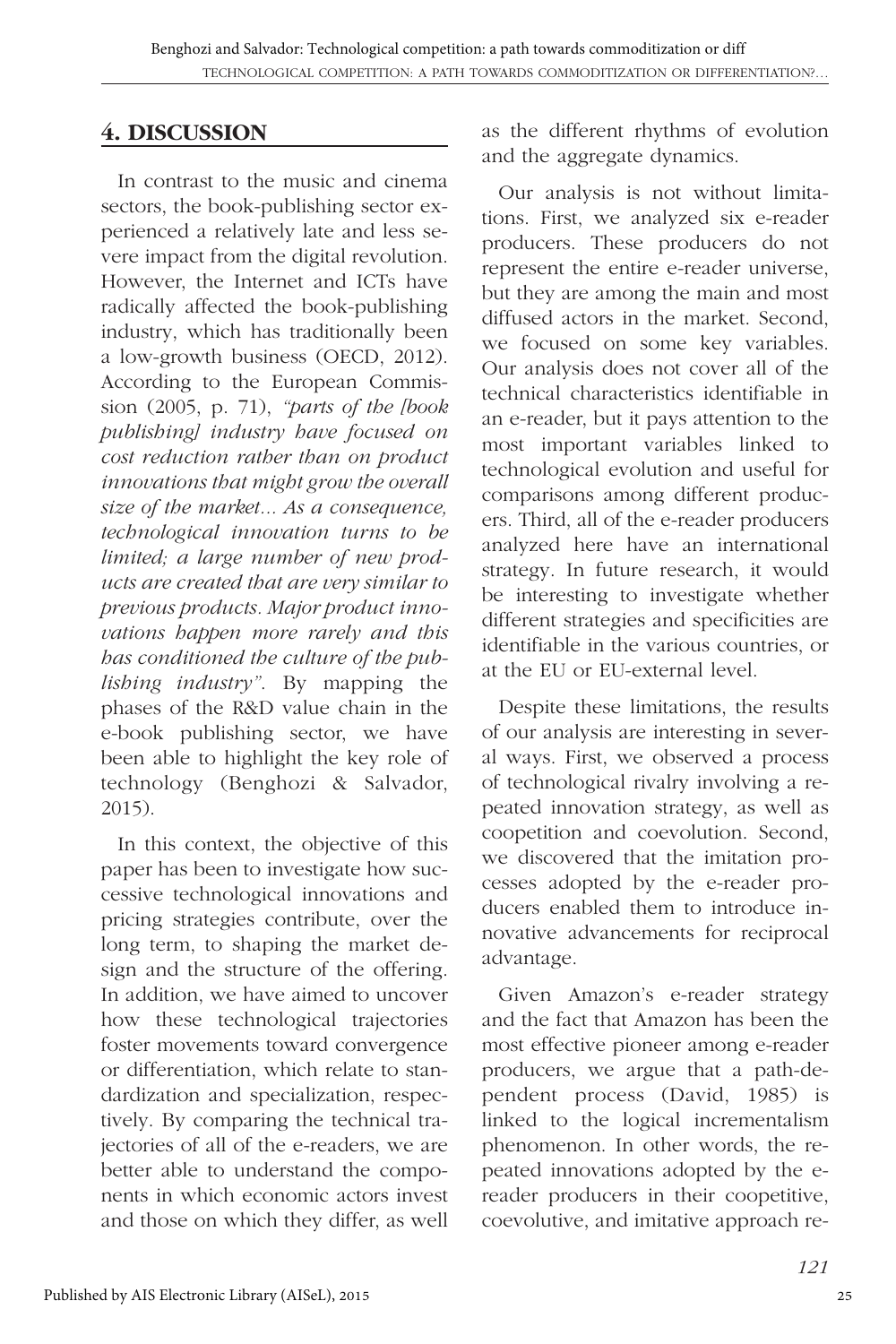veal a context in which no leader can be identified. Instead, a step-by-step emergence of an ecosystem of companies is observable. In this ecosystem, constant technological improvements are strictly linked to the aim of catching and retaining as many consumers as possible. The similarities observable among the various e-readers imply that buying one e-reader or another is basically the same thing. The difference lies in consumers' use of their e-readers. This explains the convergence in the variables (i.e., weight, screen size, autonomy, Internet connectivity, and memory capacity) and the focus on minor but continual technological improvements. In the digital era, consumers are mainly captured and retained through technological advancements.

The price evolution reflects this obsessive focus on technology. In contrast to traditional industries, technological improvements in this field are not necessarily associated with an increase in prices. Paradoxically, it seems that consumers decide the price of a device because the aim of the final price is to capture consumers. This consumer involvement is not drastically different from the involvement of consumers in a firm's process of idea generation and product development through Internet platforms, as highlighted by Tran (2014) in a recent study focused on collaborative technologies. Similarly, Goolsbee and Syverson (2008) find that incumbents in the airline industry significantly cut average fares when a route is threatened by potential entrants. The lower prices appear to increase the number of passengers flying with the incumbent on the directly threatened route. Similarly, our analysis reveals that when an e-reader producer decreases the price of its product, its competitors make the same move. One might wonder whether this strategy is sustainable because consumers now require steady innovation on a regular basis.

On this basis, we can deduce that, as in the overall high-tech mobile sector, competition in the e-reader market is based more on new functionalities than on prices. An example from the music sector confirms this trend. Larribeau and Pénard (2003) find that the dispersion of album prices is a persistent phenomenon on the digital market, and that it fosters intense competition and alternative strategies among cyber-merchants. However, this also enables a shift from very competitive situations to more relaxed competitive contexts or even to collusion. Finally, the authors point out that the intensity of the consumers' requests is a key aspect for price policies.

In fact, the technological trajectories followed by the e-reader producers suggest that successive generations aim to temporarily preserve any existing price premiums. Consequently, innovation strategies – specialization *or* standardization – become increasingly important. As actors cannot differentiate themselves on the basis of price, they are forced to choose a differentiation strategy focused on technological improvements. They are therefore caught in a paradox: they are obliged to invest in technological advancements in order to differentiate themselves from competitors, but those technologies are inclined to move towards standardization. Therefore, pro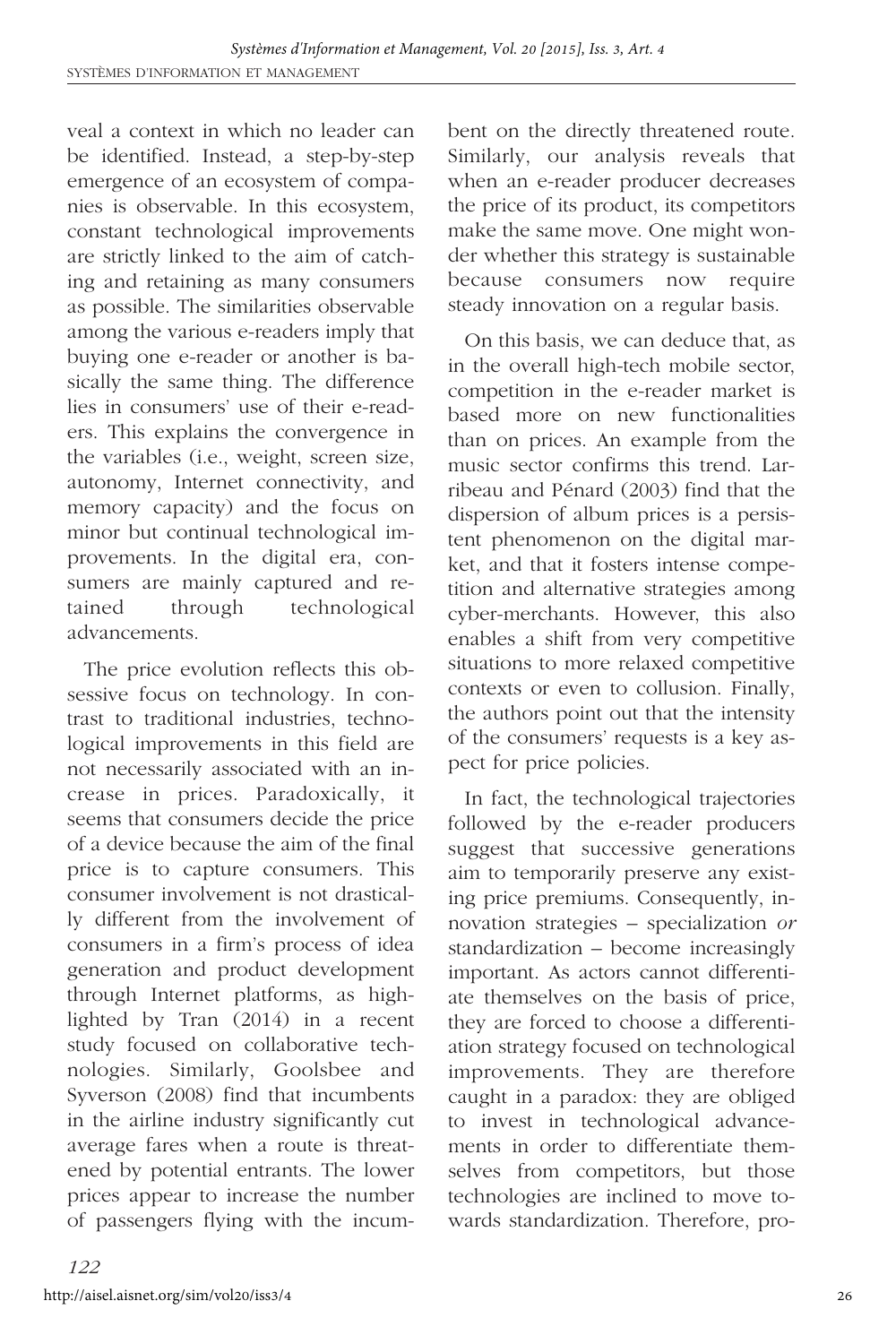ducers cannot really differentiate themselves in terms of either technologies or prices. The ultimate effect of this paradoxical situation is that it becomes important to be among "the first movers" on the market in order to gain at least a temporary monopoly.

The emergence of platforms clearly reflects this context. Platform leaders successfully build products, services, or technologies that then become the shared technological basis on which other companies develop their offers. The underlying architecture is basically the same: standardized components coupled with a set of differentiated peripheral components that provide additional value. Platform leaders also create network effects and new forms of domination, such as the control of proprietary standards and patents, which provide support for new forms of innovation. The leader position cannot be attributed to a given firm on a specific market, but instead to the competitive advantage that gives a firm a leading position in the architecture of platforms active in several markets.

The way in which technological trajectories are built is illustrated by emerging phenomena resulting from the reciprocal observation and sharing of the same technological patterns. Pfeffer and Salancik (1978, p. 1) and Aldrich and Ruef (2006, p. 159) stress the *"importance of context"* for understanding organizational behavior. According to Aldrich and Pfeffer (1976, p. 99), from the perspective of the evolutionary model, one could argue that *"the environment must have changed to give a selective advantage to particular forms at a given time"*. Therefore, the effectiveness of organizations rests

on their ability to acquire and maintain a set of resources, and to transact with other elements in their environment to acquire them. In the frequent and radical changes taking place in the digital age, the e-reader producers face the prospect of either not surviving or changing their activities in response to these environmental factors. From this perspective, the technological and pricing dynamics can be interpreted in terms of coopetition (Brandenburger & Nalebuff, 1996; Ritala, 2012; Bouncken & Fredrich, 2012; Ritala & Hurmelinna-Laukkanen, 2013; Ritala & Sainio, 2014). When e-reader producers adopt an imitative-coopetitive strategy, the economic actors aim to consolidate the global market while maintaining their market shares. At the same time, they attempt to gain some minor productivity advantages.

Is it possible to affirm that this is coopetition in the strict sense? The nature of the technological decisions related to the focal variables leads us to argue that this is actually a phenomenon of parallel development that starts from the same technical basis. In other words, rather than coopetition, we may observe some competitors collaborating strategically and in parallel with the same third-party supplier and adopting a type of "logical incrementalism" in strategy formulation (Quinn, 1978). According to this logic, strategic decisions do not come into existence through aggregation in a single and simultaneous decision matrix. As Quinn (1978, p. 17) states, *"it is virtually impossible for the manager to orchestrate all internal decisions, external environmental events, behavioural and power relationships, technical and in-*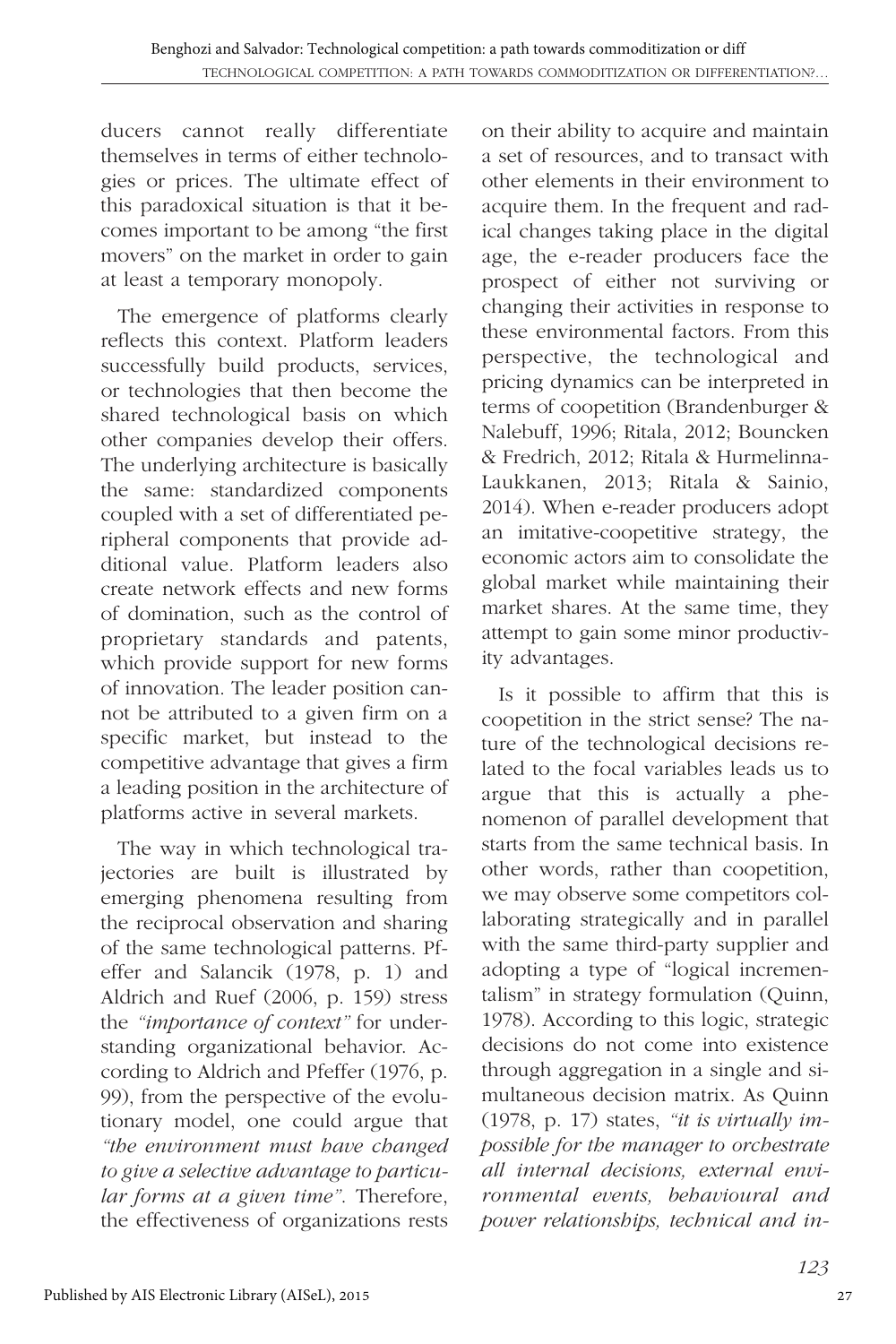*formational needs, and actions of intelligent opponents so that they come together at any precise moment"*. The logic involves subsystems of strategy formulation based on minor decisions made logically, incrementally, and consciously on the basis of experimentation and learning. These decisions are also made according to the context and the subset of people involved.

Significant differences can be observed in a comparison of the e-reader market's technological characteristics and the e-book industry. The e-book industry responded to retail chains' challenges with product and marketing innovation (e.g., print-on-demand) as well as increased efficiency, but it has not responded with significant technological innovations, or with complete restructuring of publishing houses and channels. In contrast, the e-reader market has undertaken constant and significant technological innovation. Amazon is one of the most notable examples of such strategic moves, which have been successfully supported by technological platforms (e.g., supply chain and e-bookstore), business models (e.g., B2B web services), and specific devices (i.e., the Kindle). Each of these moves contributed to building and enriching a leading, global ecosystem focused on nurturing a positive relationship with consumers. Consumers buy the Kindle from Amazon.com, buy e-books from Amazon through their Kindles or computers, and read those books on the Kindle. As a consequence, Amazon *"has had one of the* *fastest growths in the Internet's history, even as compared to eBay and Google. Amazon has since become an e-commerce platform for others, thanks to its pioneering retail e-commerce/e-shopping business in many product categories, not just books"* (Simon & de Prato, 2012, p. 13). Amazon's strategy is said to be to sell Kindles at cost because it wants to make money when people use the devices, rather than when they buy them (MarketLine, 2013).17

Another key factor appeared in the e-reader ecosystem when Amazon.com and Apple launched a coopetition strategy after the release of the iPad in April 2010 (Ritala *et al*., 2014). The iPad is both an e-reader and a tablet, and it includes the iBooks application. However, Apple started to distribute Amazon.com's e-books through the Kindle application. According to Ritala *et al*. (2014, p. 242), *"Amazon.com has pursued coopetitive benefits in making the Kindle app available on Apple's iPad. This application allows iPad owners to read e-books in Amazon.com's proprietary e-book format AZW, while Amazon.com's Kindle e-reading devices (including the recent Kindle Fire) compete with Apple's iPad"*. Following the success of the iPad, various manufacturers have released multi-function tablets. Consequently, they established a new standard for computers, devices, and services, and they therefore compete with dedicated e-readers (Miller, 2013). By developing a new technological

<sup>&</sup>lt;sup>17</sup> To some extent, this can be portrayed as the exact opposite of Apple's strategy of building large application stores aimed at selling attractive content to iPhone and iPad users at high prices.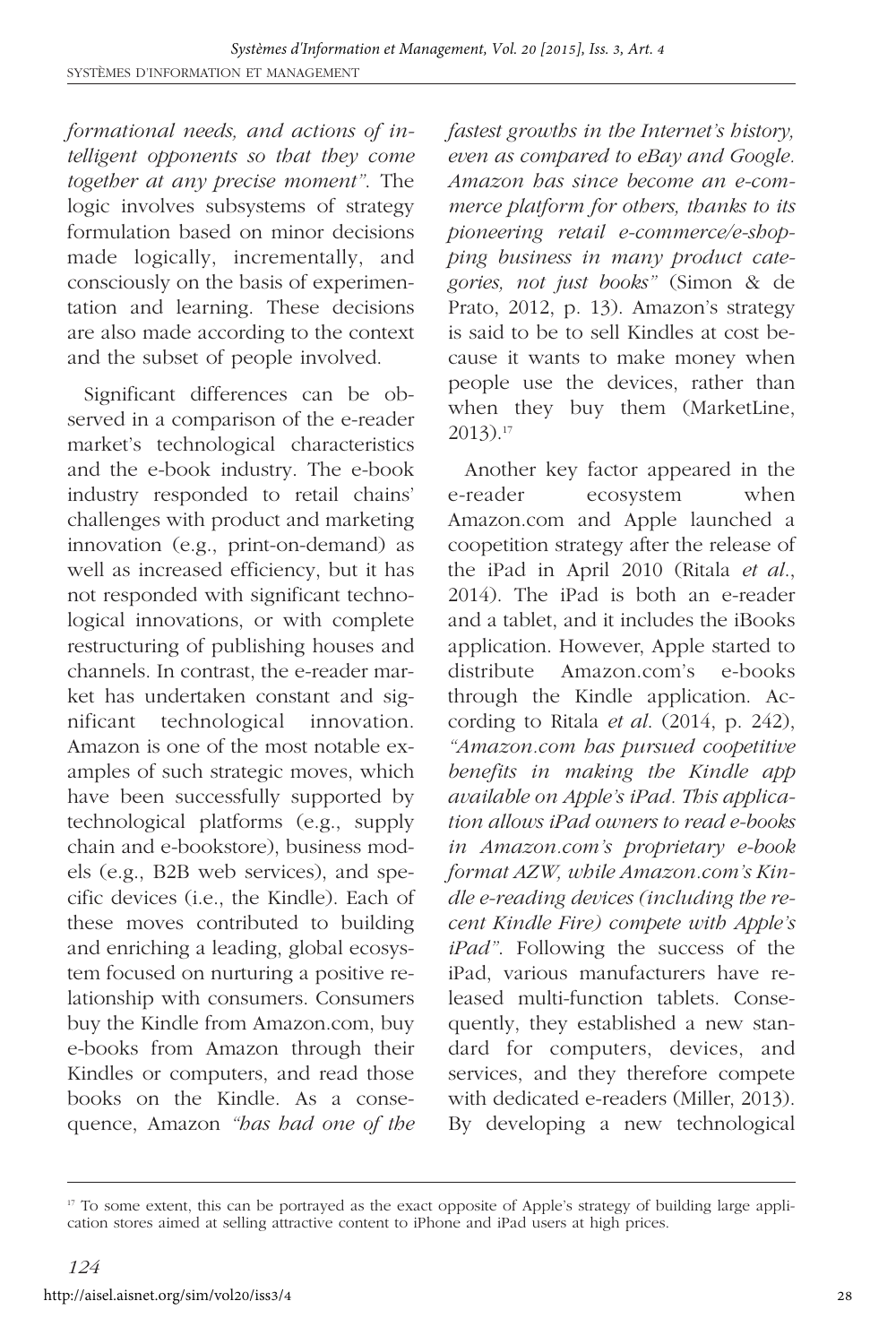trajectory that intersects with e-readers, the tablets contribute to enhancing the technological rivalry in this sector. They are now also drawing an alternative path based on repeated innovation (e.g., phablets, hybrid laptops, 4G connectivity).

# **5. CONCLUDING REMARKS**

The technological movements observable in the e-reader market are evidence of the actual digital-technologies world. The technologies are often easily re-combinable, they are strongly evolutive, and they mix infrastructure effects and software innovation.

The case of emerging platforms is indicative of this trend. The technological trajectories of the platforms are built on the tensions between two conflicting objectives: specializing in making the most from proprietary systems or obtaining the broadest customer base by adopting openness, interoperability, and standardization. In the former case, competition takes place and strengthens between exclusive ecosystems controlled by the repetition of innovations. In the latter case, market consolidation is based on the expansion of innovation opportunities through open interfaces (Benghozi, 2014).

These findings are not specific to the content industries. We find similar instances in other fields directly related to information technologies, such as the market for enterprise search solutions. This area is highly structured given the articulation of several technical components (e.g., infrastructure, dedicated applications, information ar-

chitecture, user interfaces) in several fields. Chamaret (2011) demonstrates that this field's competitive dynamics result from policies of innovation promoting either standardization or specialization. This author observes a shift from the economics of standardization to the economics of creativity aimed at developing competitive advantage.

Thus, standardization does not limit innovation. Instead, it fosters the promotion of incremental technological developments that support specialization strategies and repeated innovation. Standards promote trust, especially in innovative products, because they set the general minimum requirements. As stated by Swann (2010, p. 9) *"standardization does constrain activities but in doing so creates an infrastructure to help trade and subsequent innovation. Standardization helps to achieve credibility, focus and critical mass in markets for new technologies"*. More specifically, standardization reduces the time-to-market of inventions and innovative technologies. Consequently, it promotes technological competition. As highlighted by Blind (2009), compatibility standards serve as the basis for innovation in network industries, as standards not only facilitate the substitution of old technologies with new ones, but they also enable the coexistence of alternative technical solutions.

In the specific case of e-readers, one step forward was evident in the shift from standardization to creativity identifiable in the attention paid to software, ergonomics, and design (Benghozi & Salvador, 2015). This seems to be the main result of the competition focused on constantly in-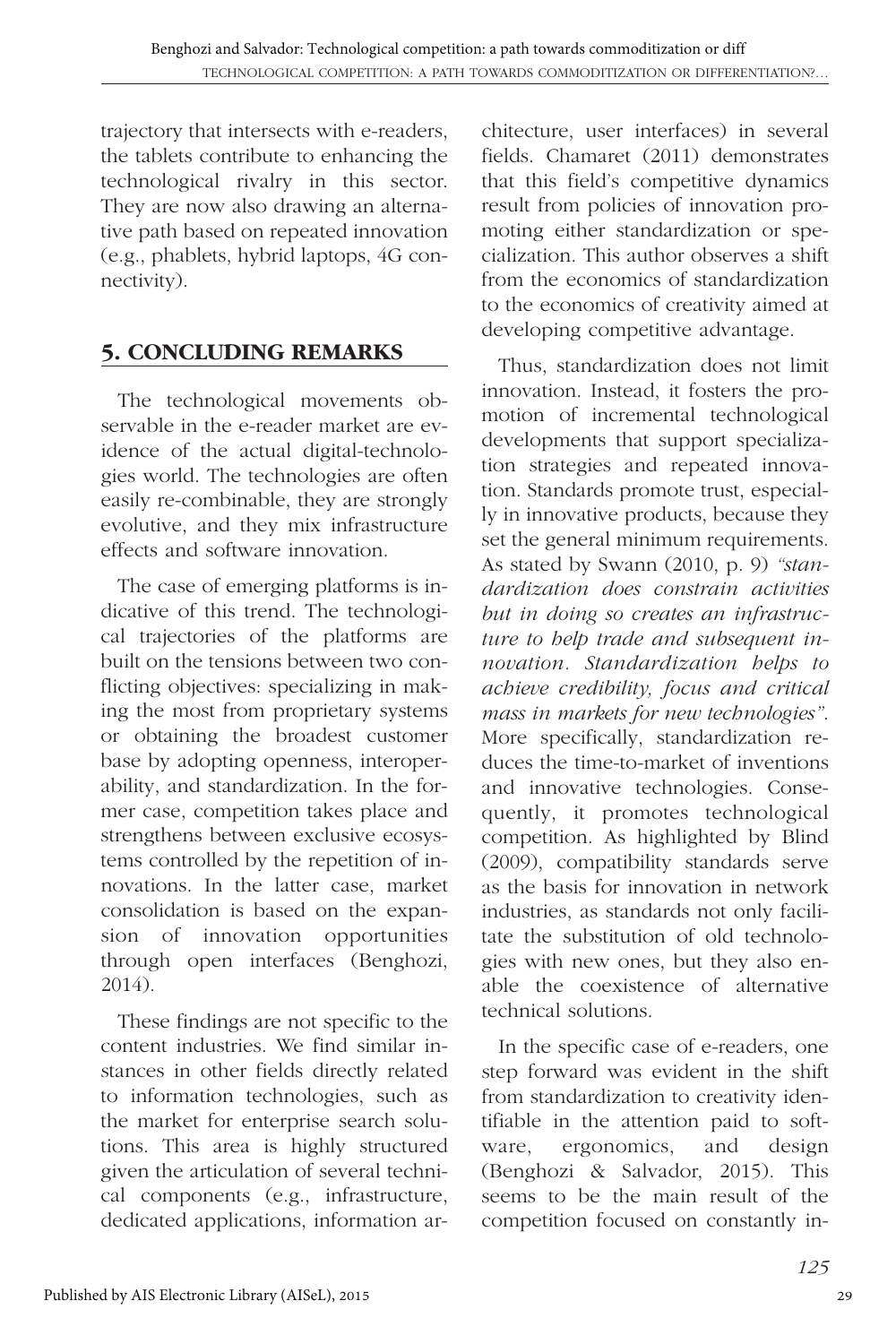troducing (minor) new functionalities. The quality of the user interface and, therefore, the creativity in design and ergonomics are intended to be the key variables as the e-readers compete with the tablets industry. Following the success of the iPhone design, Cecere *et al*. (2015, p. 163) analyzed whether a dominant design emerged in the smartphones market. The existence of different versions of smartphones *"contrasts with the conventional wisdom concerning the emergence of a dominant industry design, which predicts that imitators tend to follow innovators and, if an innovation is commercially successful and widely adopted, it will become the dominant design because all products in the market will use that specific technology and design features"*. In the near future, it would be interesting to investigate whether a dominant design exists in the e-readers and tablets market. It might also be interesting to compare the technological paths of e-readers and tablets in the coming years in order to understand the extent to which the mimetic coopetitive strategies we observed among e-readers also exist between e-readers and tablets. Any resemblance in such aspects as size, screen, or connectivity might suggest that similarities are supported by technological suppliers (e.g., chip, battery, and screen manufacturers), which could lead to greater convergence of both types of devices.

#### **REFERENCES**

Aldrich H. E., Pfeffer J. (1976), "Environments of Organizations", *Annual Review of Sociology*, vol. 2, pp. 79-105.

http://aisel.aisnet.org/sim/vol20/iss3/4

- Aldrich, H.E., and Ruef, M. (2006), *Organizations Evolving*, Sage, London.
- Baden-Fuller C., Haefliger S. (2013), "Business Models and Technological Innovation", *Long Range Planning*, vol. 46, pp. 419-426.
- Benghozi P.-J. (1990) "Managing Innovation: from ad hoc to Routine in French Telecom", *Organization Studies*, N° 11/4, pp. 531-554.
- Benghozi P.-J. (2014), "Plateformes : quels enjeux pour la régulation?", *Les Cahiers de l'Arcep*, October, pp. 56-57.
- Benghozi P.-J., Salvador E. (2014) "Strategies and business models of online platforms in CCIs: convergence or differentiation in the e-book sector?", in Schramme A., Kooyman R. (Ed.), Hagoort G. (2014), "*Beyond Frames. Dynamics between the creative industries, knowledge institutions and the urban context*", Eburon Academic Press, Delft, ISBN 9789059728844, pp. 96-104.
- Benghozi P.-J., Salvador E. (2015), "How and Where the R&D Takes Place in Creative Industries? Digital Investment Strategies of the Book Publishing Sector", article presented at the *XXIVe Conférence Internationale de Management Stratégique, AIMS*, 3-5 June, Paris.
- Benghozi, P.J., Paris T. (2007) "The economics and business models of prescription in the Internet" in Brousseau E. and N. Curien N. [eds.] *Internet and Digital Economics – Principles, Methods and Applications*, Cambridge (Mass), Cambridge University Press, pp. 291−310.
- Bengtsson M., Kock S. (2014), "Coopetition-Quo vadis? Past accomplishments and future challenges", *Industrial Marketing Management*, vol. 43, pp. 180- 188.
- Benhamou F. (2014), *Le Livre à l'heure numérique. Papier, écrans, vers un nouveau vagabondage*, Paris, Seuil.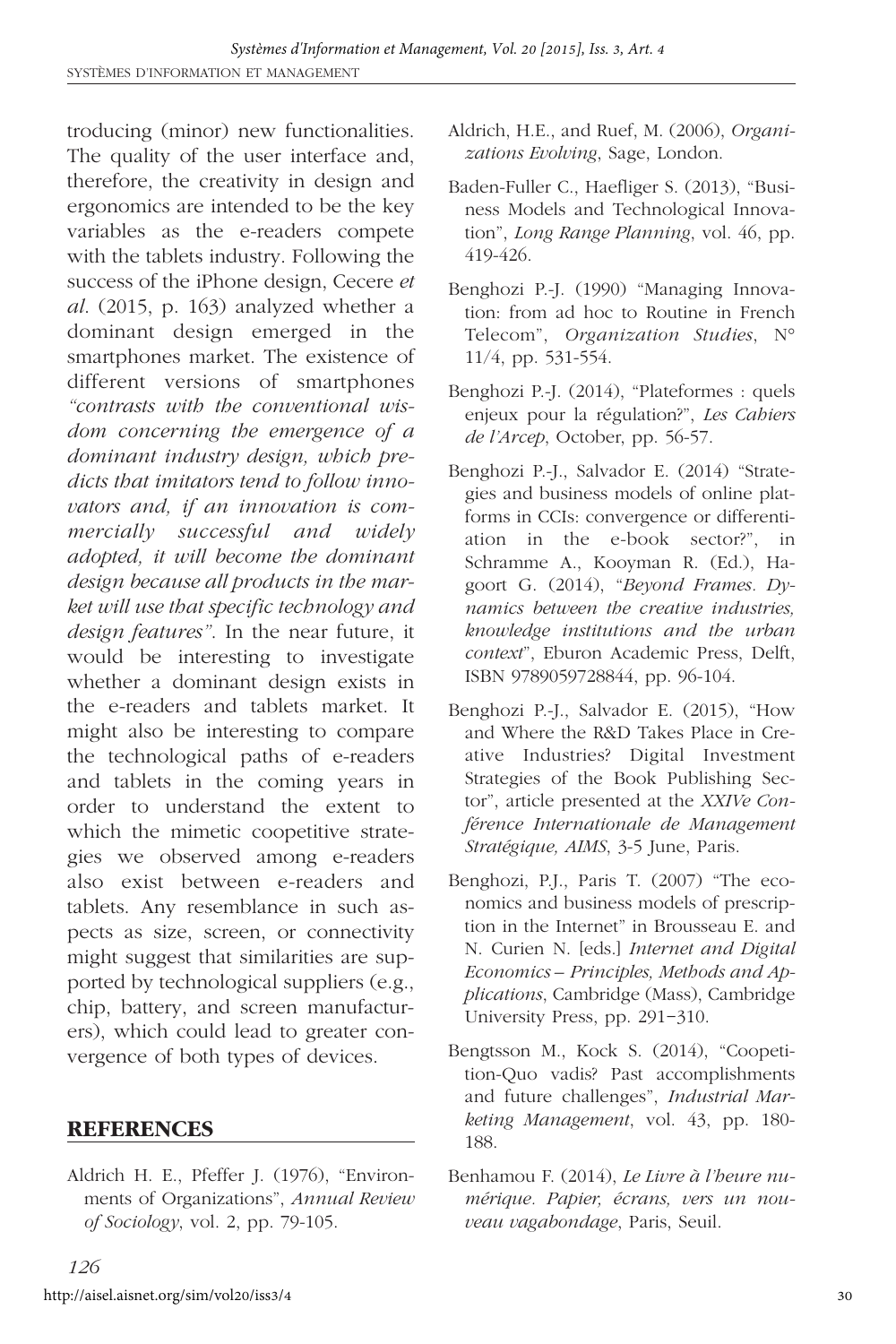- Blanc A., Huault I. (2014), "Against the digital revolution? Institutional maintenance and artefacts within the French recorded music industry", *Technological Forecasting & Social Change*, vol. 83, pp. 10-23.
- Blind K. (2009), "*Standardisation: A Catalyst for Innovation*", Inaugural Address, Rotterdam School of Management, Erasmus Universiteit Rotterdam (August).
- Bouncken R. B., Fredrich V. (2012), "Coopetition: performance implications and management antecedents", *International Journal of Innovation Management*, vol. 16, n° 5, pp. 1-28.
- Brandenburger A. M., Nalebuff B. J. (1996), "*Co-opetition*", Currency Doubleday, New York.
- Brown, S.L., Eisenhardt, K.M. (1998)*, Competing on the Edge: Strategy as Structured Chaos,* Boston, MA*:* Harvard Business School Press*.*
- Carr, N. G. (2004), "*Does IT matter? Information Technology and the Corrosion of Competitive Advantage*", Boston, MA: Harvard Business Press.
- Cecere G., Corrocher N., Battaglia R. D. (2015), "Innovation and competition in the smartphone industry: is there a dominant design?", *Telecommunications Policy*, vol. 39, pp. 162-175.
- Chalant I., Lecloux V. (2010), "*L'innovation technologique en reseau: les defis de la coopetition*", Faculté de Psychologie et des Sciences de l'Education, Psychologie Sociale des Groupes et des Organisations Jean-François Leroy, Université de Liège, 20p.
- Chamaret C. (2011), "Comment échapper à la commoditisation", *Gérer et Comprendre*, vol. 104, n° 2. pp. 102-104.
- Chamaret C. (2012), "*Rôles et stratégies des firmes face à la commoditisation. Le cas des moteurs de recherche en entreprise*", Thesis presented on the  $2<sup>nd</sup>$  of March

2012 for the degree of Doctor of Ecole polytechnique, economy and social sciences sector. Specialty: management, pages 1-355.

- Chandra Y., Yang S.-J. S. (2012), « Managing disruptive innovation. Entrepreneurial strategies and tournaments for corporate longevity », *Journal of General Management*, vol. 37, n° 2, pp. 23-50.
- Christensen C. (1997), *The innovator's dilemma*, Boston MA, USA, Harvard Business School Press.
- Christensen C., Raynor E. M. (2003), *The innovator's solution: creating and sustaining successful growth*, Harvard Business Press, Cambridge, MA.
- Chrystal, R. (2010) 'The Evolution of e-Books: Technology and Related Issues', *Digital Libraries, INFO*, pp. 1–47.
- Corsi S., Di Minin A. (2014), "Disruptive innovation...in reverse: adding a geographical dimension to disruptive innovation theory", *Creativity and Innovation Management*, vol. 23, n° 1, pp. 76-90.
- Dacos M., Mounier P. (2010), "*L'Édition électronique*", collection Repères, Paris, La Découverte, ISBN: 978 2 70715729 4.
- Dahl J. (2014), "Conceptualizing coopetition as a process: an outline of change in cooperative and competitive interactions", *Industrial Marketing Management*, vol. 43, pp. 272-279.
- David P. A. (1985), "Clio and the Economics of QWERTY", *The American Economic Review*, vol. 75, n° 2, pp. 332-337.
- Deltour F., Lethiais V. (2014), « L'innovation en PME et son accompagnement par les TIC : quels effets sur la performance ? », *Systèmes d'Information et Management*, vol. 19, n° 2, pp. 1-25.
- Dumoulin R., Simon E. (2005), "Stratégie de rupture et PME: la replication impossible », *Revue Française de Gestion*, 2005/2, n° 155, pp. 75-95.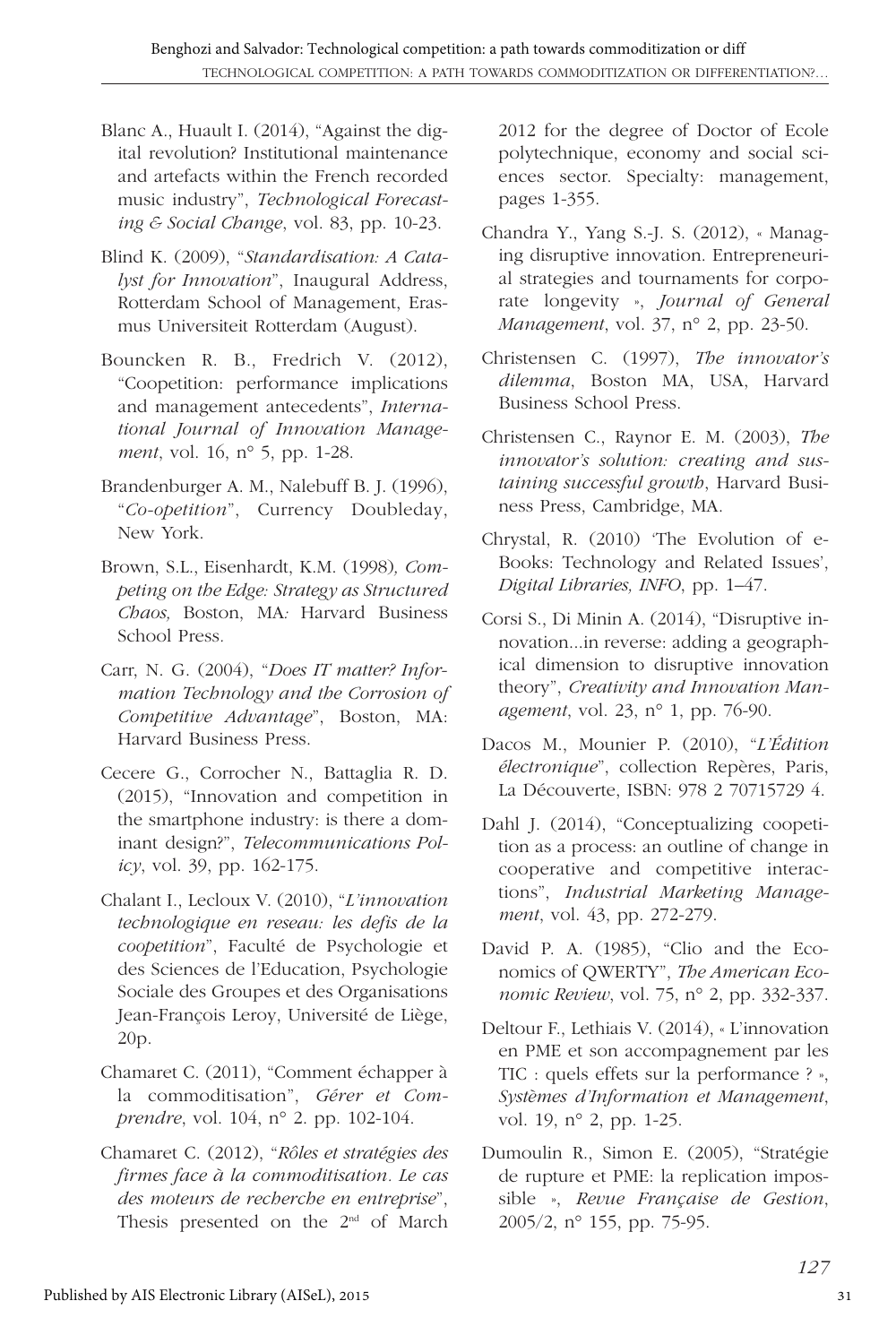- Eisenhardt, K. M. (1989), « Building theories from case study research », *Academy of Management Review*, vol. 14, pp. 532– 550.
- Eisenhardt, K. M., Graebner, M. E. (2007), "Theory building from cases: opportunities and challenges", *Academy of Management Review*, vol. 50, n° 1, pp. 25-32.
- European Commission (2005) '*Publishing Market Watch: final report'*.
- Fitzgerald B. (2006), "The transformation of Open Source Software", *MIS Quarterly*, vol. 30, n° 3, pp. 587-598.
- Gawer, A. (2009), Ed., *Platforms, Markets and Innovation*, Cheltenham, Edward Elgar.
- Gawer, A., Cusumano, M. A. (2002), *Platform Leadership: How Intel, Microsoft and Cisco Drive Industry Innovation*, Boston, Massachusetts, Harvard Business School Press.
- Gaymard, H. (2009), "*Situation du livre. Évaluation de la loi relative au prix du livre et questions prospective*", Rapport à la Ministre de la Culture et de la Communication.
- Gnyawali D. R., Park B.-J. (2011), "Co-opetition between giants: Collaboration with competitors for technological innovation", *Research Policy*, vol. 40, n° 5, pp. 650-663.
- Goolsbee A., Syverson C. (2008), "How do incumbents respond to the threat of entry? Evidence from the major airlines", *The Quarterly Journal of Economics*, November, pp. 1611-1633.
- Greco A. (2005), *The book publishing industry*, second edition, Mahwah, New Jersey, Lawrence Erlbaum Associates Publishers.
- Greco A. (2011), *The book publishing industry*, Taylor&Francis.
- Habtay S. R. (2012), "A firm-level analysis on the relative difference between tech-

nology-driven and market-driven disruptive business model innovations", *Creativity and Innovation Management*, vol. 21, n° 3, pp. 290-303.

- Hamel G., Doz Y. L., Prahalad C. K. (1989), "Collaborate with your competitors and win", *Harvard Business Review*, January-February, pp. 133-139.
- Hamel, G. (1998), "The challenge today: Changing the rules of the game", *Business Strategy Review*, vol. 9, n° 2, pp. 19- 26.
- Hammer M. (2004), "Deep change. How operational innovation can transform your company", *Harvard Business Review*, April, pp. 84-93.
- Hannan, M.T. (2005), 'Ecologies of organizations: diversity and identity', *Journal of Economic Perspectives*, Vol 19, No 1, pp 51–70.
- Hannan, M.T., Baron, J.N., Hsu, G., and Kocak, O. (2006), 'Organizational identities and the hazard of change', *Industrial and Corporate Change*, Vol 15, No 5, pp 755–784.
- Hatchuel, A., Le Masson, P. (2006), "Growth of the firm by repeated innovation: towards a new microeconomics based on design functions", paper presented at the *11th International Schumpeterian Society*, Nice-Sophia-Antipolis, 21st-24th June, France, 18p.
- Hatchuel, A., Le Masson, P., Weil B. (2001), "From R&D to R-I-D: design strategies and the management of "innovation fields"", *8th International Product Development Management conference*, Enschede, June, 16p.
- Howard N. (2009), "*The Book: The Life Story of a Technology*", The Johns Hopkins University Press, Baltimore, MD, ISBN 978-0-8018-9311-7.
- Hsieh, C. C., Chen, J. W., Luo, D., Lu, C. C. and Huang, Y. L. (2011) 'Insights from

*128*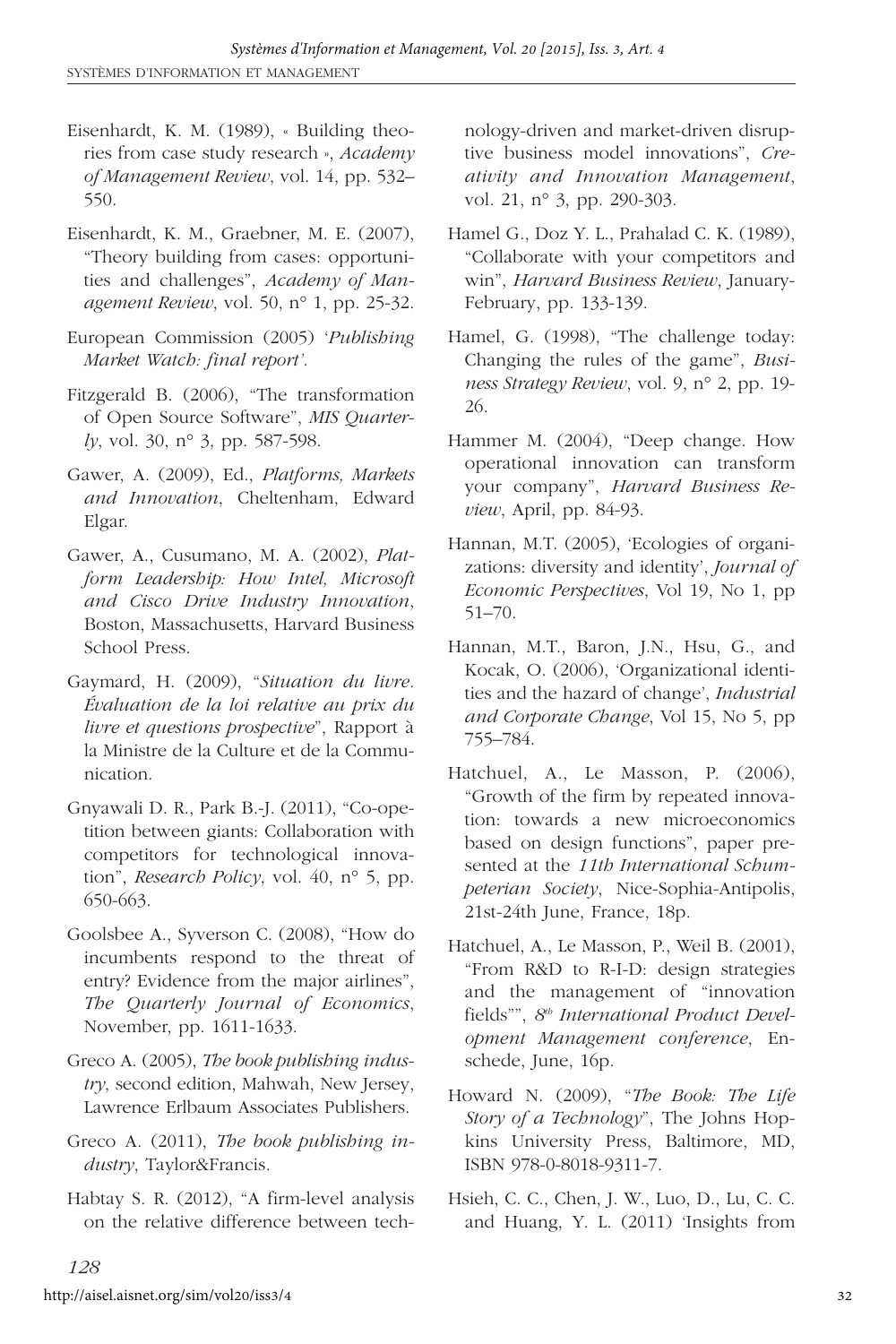the Technology System Method for the Development Architecture of e-Textbooks', In ICDS 2011, *The Fifth International Conference on Digital Society*, pp. 205–209.

- Katz, M. L, Shapiro, C. (1986), "Technology Adoption in the Presence of Network Externalities", *Journal of Political Economy*, University of Chicago Press, vol. 94(4), pp. 822-841.
- Klenner P., Husig S., Dowling M. (2013), "Ex-ante evaluation of disruptive susceptibility in established value networks – When are markets ready for disruptive innovations?", *Research Policy*, vol. 42, pp. 914-927.
- Larribeau S., Pénard T. (2003), "Que peuton dire des stratégies tarifaires sur Internet ? Une étude économétrique sur la vente en ligne de CD en France », *Systèmes d'Information et Management*, vol. 8, n° 3, pp. 29-54.
- Le Roy F., Sanou F. H. (2014), « Stratégie de coopétition et performance de marché : une étude empirique », *Management International*, vol. 18, n° 2, pp. 124-139.
- Lebert, M. (2009), "*A short history of ebooks*", NEF, University of Toronto.
- Lessig L. (2006), *Code and the other laws of cyberspace, Version 2.0*, New York, Basic Books.
- Lewin, A. Y., Volberda, H. W. (1999), "Proglomena on Coevolution: A Framework for Research on Strategy and New Organizational Forms", *Organization Science*, vol. 10, n° 5. Sept.-Oct. pp. 519- 534.
- Loebbecke, C., Soehnel, A., Weniger, S. and Weiss, T. (2010) 'Innovating for the Mobile End-User Market: Amazon's Kindle 2 Strategy as Emerging Business Model', In *Mobile Business and 2010 Ninth Global Mobility Roundtable (ICMB-GMR) International Conference*, pp. 51–57.
- Lyubareva I., Benghozi P.-J., Fidele T. (2013), Online Business Models in Creative Industries: Diversity and Structure, *Journal of International Studies in Management and Organization*, forthcoming.
- MarketLine (2013), *Amazon's Kindle: dominating the e-book market while selling at cost price*, MarketLine case-study, January, pp. 1-20.
- Markides C. (1998), "Strategic innovation in established companies", *Sloan Management Review*, vol. 39, n° 3, pp. 31-42.
- McGahan A. M. (2004), "How industries change", *Harvard Business Review*, vol. 82, n° 10, pp. 86-94.
- Miller C. (2013), "Digital-media transformation: what the e-book industry can teach us about selling digital content", *Informa, Telecoms&Media*, pp. 6-12.
- Murmann, J. P. (2003), *The Coevolution of Industries and Academic Institutions: Theory and Evidence*, Unpublished.
- OECD (2012) '*E-books: Developments and Policy Considerations'*, OECD Digital Economy Papers n°. 208.
- Park, A., Lee, K. J. and Casalegno, F. (2010) 'The three dimensions of book evolution in ubiquitous computing age: Digitalization, augmentation, and hypermediation', In *Sensor Networks, Ubiquitous, and Trustworthy Computing (SUTC), 2010 IEEE International Conference*, pp. 374–378.
- Patino, B. (2008) '*Rapport sur le livre numérique'*, Ministère de la culture et de la communication.
- Pfeffer J., Salancik G. R. (1978), "*The external control of organizations. A resource dependence perspective*", New York, Harper&Row.
- Piccoli G., Lui T.-W. (2014), "The competitive impact of information technology: can commodity IT contribute to compet-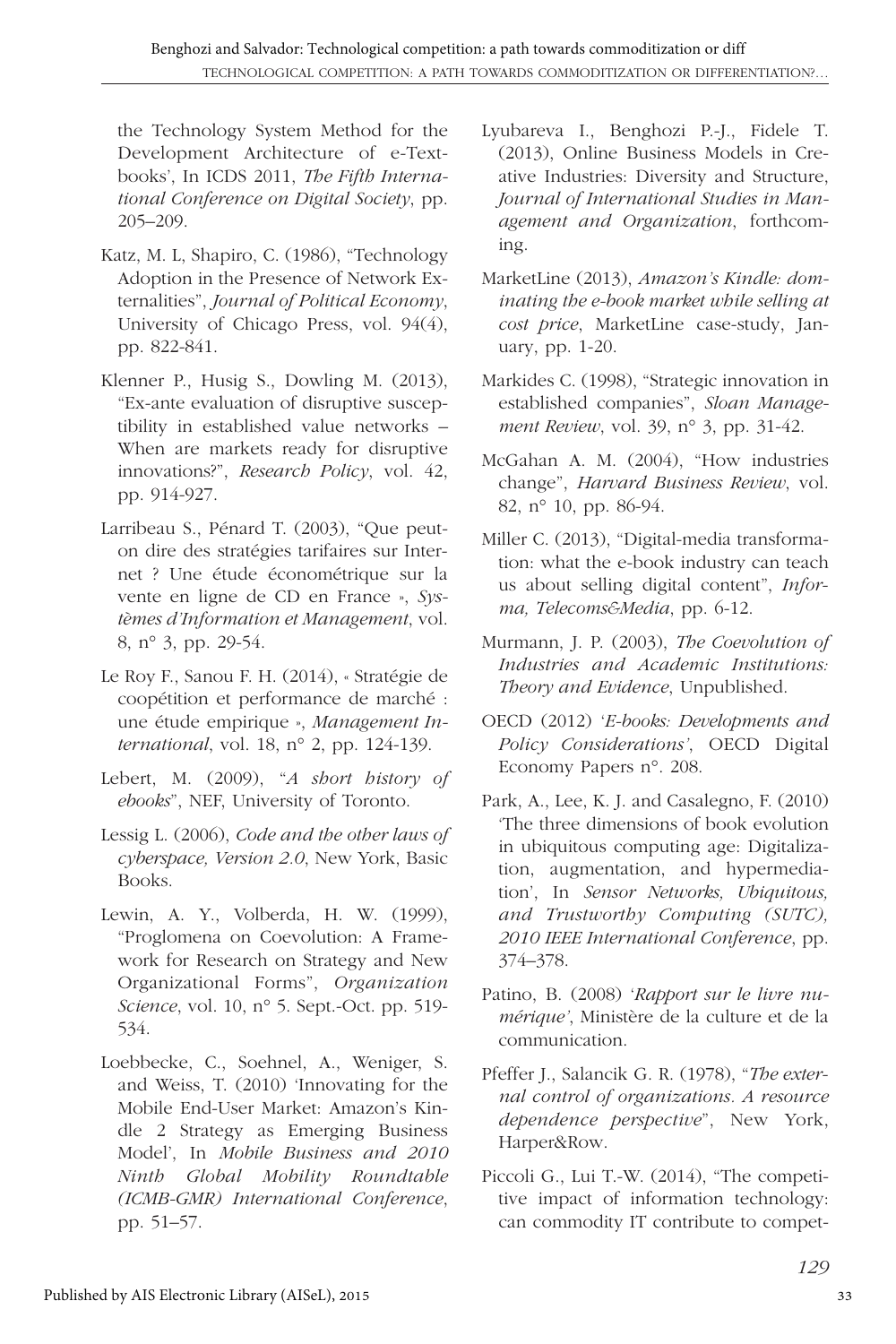itive performance", *European Journal of Information Systems*, vol. 23, n° 6, pp. 616-628.

- Quinn J. B. (1978), "Strategic change: "logical incrementalism", *Sloan Management Review*, vol. 20, n° 1, pp. 7-21.
- Ragin C. C., Amoroso L. M. (2011), *Constructing Social Research, The Unity and Diversity of Method*, Second Edition, Sage publications.
- Raza-Ullah T., Bengtsson M., Kock S. (2014), "The coopetition paradox and tension in coopetition at multiple levels", *Industrial Marketing Management*, vol. 43, pp. 189-198.
- Reimann, M., Schilke O., Thomas J. S. (2010), "Toward an understanding of industry commoditization: Its nature and role in evolving marketing competition", *International Journal of Research in Marketing*, 27(2) p.188-197.
- Riot E. (2013), "L'édition française à l'heure de la rupture du livre numérique", *Entreprendre&Innover*, 2013/2 n° 18, pp. 31- 40.
- Ritala P. (2012), « Coopetition strategywhen is it successful? Empirical evidence on innovation and market performance", *British Journal of Management*, vol. 23, pp. 307-324.
- Ritala P., Golnam A., Wegmann A. (2014), "Coopetition-based business models: the case of Amazon.com", *Industrial Marketing Management*, vol. 43, pp. 236- 249.
- Ritala P., Hurmelinna-Laukkanen P. (2009), "What's in it for me? Creating and appropriating value in innovation-related coopetition", *Technovation*, vol. 29, issue 12, December, pp. 819–828.
- Ritala P., Hurmelinna-Laukkanen P. (2013), "Incremental and radical innovation in coopetition-the role of absorptive capacity and appropriability", *Journal of Prod-*

*uct Innovation Management*, vol. 30, n° 1, pp. 154-169.

- Ritala P., Sainio L.-M. (2014), "Coopetition for radical innovation: technology, market and business-model perspectives", *Technology Analysis & Strategic Management*, vol. 26, n° 2, pp. 155-169.
- Rochet J.-C., Tirole J. (2003), "Platform Competition in Two-Sided Markets", *Journal of the European Economic Association, MIT Press*, vol. 1(4), pp. 990- 1029.
- Ronte, H. (2001) 'The impact of technology on publishing', *Publishing research quarterly*, 16(4), pp. 11–22.
- Rouet F. (2007), "*Le livre: mutations d'une industrie culturelle*", La documentation Française, Paris.
- Ruling C.-C., Duymedjian R. (2014), "Digital bricolage: Resources and coordination in the production of digital visual effects", *Technological Forecasting & Social Change*, vol. 83, pp. 98-110.
- Sanchez R., Mahoney J. T. (1996), "Modularity, flexibility, and knowledge management in product and organization design", *Strategic Management Journal*, vol. 17, Winter Special Issue, pp. 63-76.
- Schlegelmilch B.B., Diamantopoulos A., Kreutz P. (2003), "Strategic Innovation: The Construct, its Drivers and its Strategic Outcomes", *Journal of Strategic Marketing*, vol. 11, n° 2, p. 117-132.
- Schreyögg M., Kliesch-Eberl G. (2007), "How Dynamic can Organizational Capabilities be? Towards a dual Process Model of Capability Dynamisation", *Strategic Management Journal*, vol. 28, pp. 913-933.
- Siggelkow, N. (2007), "Persuasion with case studies", *Academy of Management Journal*, vol. 50, pp. 20–24.
- Simon J. P. (2014), « *Ce que le numérique a déjà changé à l'edition* », INA Global,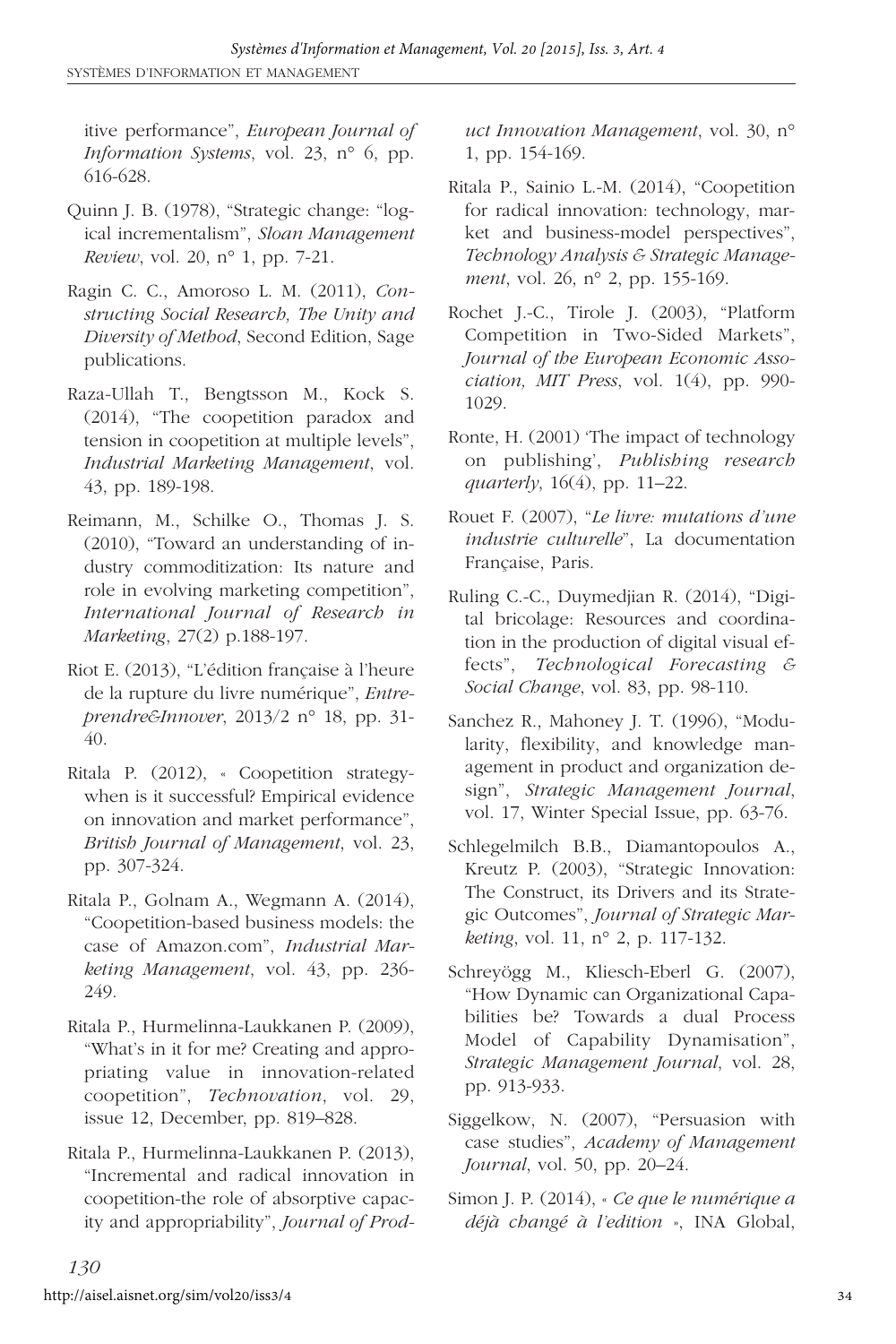November, http://www.inaglobal.fr/edition/article/ce-que-le-numerique-dejachange-ledition-7977

- Simon, J. P. and de Prato, G. (2012) *Statistical, Ecosystems and Competitiveness Analysis of the Media and Content Industries: the Book Publishing Industry*, JRC Technical Reports, European Commission.
- Sotarauta M., Srinivas S. (2005), "*The Co-Evolution of Policy and Economic Development: A Discussion on Innovative Regions*", MIT IPC Local Innovation Systems Working Paper, MIT-IPC-LIS-05- 001, 48p.
- Swann P. (2010), "*The economics of standardization: an update*", Report for the UK Department of Business, Innovation and Skills (BIS), Innovative Economics Limited, pp. 1-83.
- Teece D. J. (2010), "Business Models, Business Strategy and Innovation", *Long Range Planning*, vol. 43, pp. 172-194.
- Teece, D. J., Pisano, G. and Shuen, A. (1997), "Dynamic capabilities and strategic management", *Strategic Management Journal*, vol. 18, pp. 509–533.
- Thomke S.H. (1998), "Managing experimentation in the design of new products", *Management Science*, vol. 44, n° 6, p. 743-762.
- Tran S. (2014), « Quelle contribution des technologies collaboratives à la configuration des organisations ? », *Systèmes d'Information et Management*, vol. 19, n° 2, pp. 1-31.
- Tyre M., Orlikowski W.J. (1994), "Windows of opportunity: Temporal patterns of technological adaptation in organizations", *Organization Science*, vol. 5, pp. 98-118.
- Vitari C., Ravarini A. (2009), "A longitudinal analysis of trajectory changes in the software industry: the case of the content

management application segment", *European Journal of Information Systems*, vol. 18, pp. 249-263.

- Volberda H. W, Lewin A.Y. (2003), "Guest editors' introduction – Coevolutionary dynamics within and between firms: From evolution to co-evolution", *Journal of management studies*, Vol 40, n° 8, pp. 2111-2136.
- Von Hippel E. (2005), "*Democratizing innovation*", Cambridge, Mass.: The MIT Press.
- Yami S., Castaldo S., Dagnino G. B., Le Roy F. (2010), *Coopetition: winning strategies for the 21st century*, Cheltenham, Edward Elgar.
- Yu D., Hang C. C. (2010), "A reflective review of disruptive innovation theory", *International Journal of Management Reviews*, vol. 12, pp. 435-452.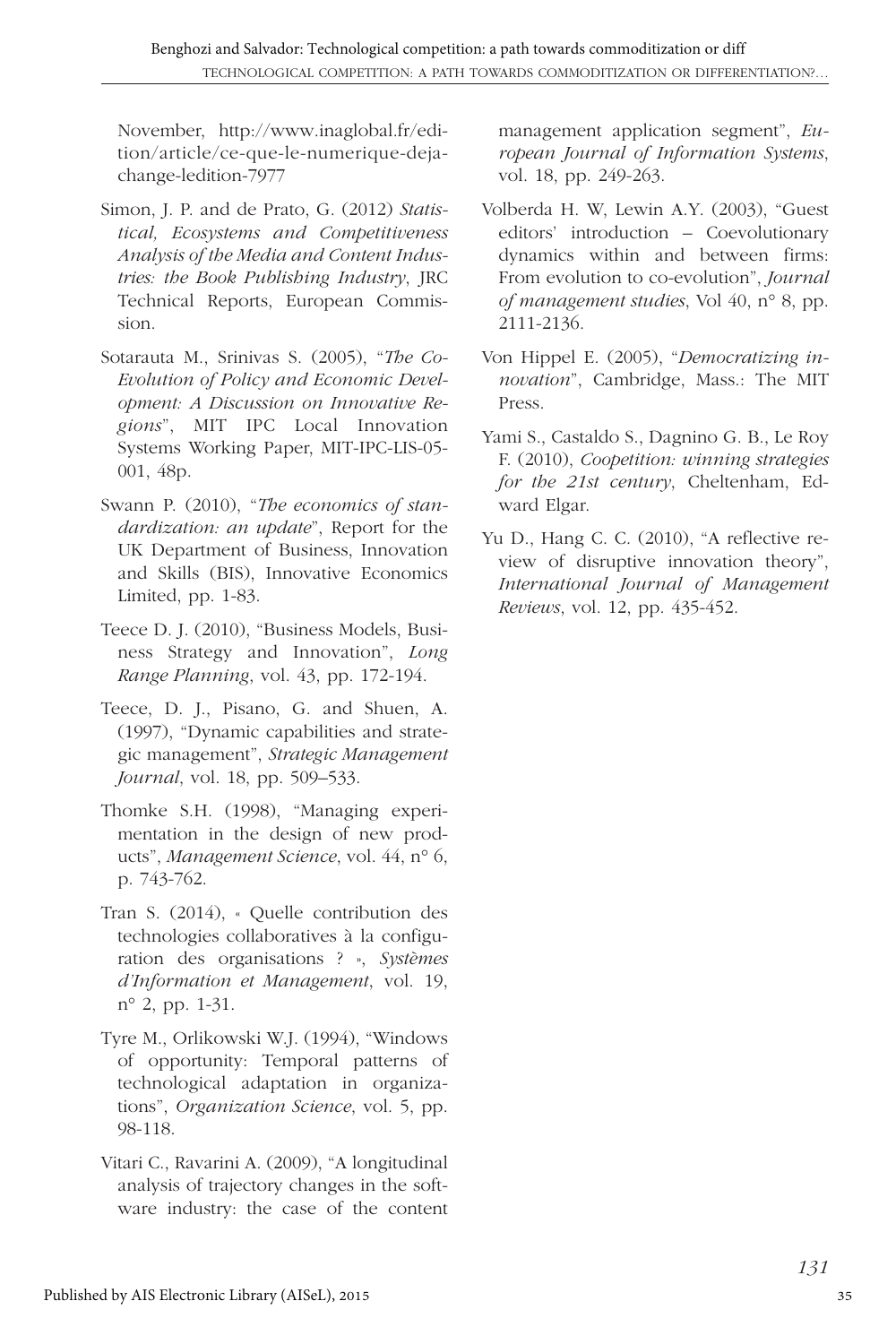#### **APPENDICES**

# **APPENDIX A: POSITIONING OF THE MAIN COMPANIES IN THE E-READER MARKET (MARKET SHARE, DATA UPDATED AT THE END OF 2010)**

| Top 5 Vendors, Worldwide eReader Shipments, Third Quater 2010 |                  |                   |                  |
|---------------------------------------------------------------|------------------|-------------------|------------------|
| Rank                                                          | Vendor           | 3Q10Shipments (M) | Market Share (%) |
|                                                               | Amazon           | 1.14              | 41.5%            |
| $\mathcal{L}$                                                 | Pandigital       | 0.44              | 16.1%            |
| 3                                                             | Barnes and Noble | 0.42              | 15.4%            |
| 4                                                             | Sony             | 0.23              | 8.4%             |
| $\varsigma$                                                   | Hanvon           | 0.23              | 8.2%             |
| (2)                                                           | Others           | 0.29              | 10.4%            |

Source: IDC Worldwide Quarterly Media Tablet and eReader Tracker, January 18, 2011

From http://www.zdnet.com/article/apples-ipad-represents-90-percent-of-all-tablets-shippedamazon-owns-e-readers/ (Last accessed: February 2015)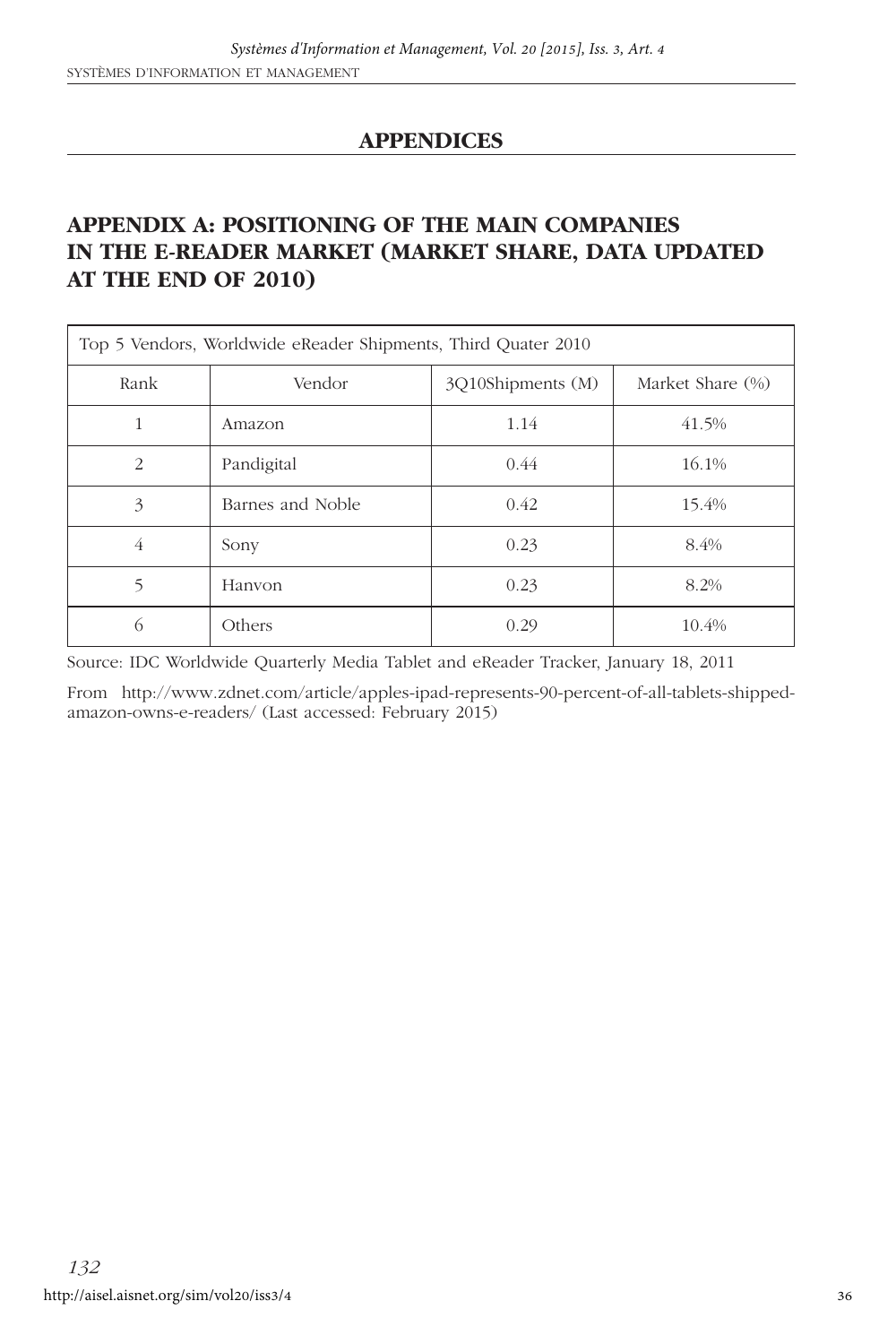# **APPENDIX B: MAIN INNOVATION TECHNOLOGIES INTRODUCED BY E-READER PRODUCERS (ANALYSIS FOCUSED ON KINDLE, KOBO, AND NOOK E-READERS; UPDATED TO JANUARY 2013)**

| Technology<br>name                                         | Adopted by                                                                                                                                           | <b>Technology characteristics</b>                                                                                                                                                                                                                                                                                                                                           |  |  |
|------------------------------------------------------------|------------------------------------------------------------------------------------------------------------------------------------------------------|-----------------------------------------------------------------------------------------------------------------------------------------------------------------------------------------------------------------------------------------------------------------------------------------------------------------------------------------------------------------------------|--|--|
| <b>INK AND DISPLAY</b>                                     |                                                                                                                                                      |                                                                                                                                                                                                                                                                                                                                                                             |  |  |
| e-ink                                                      | Kindle 1 (2007), Kindle 2<br>(2009), Kobo wireless<br>(2010), Nook classic (2009)                                                                    | E-Ink (electrophoretic ink) is a specific propri-<br>etary type of electronic paper manufactured by E<br>Ink Corporation, founded in 1997. It is based on<br>research started at the MIT Media Lab.                                                                                                                                                                         |  |  |
| <b>VIZPLEX</b>                                             | Nook classic (2009)                                                                                                                                  | E-Ink Vizplex is the internal name of E-Ink's<br>current line of display technologies.                                                                                                                                                                                                                                                                                      |  |  |
| e-ink pearl                                                | Kindle DX (2009), Kindle 3<br>(2010), Kindle 4 (2011),<br>Kindle Touch (2011), Nook<br>Simple Touch (2011, 2012),<br>Kobo Touch (2011), Kobo<br>Mini | E-Ink Pearl, which was announced on July 31,<br>2010, is the second generation of E-Ink Vizplex<br>displays, which offer a higher contrast screen<br>built with E-Ink Pearl Imaging Film.                                                                                                                                                                                   |  |  |
| Accelerome-<br>ter                                         | Kindle $DX(2009)$                                                                                                                                    | This technology can automatically rotate the<br>page display according to the orientation of the<br>device. The device can sense its orientation with<br>Accelerometer and automatically rotate the page.                                                                                                                                                                   |  |  |
| <b>IPS</b> (In-Place<br>Switching)<br>screen<br>technology | Kobo Arc (2012)                                                                                                                                      | An industry-leading display optimized for 178-<br>degree viewing angles and ultra-durable glass<br>that is resistant to damage, scratches, bumps,<br>and drops.                                                                                                                                                                                                             |  |  |
| SimpleTurn                                                 | Kobo Glo, Kobo Mini                                                                                                                                  | This technology makes it easy to flip between<br>pages and jump between chapters.                                                                                                                                                                                                                                                                                           |  |  |
| <b>MIMO</b><br>wireless                                    | Kindle Fire (2012)                                                                                                                                   | This technology can give users a strong wire-<br>less signal even if there are objects between<br>them and a Wi-Fi router.                                                                                                                                                                                                                                                  |  |  |
| Tap-to-zoom                                                | Kindle Touch (2011), Kin-<br>dle Paperwhite (2012)                                                                                                   | This is a dual-touch technology including pinch<br>to zoom when reading Adobe PDF documents.<br>The text automatically adjusts and the e-reader of-<br>fers up a window with eight different font sizes.                                                                                                                                                                    |  |  |
| <b>Best-Text</b>                                           | Nook Simple Touch (2011,<br>2012)                                                                                                                    | This technology optimizes each letter for ultra-<br>crisp words and produces super-sharp fonts.                                                                                                                                                                                                                                                                             |  |  |
| zForce                                                     | Kobo Touch (2011), Kindle<br>Touch (2011), Nook Simple<br>Touch (2011, 2012)                                                                         | The screen itself does not register any touches.<br>Instead, sensors along the screen edges can<br>track a finger that touches the standard e-ink<br>screen and interpret that data as a touch point.<br>There are small infrared areas built around the<br>side of the bezel that allow for measurement of<br>intensity of touch when interacting with the<br>touchscreen. |  |  |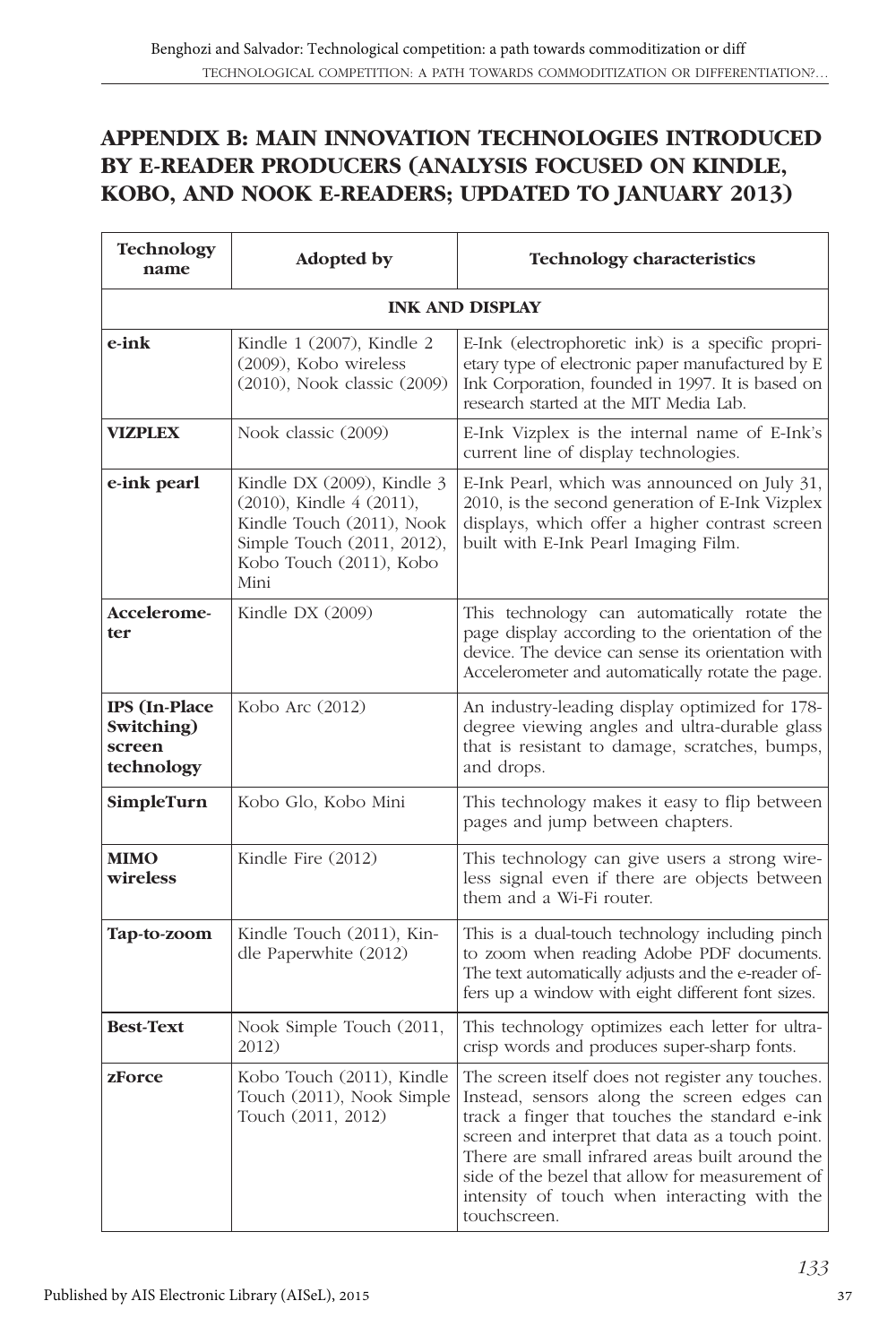| Technology<br>name                           | <b>Adopted by</b>                                    | <b>Technology characteristics</b>                                                                                                                                                                                                                                                                                                                                                                                                                                                  |  |  |
|----------------------------------------------|------------------------------------------------------|------------------------------------------------------------------------------------------------------------------------------------------------------------------------------------------------------------------------------------------------------------------------------------------------------------------------------------------------------------------------------------------------------------------------------------------------------------------------------------|--|--|
| <b>LIGHT AND QUALITY IMAGE</b>               |                                                      |                                                                                                                                                                                                                                                                                                                                                                                                                                                                                    |  |  |
| <b>Light Guide</b>                           | Kindle Paperwhite (2012)                             | This technology offers built-in illumination for<br>low light and dark conditions. "The technology<br>did not exist to build a display with this level of<br>contrast, resolution, brightness and battery life,<br>so our engineers invented it", said CEO Jeff<br>Bezos. Amazon's light-guide technology pre-<br>cisely diffuses the light across the screen and<br>only requires four LEDs to light the entire<br>screen (unlike LCD screens, which can use up<br>to $50$ LEDs). |  |  |
| Glowlight                                    | Nook Simple Touch (2012)                             | Built-in LED lights called "Glowlight" technol-<br>ogy make reading in the dark easier. The<br>Glowlight is a front-lighting technology that<br>uses a diffraction grating technique to diffuse<br>light across the screen.                                                                                                                                                                                                                                                        |  |  |
| ComfortLight                                 | Kobo Glo                                             | Some LEDs are put between the frame and the<br>screen, which removes glare.                                                                                                                                                                                                                                                                                                                                                                                                        |  |  |
| Advanced<br>True Wide Po-<br>larizing Filter | Kindle Fire (2011, 2012)                             | This technology allows the tablet's screen to<br>show the full color spectrum from any angle.<br>The result is a 25% reduction in flashing.                                                                                                                                                                                                                                                                                                                                        |  |  |
| <b>VividView</b>                             | Nook Simple Touch (2011,<br>2012), Nook color (2010) | This technology is used to enhance image<br>quality when viewing in direct sunlight.                                                                                                                                                                                                                                                                                                                                                                                               |  |  |
| <b>SOUND</b>                                 |                                                      |                                                                                                                                                                                                                                                                                                                                                                                                                                                                                    |  |  |
| <b>Dolby Digital</b><br><b>Plus</b>          | Kindle Fire (2012)                                   | This technology makes a significant difference<br>in sound quality.                                                                                                                                                                                                                                                                                                                                                                                                                |  |  |
| <b>SIS</b><br>technology                     | Kobo Arc (2012)                                      | Two front-facing stereo speakers use this tech-<br>nology, which enhances the tablet's audio ca-<br>pabilities.                                                                                                                                                                                                                                                                                                                                                                    |  |  |